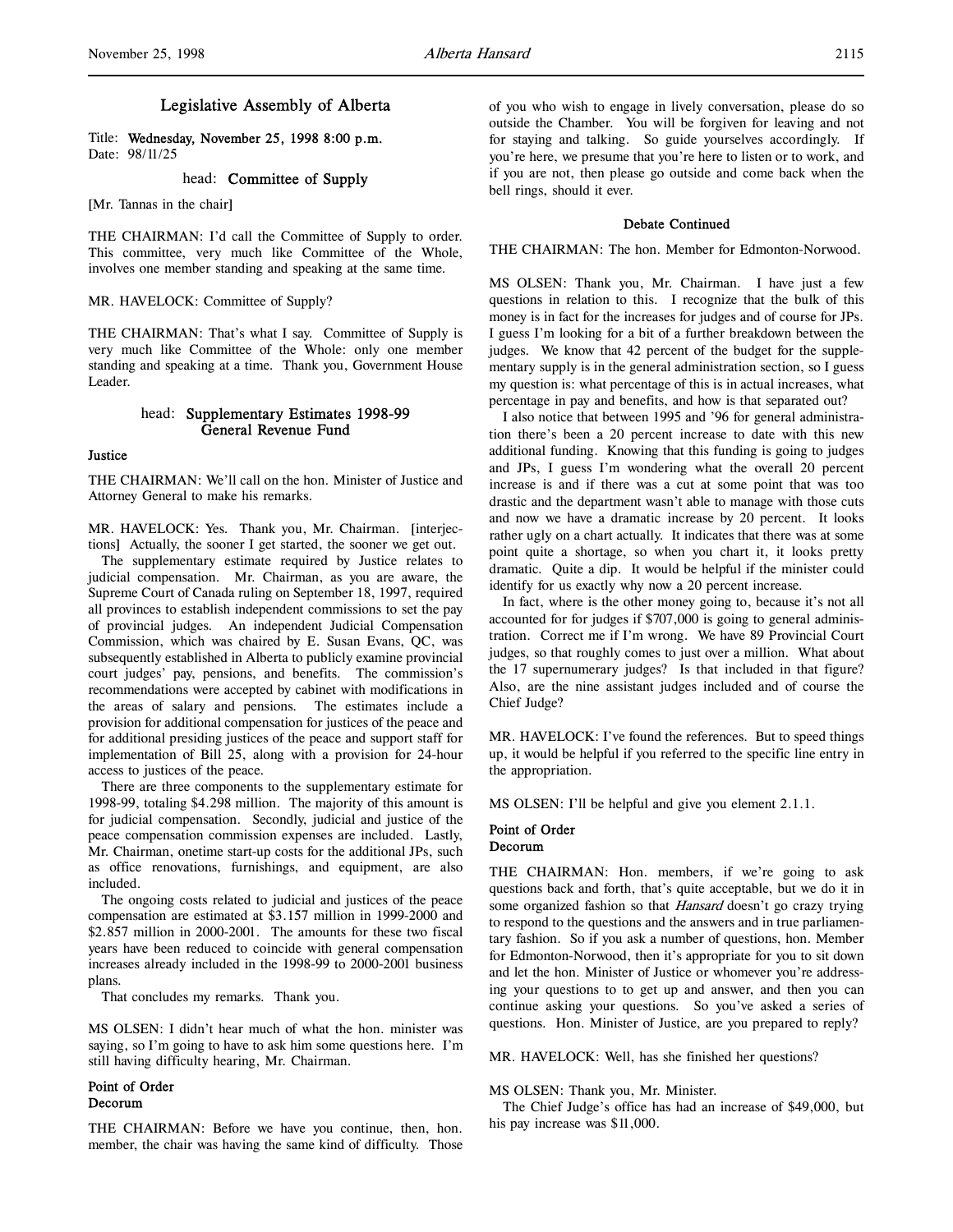THE CHAIRMAN: Perhaps there's a delayed receiving of the voice from the chairman, but in any event the interruption by the chairman was so that the hon. member could ask questions, sit down, and let the hon. minister answer. So the hon. minister was about to answer.

MR. HAVELOCK: Well, I was attempting to respond to the interruptions from the member across the way, Mr. Chairman, but I'll let them go because we're getting used to them.

THE CHAIRMAN: Hopefully we can now rely on the hon. Member for Edmonton-Norwood to continue her questions and to from time to time allow the Minister of Justice to reply. Other questions can be asked following the hon. Member for Edmonton-Norwood.

Edmonton-Norwood.

MS OLSEN: Thank you. I'm going to make this less painful and get through this really quickly.

# Debate Continued

MS OLSEN: I guess I have a couple of other questions. The issue of the \$8 million for the organized crime fund: is that coming out of the existing budget? Where is that money coming from? The issue of dealing with the positive workplace initiative and the money for putting together the programs: where is that money coming from? Is that current budget, out of the supplementary supply in general administration? Maybe some of those questions. Were there any contingent liabilities set aside for the harassment claims at CAPS?

I think at this point maybe, Mr. Minister, if you can answer some of those, I'll take my seat.

THE CHAIRMAN: The hon. Minister of Justice.

## 8:10

MR. HAVELOCK: Thank you. Part of the difficulty we have in giving you some of the specific numbers is, as you're well aware, the justices of the peace compensation commission is just in the process of being established, so we think we've included enough in the supplementary estimates to cover that off. I can't give you a specific breakdown regarding that matter. I'll have to get back to you on the general administration number.

You did ask some other questions. The organized crime initiative: that was already budgeted for with respect to the startup costs associated with it until the next budget comes into effect. Then we'll be requesting additional funding for that next year.

The positive workplace program. Again, that's within the current budget. If we feel we need more, that will be added next year.

You've mentioned contingent liabilities. It's very difficult to budget those types of things, as you're well aware, because of course until decisions are made and settlements are entered into, you never really know what the exposure is. However, if and when we do settle matters -- and I can use the sterilization as an example. We did put some moneys in last year's budget to handle some of those settlements. So in the event that we do need some dollars, we will either be able to access them or, alternately, we will make provision for that in next year's budget.

MR. DICKSON: I'm not sure whether my concerns have been responded to by the minister or not. I'm particularly interested in the compensation for JPs, justices of the peace. Now, as I understand it, there's been money set aside, but there's been no resolution yet of those outstanding claims. Is that the case? There's been a contingent element built into the budget, and it's only the Provincial Court judges who in fact have a fixed amount that they're going to be receiving, and that's budgeted for in this item.

MR. HAVELOCK: Again, I'm not trying to evade your question, but the commission has not yet actually kicked off nor made a recommendation to government with respect to the JP pay. We've tried to build some dollars into this request. However, because of course we haven't had the commission report, I don't wish to stand here and tell you what the exact amount is that we've built in, because we'll be pre-empting those discussions and negotiations, and that would be inappropriate.

We have, however, built in the specific amount for the judges pertaining to their increase in salary and also the pension benefits.

MR. DICKSON: I understand the sensitivity around the negotiation, but I'd ask the minister: where is the contingent funding for justice of the peace compensation? Is that in 2.1, or is it in one of the 2.2 elements?

MR. HAVELOCK: Well, I'm really not trying to avoid the question, but I don't want to specifically identify where it may be built in, because of course you could do some calculations and determine what amount we've built in for that purpose if you were to work back. So I'm not trying to mislead the House, but it's not something, quite frankly, that I feel comfortable getting into in any detail. That's the problem I'm faced with.

MR. DICKSON: Mr. Chairman, it's an interesting proposition we're in. We're the people with a mandate to ensure that the funds that are voted in this Assembly this evening are appropriate, are responding to some need to advantage Albertans. In effect, if I can put it this crudely, what the Minister of Justice is saying is: there's an amount of money in here, and I don't want to tip my hand in terms of how much of that is going to be available to compensate justices of the peace, because we haven't worked out the formula yet. I'm just thinking that there must be some alternative so that there's the kind of accountability that I think our constituents and taxpayers expect.

Well, let me ask the Minister of Justice this. We expect the Legislature is going to be sitting again by February of 1999. What's the expectation in terms of when the process to resolve compensation to the justices of the peace is to be finished so that this will be reduced to a finite number?

MR. HAVELOCK: We're in the process of selecting the individuals who will participate in that commission, and I expect that they will be reporting, oh, I would hope within six to eight weeks. So I think the number would be available certainly prior to budget discussions in April. It's not going to be as lengthy a process as it was with respect to judicial compensation.

THE CHAIRMAN: The hon. Member for Edmonton-Strathcona.

DR. PANNU: Thank you, Mr. Chairman. I just came back from the ladies of the Legislature Christmas party, where I was assisting Santa Claus give out gifts in the capacity of elf.

I wonder if the Minister of Justice has thought of the victims of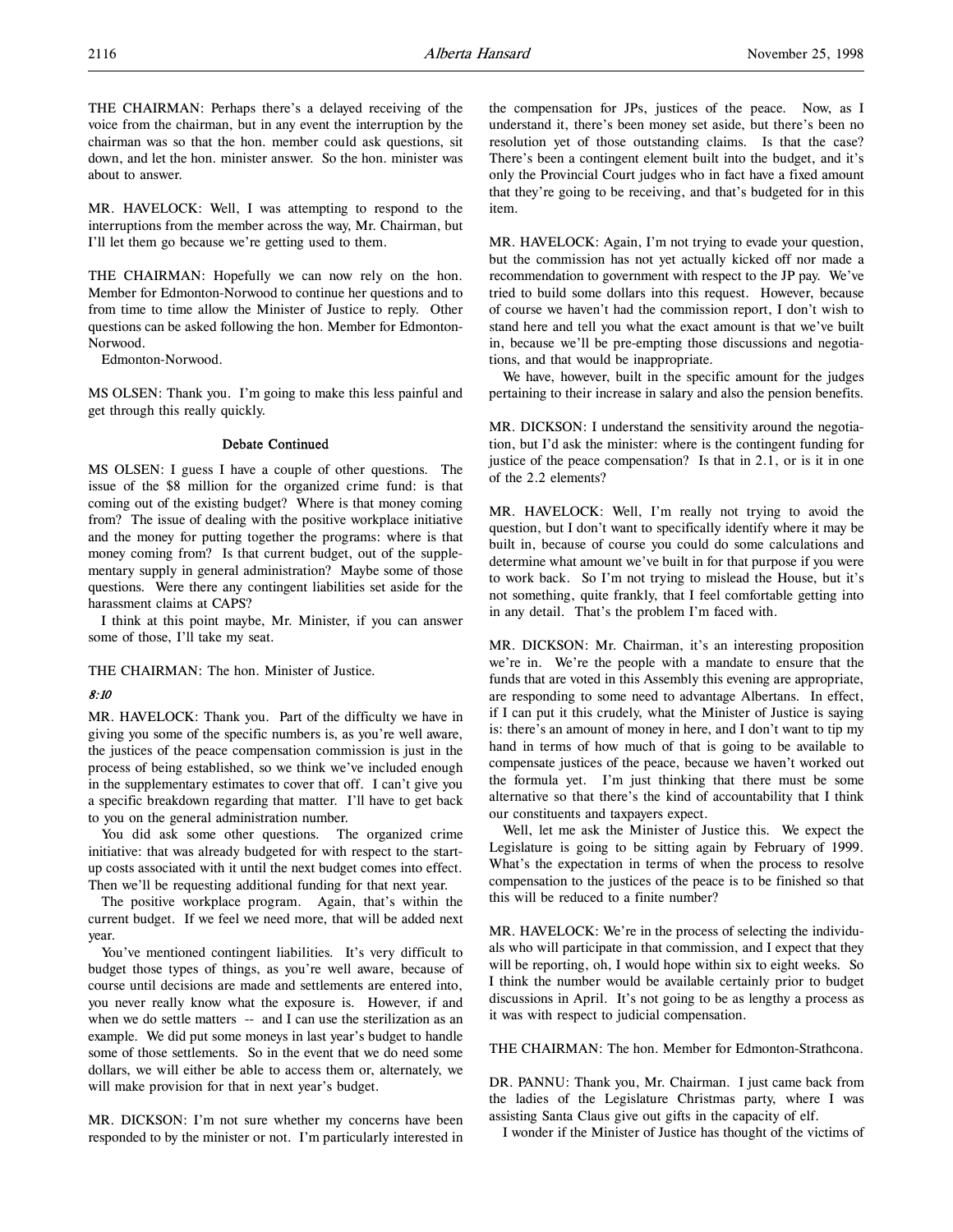sterilization who are going to litigate, I guess, their claims against the government. I wonder if he has thought of giving them at least \$100,000 until the cases are settled and if in this amount there's any attempt made to address that issue.

THE CHAIRMAN: The hon. Minister of Justice, that part which is relevant to your current supplementary estimates.

MR. HAVELOCK: Well, I guess none of it, quite frankly, is relevant to the supplementary estimate that's before the House.

With respect to the sterilization generally, as everyone is well aware, we settled approximately 540 claims, and we're working to settle others. As I mentioned earlier, there has been a budgetary provision put in place with respect to those settlements, and if it's determined that we need to seek additional funding for next year to settle more, we will.

THE CHAIRMAN: The hon. Member for Lethbridge-East.

DR. NICOL: Thank you, Mr. Chairman. Just a quick question to the minister. During your introductory remarks you made a comment that some of the dollars here were to provide for the 24 hour access to justices of the peace across the province. Now, this results, I guess, from some of the problems that are arising with the changes that were made.

We had a lot of concerns raised in southern Alberta when in order to get that 24-hour justice of the peace access they were going to have to go to Calgary by fax or by some other mechanism to get it. There was a lot of discussion and concern that from the period of some time on Saturday till Monday morning, the likelihood of access there would be very low. Has the minister looked into that, and has that problem been solved in these new budget dollars? That's, I guess, what I'd like to know.

THE CHAIRMAN: The hon. Minister of Justice.

MR. HAVELOCK: Yes. That's a very good question. We are going to provide 24-hour access to JPs. As the hon. member is well aware, pursuant to the Wickman decision we had to restructure the justice of the peace situation in the province. We now have three classes: there's presiding, there's sitting, and there's nonsitting. Where we've run into some of the challenge is those who are nonsitting. For the presiding and sitting it was determined that they had to have a certain amount of years of legal experience in order to carry out their duties, and that has resulted in a number of communities now no longer having that type of service available to them because those providing that service before did not have the legal background.

We have put in place a provision for 24-hour access throughout the week so if the communities do need access to those services, they will be able to do so. We're going to test it and see how much those services are utilized. That problem has been resolved, and it is incorporated in these numbers.

DR. NICOL: A short follow-up on that. So what you're telling me is that if I get picked up some Sunday night, I can get bail before Monday morning.

MR. HAVELOCK: Well, it depends if anyone would want to give you bail. But, yes, you would at least be able to access a justice of the peace to make that determination. Whether you would be able to get it personally or not is another issue.

THE CHAIRMAN: Hon. members are reminded that we are working through the construct of through the chair.

The hon. Member for Edmonton-Norwood.

MS OLSEN: Thank you. I just want to follow up a bit on the justice of the peace initiative here. You have allotted more money for the centralization of JPs. I'm just wondering if that's correct. If that's correct, have you hired more JPs? How is the process going to work in terms of the amount of money you've allotted? In some regions I know this is going to be a problem, and not for any other reason than that other jurisdictions across this country have had considerable difficulty accessing a justice of the peace to deal with some of the more immediate issues.

So can you just clarify how that's going to work if you haven't hired more JPs? What's the mechanism? How are you going to kick this off?

# 8:20

MR. HAVELOCK: Well, we're in the process of evaluating how many JPs we will need. I don't have that exact number in front of me. I can get you some detail on that. This relates to an earlier question. We have allocated some funds to cover off some of the start-up costs with respect to the JPs to provide office renovations and furnishings and equipment for the 24-hour presiding justice of the peace, for example. I can get you some specific detail at a later date on how many we're looking at having in place, their location, and actually the types of services that each level will also be providing. We can get that for you.

THE CHAIRMAN: The hon. Member for Edmonton-Glenora.

MR. SAPERS: Thank you, Mr. Chairman. These supplementary supply estimates are another in a series of challenging ones for me to deal with, and that's for a couple of reasons. One is that I am absolutely convinced when we get to the detail of the justice request that this Minister of Justice is not going to spend a penny more on judges or justices of the peace than he has to. I don't think there is anybody who has been observing this minister that would argue that point.

Before I go any further, I believe that the new deputy of the department is with us. No, he's not? Oh, I was going to welcome him. He couldn't make it tonight, eh? [interjection] All right.

#### AN HON. MEMBER: Hazel's here.

MR. SAPERS: And thank goodness for that, Hazel.

Mr. Chairman, the difficulty is that even though I'm sure the Minister of Justice is going to be absolutely parsimonious when it comes to spending money on members of the court, this request for supplementary supply comes in the context of what is now the third set of supplementary estimates in the past 10 months. This Legislative Assembly has been asked to approve over \$1.1 billion worth of supplementary supply requests this year. I think that's a record. I think that makes this current government sort of the Stanley Cup winning team of supplementary supply, with the current Treasurer being I guess the king of supplementary supply. It took Dick Johnston, when he was Treasurer, I think four years to bring forward in supplementary supply what it has taken the current Treasurer to bring forward in the last 19 months.

So I have this problem, and the problem is: how much real accountability are Albertans getting from their government when we see the budget process so flawed that time after time after time we're being asked to approve supplementary supply? I mean,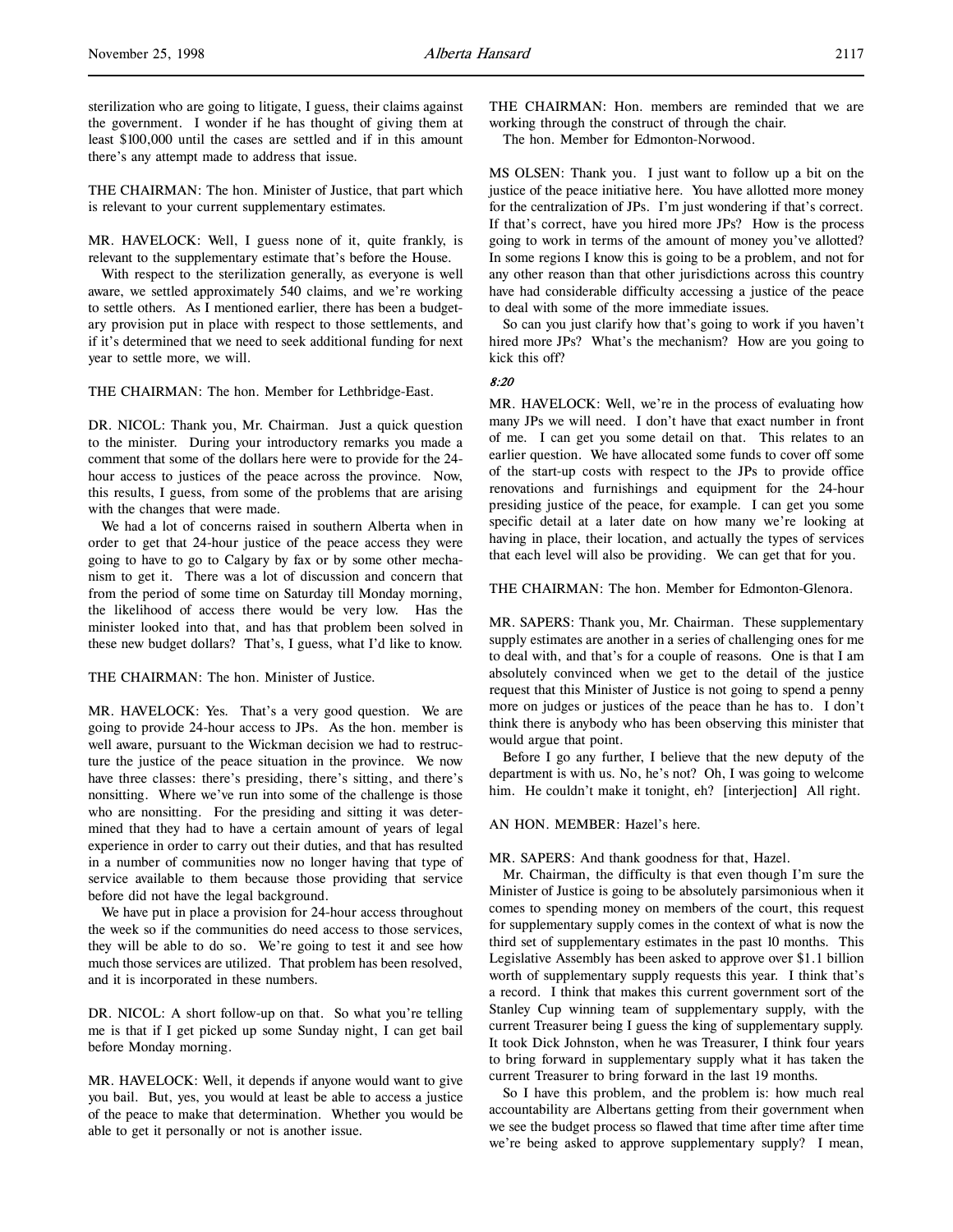who's not getting it right? Is it each minister, as the minister of advanced education seems to be indicating, Mr. Chairman, who's responsible for the mistake? Is it the lack of control that's imposed through Treasury? Is it just sloppiness? Is it just that really the provincial government doesn't care about the bottom line as much as they purport to? I really need to know how many times we're going to be asked in this Assembly to vote on supplementary estimates.

Now, all of that is just context for the current request for almost \$4.3 million. It may be unfair, Mr. Chairman, for me to raise these issues when we are debating the request from the Minister of Justice, because the Minister of Justice's request is probably far more driven by a court decision and by the department trying to actually do something that it needs to do than it is driven by any sloppiness. So I recognize that it's probably unfair for me to raise this point with this minister, but I just felt that it would somehow be dishonest of me to participate in the general debate on supplementary supply without informing the Assembly and members of Executive Council about what my concerns were first, because I wouldn't want anybody to think that I was being hypocritical about this.

My specific question to the Minister of Justice is this. I'm not going to call you an administrative dip, Mr. Minister. We've got a pattern that's very uneven in terms of administrative allocations within your department, and if you go back year over year, you see the ugly chart that my colleague from Edmonton-Norwood was talking about. The plot line is all over the place. With the increase in JPs that comes as a result of Wickman and the three categories of JPs that you refer to, what is going to be the impact on your department over and above their remuneration? What's going to be the administrative charge that accompanies this supplementary supply request? How is that going to factor in on your other performance measures in terms of administrative costs in your department?

MR. HAVELOCK: Well, we've certainly taken into account the fact that there are going to be increased administrative costs with respect to the new justice of the peace system we're putting into place, and we're working that through the business plans. We've captured that, and we've requested additional dollars, but of course I can't disclose that at this time because it's part of the budget process.

As I indicated earlier, under the administration costs you see before you, most of them are onetime start-up costs associated with the two commissions that we had with respect to judicial compensation and the JP commission, which will be sitting shortly, and, as I mentioned earlier, the need to provide some office space and some associated equipment

Regarding the request for supplementary supply generally, but for the court decision and the commissions that were established, I would not have been coming for supplementary supply. In fact I don't believe I did last year, and we were operating well within our budget. However, we knew and it was no secret that we did not have the funds in our budget request from last year to take into account any increase in judicial salary or JP salary we might be putting in place.

THE CHAIRMAN: The hon. Member for Edmonton-Strathcona.

DR. PANNU: Thank you, Mr. Chairman. I have a question for the Minister of Justice. While the minister is asking for about \$4.2 million extra in supplementary supply, I notice that in the

support for legal aid item there's a huge surplus that's estimated for this year and has been going on for some time. I'm trying to understand why it is necessary for you to ask for supplementary supply when in fact close to \$18 million seems to be sitting in surplus in the legal aid item.

## MR. HAVELOCK: What line?

DR. PANNU: I'm on page 29. The amount for legal aid is \$22.5 million. I have in my hand the Auditor General's report, which shows me that the estimated surplus in that particular area this year will be \$18.5 million. So while that amount is sitting in surplus, Mr. Minister, you are asking for more money just to tide you over to the next budget. Why can't you use the moneys from legal aid, where they're sitting?

MR. HAVELOCK: I don't have that document at this time. Nevertheless, Mr. Chairman, dollars are given to legal aid on an annual basis, about \$22 million. Those funds are transferred directly to them, and once they are transferred to legal aid, they're within their control with respect to providing support services. We do not take money back from legal aid. I'm not sure what you're referring to, an \$80 million surplus.

DR. PANNU: It's right there.

MR. HAVELOCK: Okay. Let me see here. I'll have to take a look at this, Mr. Chairman, and respond to the hon. member. If I'm looking at this correctly, it's not \$80 million; it's \$18 million. Am I reading this correctly? I'll have to get back to the hon. member on that. I'm just going to hazard a guess, and that is, there were a lot of contingent liabilities in legal aid, and perhaps what they've been doing is trying to set aside some dollars to take care of those contingent liabilities. That may be the case, but I'll have to find out from the member. Nevertheless, the bottom line is that legal aid has those dollars now. Those are not dollars that we then access. They are transferred to legal aid to provide legal aid services, but hon. member, I'll have to get back to you on it, because I don't have the answer for that off the top of my head.

Agreed to:

Operating expense \$4,298,000

THE CHAIRMAN: Shall the vote be reported? Are you agreed?

HON. MEMBERS: Agreed.

THE CHAIRMAN: Opposed? Carried.

## Family and Social Services

THE CHAIRMAN: The hon. Minister of Advanced Education and Career Development.

## 8:30

MR. DUNFORD: Yes. Thank you, Mr. Chairman. Tonight on behalf of the Minister of Family and Social Services I'd like to enter the reason for the supplementary estimate. This supplementary estimate of \$58,740,000 is requested to restore the ministry's 1998-99 spending authority to the level approved in the 1998-99 budget.

The 1998-99 spending authority was reduced by a onetime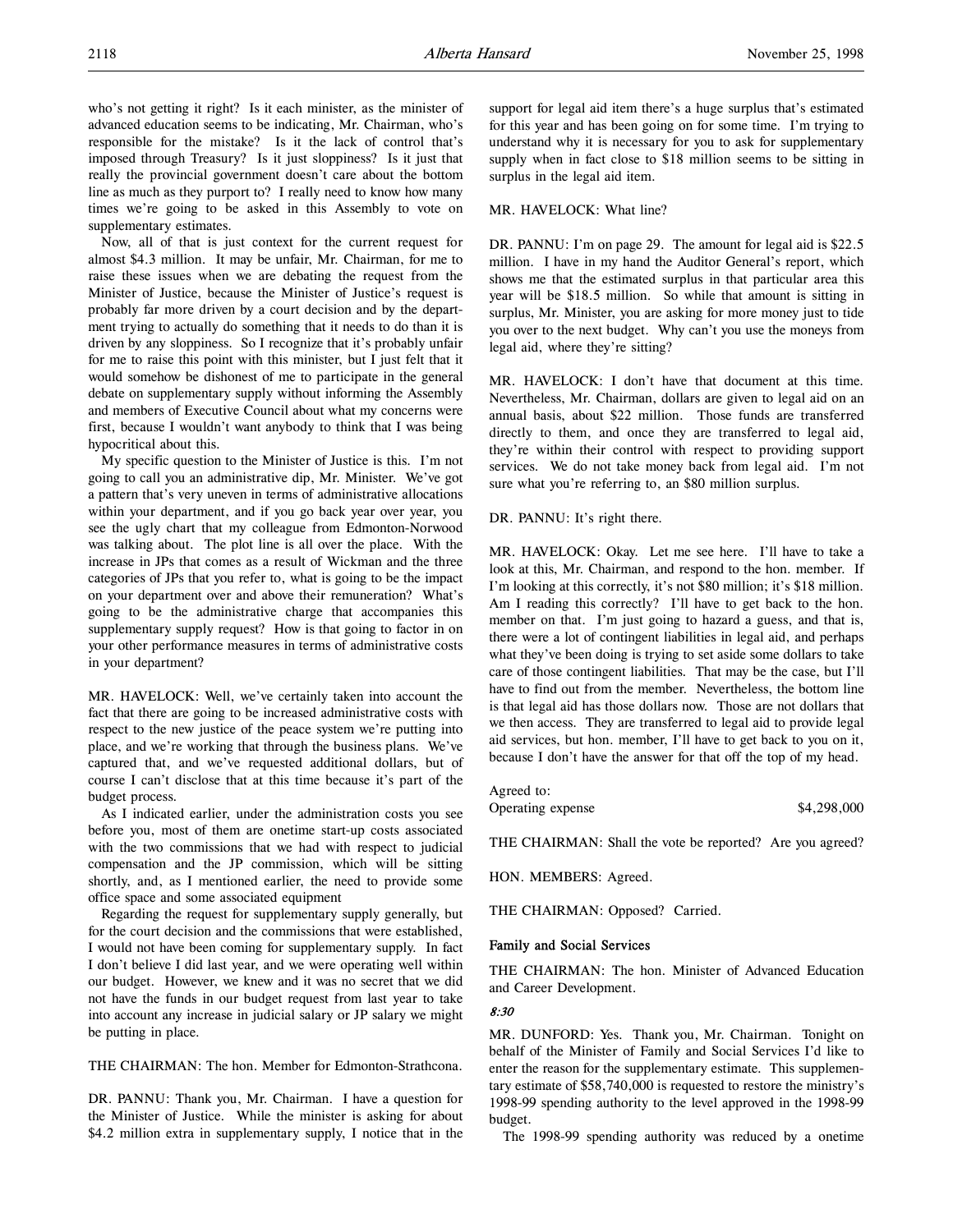charge for the expense recorded in 1997-98 for the settlement of legal claims relating to decisions made by the Eugenics Board of Alberta pursuant to the Sexual Sterilization Act of 1928. The Progressive Conservative government in 1972 as one of its first acts repealed the Sexual Sterilization Act of 1928. Since the expense was recorded at the end of 1997-98, it was not possible to vote additional spending authority in that fiscal year.

Over the past two years our government has been committed to resolving these outstanding claims and working hard towards achieving fair settlements. Of the total of over 750 cases, settlements have now been reached for more than 500 individuals. Negotiations are continuing with other claimants.

Finally, it is important to note that a settlement panel has been recently established which provides an option for people who are looking for a straightforward approach. It's a voluntary option for people to reach a fair settlement without going through the courts. The process is available now for any claimants who would like to pursue this alternative.

[Dr. Massey in the chair]

Now, I understand, Mr. Chairman, that likely there would be questions from members of the Legislature regarding this supplementary estimate. All I would suggest is that the questions be clearly articulated so that they can be picked up in *Hansard* and answered at an appropriate time. I do not believe the Minister of Family and Social Services wants a person such as myself to be determining policy this evening.

So with that, thank you very much, Mr. Chairman.

THE ACTING CHAIRMAN: The hon. Member for Edmonton-Riverview.

MRS. SLOAN: Thank you, Mr. Chairman. I guess I would ask: does that mean that the vote on the supplemental estimates for Family and Social Services is going to be deferred given that the opposition's questions will not be answered?

THE ACTING CHAIRMAN: No, it doesn't.

MRS. SLOAN: That's very unfortunate. So in essence this is a token discussion that we're going to have this evening.

I would register, then, for the record that I will not be voting on these estimates, because I feel it is a breach of process that we have this whole opportunity to come forward to ask questions about a substantive amount of money and in essence the questions cannot be answered. We're talking about \$58 million, a significant amount of money. It's unfortunate that as a representative of the Crown, there was not sufficient priority placed on the debate this evening, that this discussion could not occur and questions could not be answered, but for the record I will ask the questions that we have prepared with respect to this.

In terms of the claims, the Minister of Justice has said that there have been 540 claims settled and the minister of advanced education has said that there are 750 cases. I'm wondering what the severity of injury was in those settled and the severity of injury in those yet to be settled and what implication that's going to have on a financial level with respect to not only this fiscal year but subsequent fiscal years in Family and Social Services.

The minister of advanced education also made reference to a settlement panel. I would ask where the remuneration for that panel is coming from. Is it coming from Family and Social

Services? If so, is that incorporated in the allotment of money that we're discussing this evening, or is that going to be funded from another pocket?

I'm wondering if the government would care to give an estimate of what the final dollar figure is expected to be to settle the entire sterilization issue. That's certainly relevant, and it would certainly be something which should be a consideration in the budget planning process for possibly next year and the year after for sure.

It's puzzling to me that we see an allocation for the settlement of sterilization claims, but I'm wondering: in light of the additional funding the minister awarded to social supports for individuals and families, where did that additional \$122 million in funding come from? Is it creative accounting? It's not obvious to me in the estimates here this evening.

As well, in the last year we've had over 1,600 new AISH clients. I'm wondering how the ministry hid the additional need for funding without requiring an appropriation.

In addition, we've had child welfare cases the highest they've ever been in the history of this province, over 20,000 children now on the child welfare caseload. That obviously is costing this ministry money, yet we don't see an allocation for that. Where is that money coming from? How did the ministry avoid an appropriation without denying services to other client groups? You can't tell me that what you allotted last year for this fiscal year, given the dramatic increase in child welfare alone, is covering those cases. You have got to be compromising care and the provision of services in other areas, yet it is not evident in what is brought forward tonight.

THE ACTING CHAIRMAN: Point of order, hon. Minister of Advanced Education and Career Development.

#### Point of Order Relevance

MR. DUNFORD: Yes. I'm seeking some assistance here. We're trying to accommodate the supplementary estimates this evening, and I think I reported on a past expense and why it had to be brought into this current year. We now have opened up for the debate here in the House a whole raft of questions and inferences that deal with the general budget for Family and Social Services. I understand looking for the opportunity, but I would seek the chair's guidance in drawing us back to the supplementary estimate that we are here to deal with this evening.

#### 8:40

THE ACTING CHAIRMAN: On the point of order, Edmonton-Riverview.

MRS. SLOAN: Well, I did not hear the hon. member make reference to a particular Standing Order or to Beauchesne with respect to his point of order, and quite frankly, Mr. Chairman, the questions I'm asking are entirely relevant.

It's unfortunate that the hon. member is not in a position to speak with any degree of, I guess, background in relation to the Family and Social Services' budget, their allocations or what additional expenditures or utilization they may have had in the last year. The reality is that those things exist, increased utilization and increased expenditures, yet this government is not bringing it forward. They're not bringing it forward in the supplemental estimates.

I don't think there was a point of order, but I'm waiting, Mr. Chairman, to hear your ruling.

THE ACTING CHAIRMAN: On the point of order. It is my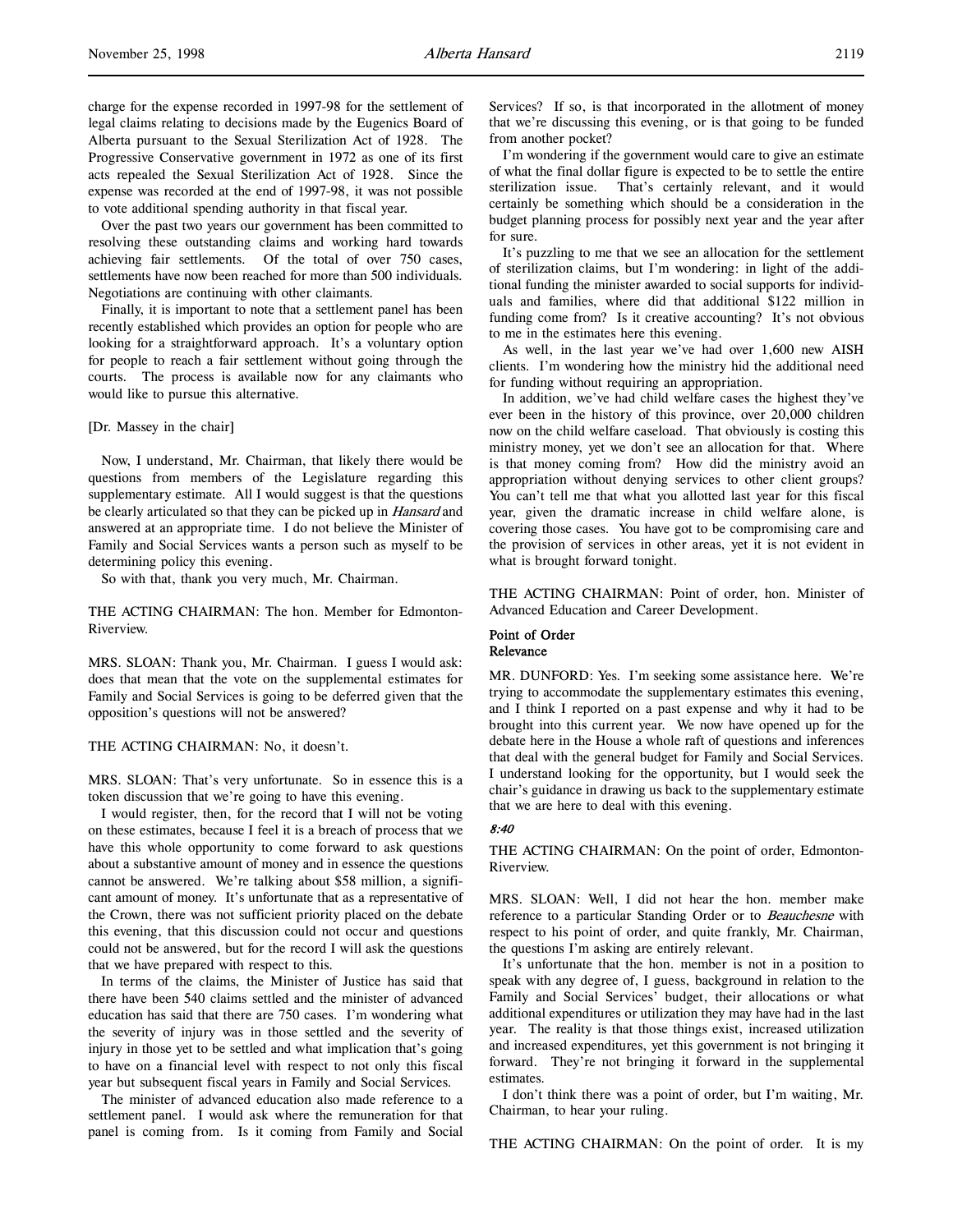understanding the Committee of Supply allows a wide latitude in allowing members to discuss the estimates, but I would remind the member about relevance. We are speaking about the dollar amounts contained in the supplementary estimates.

The hon. loyal Opposition House Leader.

## Debate Continued

MR. SAPERS: Thank you, Mr. Chairman. On the estimates. We had a little procedural wrangle earlier this week over the motions that pave the way for tonight's debate, as to whether or not those motions would be debatable. The motions, of course, talked about the government's desire to limit debate to one day. I would have thought that given the government had decided that the supplementary supply estimates only deserved one day's worth of debate -- and of course in Alberta one day could mean just a couple of hours. It's not the same definition of "day" that's used in the rest of the English-speaking world. One day could mean only a couple of hours. So I would have thought, given the government's determination to limit debate to only one day, that the ministers who were coming cap in hand to the Legislative Assembly asking for money, in this case asking for nearly \$60 million, would have made it their business to be here to participate in that debate and would have made it -- I was careful, Mr. Chairman -- their business to make sure that answers could be provided prior to the men and women of this Assembly having to go home to their constituencies and looking at their constituents and determining and answering their constituents' questions about how their tax dollars are being spent.

The position that we are being put into tonight is being asked to vote for an expenditure of \$60 million to be paid out or to help pay out and settle law claims against the government. Just parenthetically let me say that this is in the wake of Bill 26, when this government wanted to deny the legal rights to pursue settlements earlier in this same legislative session, and then that failed because you can't use the notwithstanding clause to limit those kinds of rights. I think the government learned that lesson.

Now we're being asked to okay this expenditure of \$60 million to deal with the same set of issues. We're being forced to do that tonight by 11:45, because that's what the Standing Orders say, and we're not going to be given the courtesy of a response to a legitimate question. We're not going to be given the courtesy of having the minister stand here and be accountable to us so we in turn can be accountable to our constituents. I am deeply troubled by that. It goes back to the earlier point I made, and I was trying to do it gently and with some good humour, but I want no mistake to be made. This is a very serious issue. We are being asked time and time again in this Assembly to clean up a budgeting mess through supplementary supply. We are now dealing with \$1.434 billion of unbudgeted expenditures, if we pass these requests before us tonight. The previous Treasurer, Mr. Jim Dinning, brought forward barely over \$600 million worth of supplementary supply in his entire reign as Treasurer.

We now have not only to deal with cleaning up this budget mess and this lack of planning. Mr. Chairman, these claims against the Treasury weren't unknown to the Executive Council. The sterilization victims didn't just happen. The lawsuits weren't just initiated. The claims just didn't come out of the ether. The government has known and certainly could have provided contingencies for these claims in the budget. Instead, we're being ask to top up the fund, as though they couldn't anticipate payments would have come out of it. This is a pathetic form of budget control. There's no other way to describe it.

I would ask the detailed questions that I have about this, but there's nobody to answer them, Mr. Chairman.

MR. DUNFORD: Well, let me take a stab at it. Now, Mr. Chairman, I too have been accused of using hyperbole and some rhetoric, and we're certainly hearing lots of it this evening. I think earlier my mouth was moving but maybe my words weren't being heard. Let me repeat what this \$58,740,000 is all about, and I'll speak slowly.

This supplementary estimate of \$58,740,000 is requested to restore -- highlight "restore" -- the ministry's 1998-99 spending authority, the year we are now in, to the level approved in the 1998 budget, on which you have already voted some time ago. The 1998-99 spending authority was reduced by a one-time charge for the expense recorded in 1997-98, last year, for the settlement of legal claims, the settlement of legal claims related to decisions made by the Eugenics Board.

So we are here, folks, discussing the fact that we had to spend some money in 1997-98 out of the budget that was already set for '98-99, and we're simply replacing it. Now, is that so difficult to understand? I don't think we need a lot of hyperbole and rhetoric to understand it.

THE ACTING CHAIRMAN: The Opposition House Leader, and through the chair, please.

MR. SAPERS: Mr. Chairman, I want to thank the minister of advanced education for so dramatically repeating himself. He said it with such emphasis and such flourish that it is a shame Hansard is not also a video record, because I think all Albertans would like to see the large upper body movement that accompanied those words. The point is that no matter how much flailing of arms that minister may accompany his remarks with, it doesn't satisfy the points raised.

There is no lack of understanding on these benches of what the budget process is. I would suggest that that minister should put some accountability questions on the cabinet agenda, and he could share his insight into budget management with his Executive Council colleagues.

Mr. Chairman, rather than taking the risk of provoking the minister of advanced education into a further display, I would ask that at the very least he undertake to ask his colleague the Minister of Family and Social Services to provide the rationale, the justification, the explanation in writing. So even though it's going to come long after the vote, long after we've lost the opportunity to be accountable, long after the money's already been spent and the cheques have been written, at least we'll have it on the record what that minister says about this request.

#### 8:50

MR. DUNFORD: I undertake to take that undertaking.

THE ACTING CHAIRMAN: The hon. Member for Edmonton-Strathcona.

DR. PANNU: Thank you, Mr. Chairman. I have a great deal of respect for the minister of advanced education, and therefore I take his word seriously. He is trying to do the best in a very difficult situation. The question is really one of the propriety of the minister of social services being absent when in fact a substantial amount . . .

THE ACTING CHAIRMAN: Hon. member, according to our rules, the attendance or nonattendance of a member is not subject to the debate.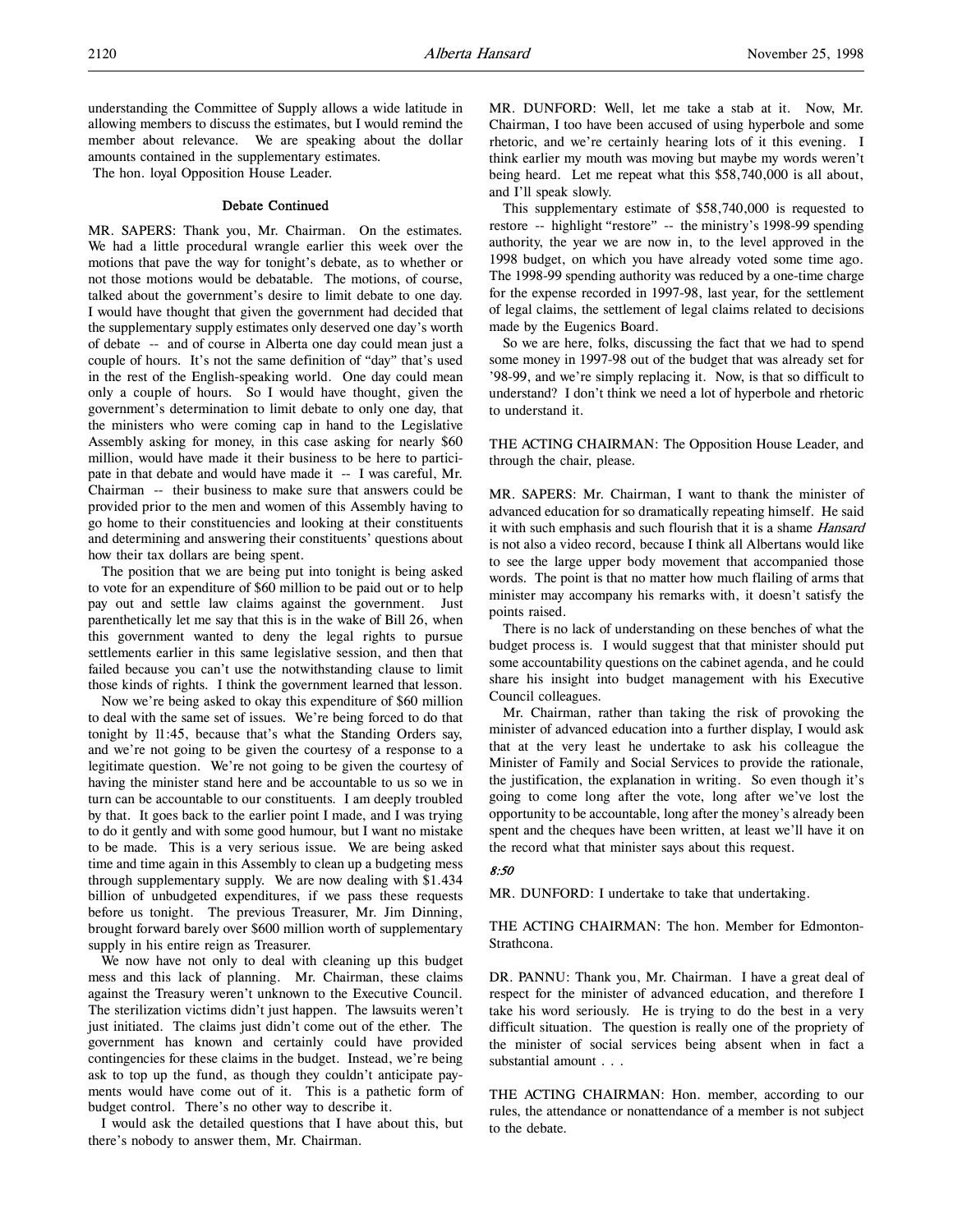DR. PANNU: I'm sorry, Mr. Chairman. I thought the minister of advanced education in fact had broken that rule to start with. I'm sorry about this.

We really need the minister's first-hand knowledge available here for us to really vote on this, and that's my only concern. I do appreciate the fact that the government, after having been forced by the courts and by this Legislature, did come around to making payments to the sterilization victims. That's something that I'm not speaking against. It's just the context in which you are discussing it which bothers me, and I think I want to make sure I'm on record expressing my concern about that.

THE ACTING CHAIRMAN: The hon. Member for Edmonton-Riverview.

MRS. SLOAN: Thank you, Mr. Chairman. I'm wondering if the hon. minister of advanced education would clearly commit on the record to what commitment he's making on behalf of the Minister of Family and Social Services this evening with respect to answering the questions that have been entered on the record.

MR. DUNFORD: The commitment that I made to the Member for Edmonton-Glenora -- he wanted an answer in writing to the reason for the estimate of \$58,740,000, and that's the undertaking I committed to. As far as the questions that the hon. Member for Edmonton-Riverview has, I think they will be clearly articulated in Hansard, and I will undertake to ensure that the Minister of Family and Social Services answers those questions to that particular member in writing as well.

Agreed to: Operating Expense \$58,740,000

THE ACTING CHAIRMAN: Shall the vote be reported?

SOME HON. MEMBERS: Agreed.

THE ACTING CHAIRMAN: Opposed?

SOME HON. MEMBERS: No.

THE ACTING CHAIRMAN: Carried.

#### Municipal Affairs

MS EVANS: Presenting the supplementary estimates. First of all, \$10 million for regional co-ordination. I think the key points to identify here: based on a recommendation from the Premier's task force on the infrastructure, the province announced a reinvestment of \$580 million in transportation over four years. The announcement on August 24 included a commitment to provide up to another \$10 million for the Alberta capital region under an Alberta Municipal Affairs program being developed for regional co-ordination.

On August 26, 1998, I convened a special meeting of the chief elected officers in the capital region, and we discussed the infrastructure announcement, specifically the additional \$10 million that would be available for transportation in the region if they could reach consensus on a project to which the funds would apply. At the meeting the mayors and reeves came to an agreement regarding regional transportation needs.

On September 17, 1998, we issued a news release announcing

that all municipalities in the Alberta capital region had passed council resolutions supporting that the \$10 million would go to the city of Edmonton for extending Anthony Henday Drive as part of the north/south trade corridor. This is the first time that municipalities in the capital region have agreed to direct provincial funding to a single project in one municipality. The city of Edmonton will have to apply for the funds, and we're establishing a format and a criteria for this. This \$10 million for regional coordination will come from the Alberta lottery fund but will be paid out through Alberta Municipal Affairs. It's an important step, I believe, towards the positive and productive regional cooperation.

Did you want me to continue further on the Senate election, or did you want to take those items one at a time?

#### THE ACTING CHAIRMAN: Keep going.

MS EVANS: Okay. On the \$3.4 million for the Senate election, I think the key points here that I should relate to the Assembly are the following. The Senate nominee election was held in conjunction with the general municipal elections on October 19, 1998. The government appreciates the role played by municipalities during the Senate election process. To help offset the costs incurred by municipalities in running the Senate election, the government provided \$3,248,550 to municipalities. This represents approximately half of the cost of conducting municipal elections. The money was distributed to municipalities according to amounts established following discussions with 28 municipalities on their estimated costs for conducting the Senate nominee election.

Municipalities received payments according to the following schedule. Municipalities that held an election received the greater of \$750 in total or 90 cents per resident. Municipalities not holding an election due to acclamation were paid the greater of \$1,500 in total or \$1.80 per resident. Where a municipality is divided into wards, separate payments were calculated based on whether an acclamation or an election occurred. Payments to municipalities were made once the Chief Electoral Officer received the statement of official results from the municipality's returning officer.

The supplementary estimate also includes \$193,500 to run the operating result centre.

I have more details, should that be required, but I'd just make one observation to this Assembly, and that in fact is that if there is only one taxpayer in Alberta, the dollars that were paid by the province to offset the Senate election costs were dollars that were not paid at the local level. While we had some 600 elected officials that were acclaimed, and that may have in some respects changed some of the first predicted figures for the election, they fall well within the guidelines that we were given for the Senate election.

THE ACTING CHAIRMAN: The hon. Member for Edmonton-Manning.

#### 9:00

MR. GIBBONS: Thank you, Mr. Chairman. I'd like to put a few questions to the Minister of Municipal Affairs. The \$10 million to fund the government commitment to the capital region for regional co-ordination will be received by the department. I'd like to ask a few questions around that. How will the \$10 million in funding be distributed among the 20 communities that are eligible for funding under this regional co-ordination?

The second question to the minister: what specific formula has been utilized to arrive at the allocation of \$10 million in regional co-ordination funding for municipalities? Is it, for example, population?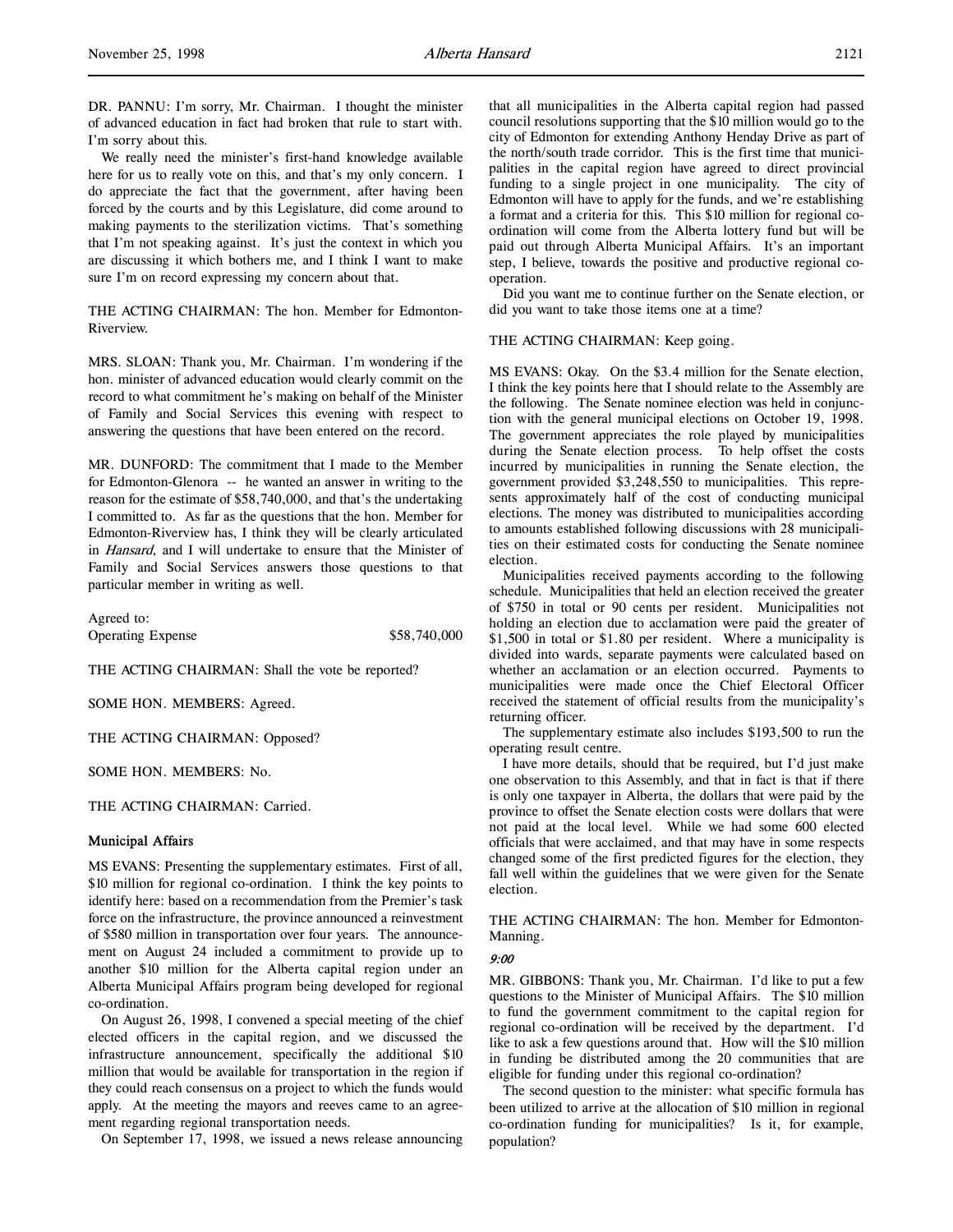The third question: what is the status of the Anthony Henday project as part of the north/south corridor, and how will the \$10 million in regional co-ordination funds contribute to this completion?

Number four: how does the \$10 million regional co-ordination program fit into the Alberta capital region governance review that has been initiated by the Minister of Municipal Affairs?

Just to add to this particular question that I want to ask: is the ministry looking at anything to the east and northeast part of this province, because that has been a major concern that's coming to me on that particular item.

I have another question here. When will the project manager for the Alberta capital region governance review be selected? How many applications have you had? Is it what was announced on October 30?

The last question I have on this particular one: what work has been accomplished by the steering committee and Municipal Affairs to this point on the Alberta capital region governance review?

My next one is around the \$3.442 million. [interjection] Okay. All right. We're going to stay on the \$10 million, then we'll talk about the \$3 million. I'm going to sit down.

MS EVANS: First of all, I think there was a real motivation for the people in the capital region to get together on a project and demonstrate that they can build consensus. I started meeting with the people that are mayors and reeves, chief elected officers in the capital region in June of this year. When they talked about the kinds of things that they were doing already through the voluntary organization of the alliance, they suggested to me at the level of the alliance that 100 percent of them had agreed that the most important road to be built was the Anthony Henday connection between the west end, enabling people from the northwest to reach highway 2 south more easily and also enabling the transportation corridor to the airport to be developed.

At the meeting with all the mayors and reeves it was observed that the west end -- in other words, Stony Plain, Spruce Grove, and Parkland county -- were not a part of that alliance. They quickly rose to the occasion and said, "We, too, support, in fact we unanimously support the extension of Anthony Henday as an important and probably the number one priority for a trade corridor," and for the safety reasons of that highway, that connection they believed was supremely important.

So when in fact we were talking about the final disposition of funds on the Premier's Task Force on Infrastructure and we talked about a recommendation that would be brought forward on the occasion of meeting with the municipalities, the AUMA and the AAMD and C, we discussed what the possibilities might be in order to assist in the process that's already under way in the governance review and discussed on the basis of a recommendation that I made at the time that perhaps there would be an amount of money that we should include in the business plan not only for intermunicipal co-operation but something to really, in fact, give them some incentive to put their money where their mouth was. In fact, if they really believed this was a good idea, then would they follow through if the money were available?

When the Premier recommended and discussed at the task force the \$10 million, I took it back to the mayors and reeves, asking if they concluded that they would like to still follow through with the motion they'd made previously. They agreed, and they took it back to their councils and individually selected that corridor.

Mr. Chairman, the questions relative to further work on the capital region review I don't think are really relevant to the expenditure of the funds in this instance. I would be pleased to provide the hon. member any type of information about the capital region review, but I'm not sure that they are contingent on this particular dollar amount. Certainly, if those people in the region had selected the east side, another transportation corridor, or as it was suggested even plowing snow all together, then that would have been a recommendation provided it met a criteria of common use among all municipalities and could have been agreed to.

Actual work on the Anthony Henday. At this point I'm understanding that the \$10 million will be applied to design criteria. The money will not be released until it has satisfied what we believe to be the parameters of providing funds through a grant based on their regional co-operation and will not be under the funding formula of transportation at a 90-10 level.

It's at your pleasure, Mr. Chairman. Should I respond to some of those other concerns about the regional review or the project co-ordinator, which I could well do, but I don't know if they are part of the \$10 million, which was from a different program allotted to really be a part of this funding?

MR. WHITE: Mr. Chairman, it's difficult to look a gift horse in the mouth from a municipal point of view, and the hon. minister knows that well, having been the recipient of the largesse of the provincial government time and time again in her former life as the reeve of a county. But let's put this in context. Here we have provincial money, \$10 million, going to a highway project through the municipal government. While I can understand how that can occur, I can only understand it for one reason. It's pure, pure, pure politics.

Let's remember that on the 24th of August the government announced with largesse 580 millions of dollars in the infrastructure funding program. Remember the hue and cry that came from the Edmonton region versus the amount that Calgary got in comparison? Edmonton was feeling terribly slighted. So what magic does it come from? It pops out of a lottery fund. Out of the hat comes this solution, and it says to the Edmonton area municipalities, notably the mayor of the city of Edmonton: "Here. This saves your butt. You get to go off and say that this is a wonderful gift from the province and how you worked hard to get it."

Now, \$10 million ain't diddly in transportation when you're talking about a transportation budget of 670 million odd dollars a year. This is relatively peanuts, but it does buy political peace, and it does it at a minimal cost because the vote was on at the time for VLTs and the government still had a good bucket of cash. To get the members of the capital region to agree is not too darn difficult when you wave a \$10 million bill at them and say: hey, if you folks agree about a project, this is yours. That's not that horribly difficult. I have to admit that what the minister is doing now in trying to bring the members of the capital region together is considerably more difficult and will require all her skills.

Now, this is not to be meant as a criticism of the minister at all. This is the government in general that happens to be delivered through her ministry. So I hope she doesn't take offence to this personally, when quite frankly I know she shall not.

## 9:10

This is the worst kind of politics dealing with the municipalities: divide and conquer. If Calgary gets something and there's a perceived slight, then Edmonton has to get something, and if it's urban, then there's a rural somebody that has to get something. So this is a trading off, and the net effect is that the municipalities in this province are woefully underfunded. I heard the minister say earlier that there's but one taxpayer in this province. Actually, two ministers earlier this evening said that there's but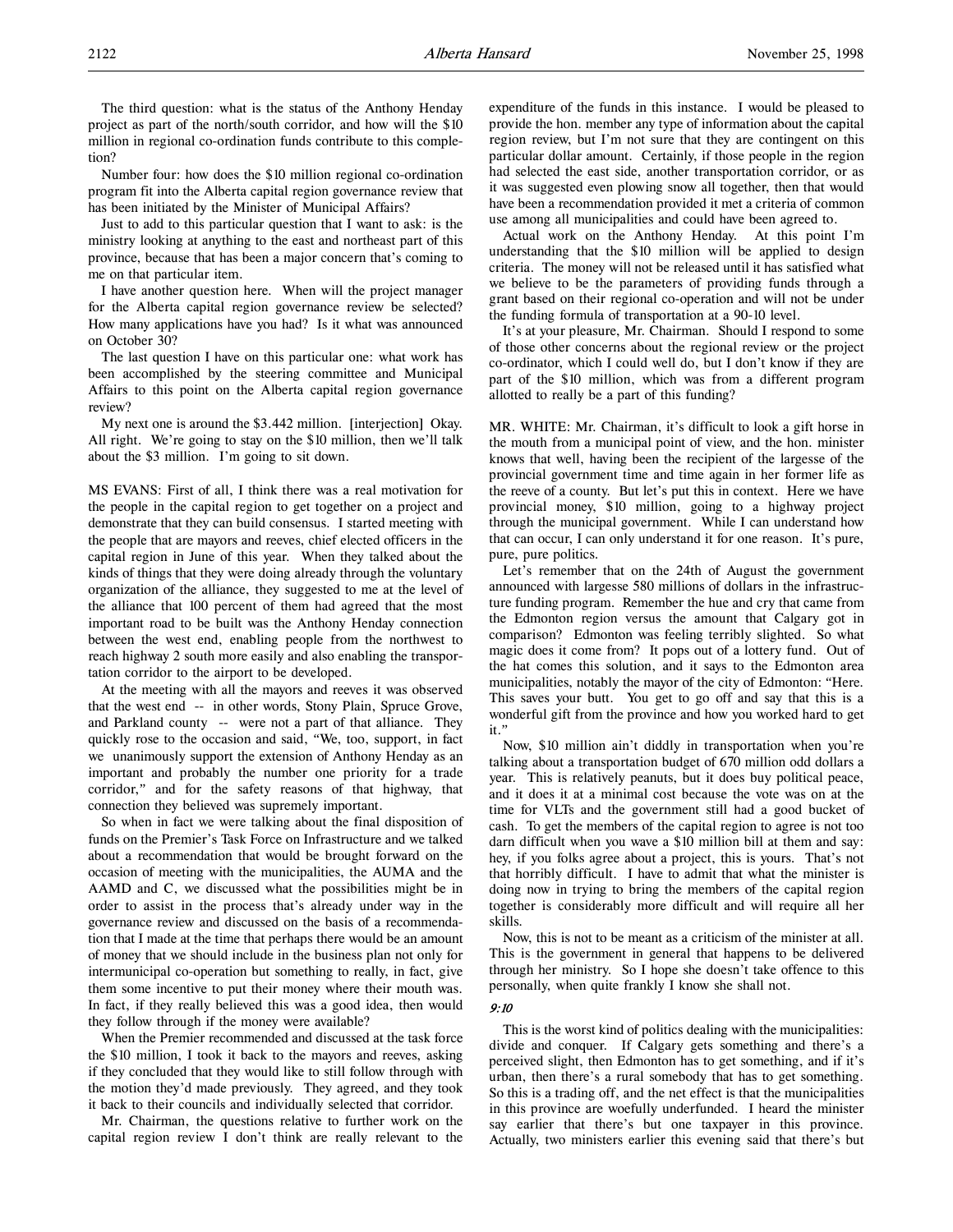one taxpayer. Well, that's true. Unfortunately, the municipal pocket has big, gaping holes in it. It is flat, flat broke. We all know that. Those that have been very close to municipal government know that they cannot find enough money to service debt oftentimes. They're doing their level best to keep the cap on their debt, and they're going terribly in debt in an area that cannot be exactly measured in financial terms. This is the debt and deficit of the municipal infrastructure: the sewers and the substrate of all municipal roads and lanes and the like. This province is woefully inadequately funding those areas. I'm sure the minister knows that and is doing her level best to get over about eight or 10 seats there and rip some money out of the Treasurer's office to put into that particular fund. This is the worst kind of ad hockery.

Then to top it off, to hold it out that all this money is coming, and it comes but once a year, and it comes in this great big gob, well, it's like trying to teach a child about finances and then throwing a \$50 bill at them once every two years. I mean, what kind of management is that? There's no way that any one person could gauge how they're going to expend that money in a logical fashion. It's just woefully inadequate, and quite frankly every single member of this Assembly should be ashamed of the way municipal funding is done in this province, except perhaps the minister because she's probably trying to do something about it.

Thank you for your time and your patience, Madam Minister.

THE ACTING CHAIRMAN: The hon. Minister of Municipal Affairs.

MS EVANS: Well, Mr. Chairman, colour me flabbergasted. Almost any other member in this House could have raised those objections and I'd have been less surprised, but for a member from the capital region to say that this is the worst kind of politics, to almost argue that we should never have entertained the thought of giving \$10 million, not for the purposes of transportation but to in effect try and ameliorate some of the difficulties that have existed for the longer term in getting municipalities together -- I am absolutely surprised.

Let me stress once again that it has not been easy to build consensus. Many municipalities do turn down funding, seeing it as the thin edge of the wedge, as something that might further drive them on a course they would not like to pursue. Mr. Chairman, my own view is that they continued with their principle, followed it up with their action. They agreed with coming together on the Anthony Henday project as their first priority. They agreed to put their money where their mouth was as soon as they got the money and realized they had that choice to make, but they might well have said that the criteria were not significant enough to take the risk of a partnership without any idea where the end of the road actually is. To be very honest with you, if I could have at least \$20 million more in the budget to build consensus between partner municipalities, to do better things in regional areas of this province, I would gladly give any argument to get it, whether it was the city of Edmonton, the city of Calgary, or any other place in this province, because I believe that ultimately, if we can build consensus between municipalities, we will be able, without threatening their sovereignty, to deliver better functionality, better efficiency in governance. That was what we were trying to do.

I believe also that on the comments on what amount of money municipalities get, those are arguments for another day, but in this instance I really believe that those municipalities also took a risk, because they were heading down a path of co-operation with some temerity.

THE ACTING CHAIRMAN: The hon. Member for Calgary-Buffalo.

MR. DICKSON: Thank you very much, Mr. Chairman, and good evening, Madam Minister. As chairman of the Calgary Liberal caucus I wasn't going to join the debate that we just heard a moment ago, but I was going to focus on perhaps what I don't find in the supplementary estimate. I know you hear a lot from the city of Calgary in terms of transportation, Madam Minister, in terms of infrastructure funding, but in my downtown constituency there's only one number one issue, and that's affordable housing.

Madam Minister, you're here -- I appreciate that -- and you're defending the two items, but I have to ask: why are we not addressing on an urgent basis through supplementary estimate what I think it's not overblown to describe as a housing crisis in the city of Calgary? We've been seeing this thing continue to build. The pressure continues to build, and fortunately it hasn't been particularly cold yet. That mitigates or at least forestalls some of the problems. But I don't want to go through another winter of trying to explain to constituents why, in the wealthiest city in Canada, I have people sleeping between the doors of walkup apartment buildings throughout Calgary-Buffalo. I don't want to see that happen again this winter. This is a -- well, I don't have to tell you because I know you get that information from the city of Calgary and from the Member for Calgary-Bow, who is involved in work in that area. But I'd just like an explanation in terms of why I don't see either of the items that you're here requesting funding for, particularly the \$3.4 million for a Senate election. I know that's happened. But I'm just having a lot of trouble. We can find money for that, but we can't find money - and when I say "you," I mean you're here as representative of the government. Why aren't we addressing the housing crisis? And it's not just in Calgary, but there's no place where it's more acute, and the impact on people is enormous. I just have to put that question to you, Madam Minister.

MS EVANS: Mr. Chairman, having tabled the final report of the housing symposium today, I'd like to make a couple of observations. Why we're not providing any supplementary estimate at this time to address the affordable housing needs in Calgary is because, in fact, we are still in the process of examination. Previously -- and I have discussed Mr. Jim O'Dea -- a release was issued on the basis of the fact that I brought in the chairman of the B.C. housing authority to have an analysis of what savings could have been earned had the consolidation been endorsed by this ministry. The analysis that's being done there will hopefully help us define and redefine ways of releasing money to municipalities for the purpose of providing affordable housing.

The refinancing in 44 municipalities netted, again, in this city as well as in Calgary approximately a million dollars, \$965,000 in Calgary. I believe, Mr. Chairman, it would be safe to say that it would be premature to actually go further along that path until we have a plan, until we have a request that's coherent from all of the partners. Until we have a little better understanding - and I'm meeting again with Mr. Gagliano, public works minister for the federal government, on December 4 -- I believe it's safe and sufficient to say at this time that we are pursuing every avenue in order to lever dollars to attend to the affordable housing needs in this province, but we want to do it on the basis of a plan. We want to do it on the basis that we're co-ordinated with other ministries providing service to the needy. We want to account for the child care services and the needs of looking after families in need. We also want to co-ordinate with health care. The long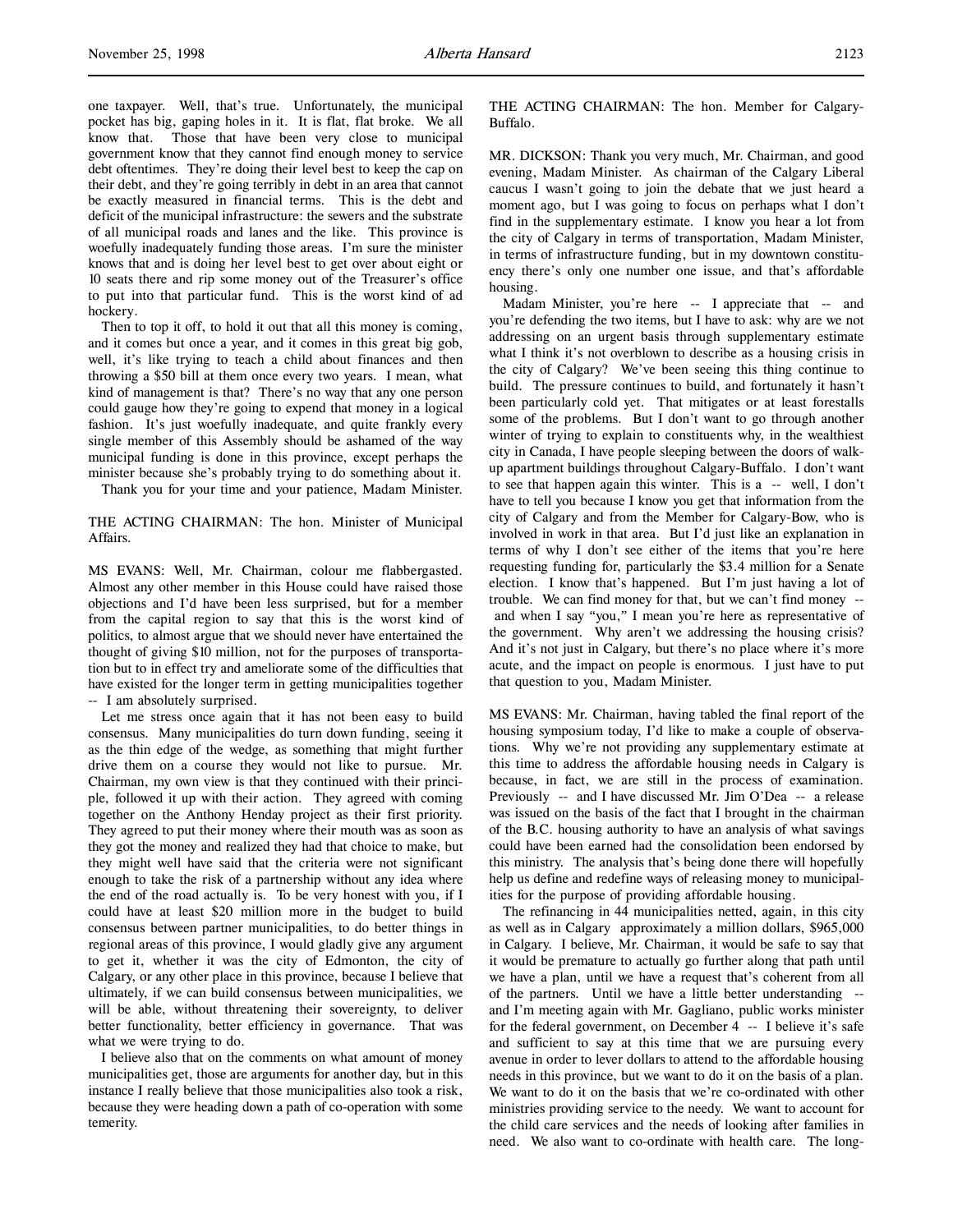term care review, as you know, has been done. The aging and place study by my colleague the Minister of Community Development and all of these various components are coming together.

Now, I would offer to you this. In the first instance of looking at the Calgary consolidation the city of Calgary presented to us, they asked if they could have the dollars they would save from such a consolidation. My only fear of that is that it may not be sufficient to address the needs of the affordable partnership that actually should occur between the province, the city of Calgary, and the other high-growth areas. So rather than just say that, yes, you can have savings from that particular consolidation, we will be looking at whether or not that is the ultimate formula for success for the city of Calgary or whether there are some other measures. But I would remind the members, then, and the Member for Calgary-Buffalo, who has provided the question, that we are actually working actively on a plan in concert with the city, in concert with management bodies, one of which I met with again today. So we are looking at those needs. I know it's not happening fast enough to take care of some of the homeless that are there, but I believe that rather than ad hockery we will be able to provide a plan that actually addresses the problem in a responsible fashion.

So, I'm pleased, Mr. Chairman, to hear that there may well be support, unquestioned support for any future supplementary requisition in housing, and I will bear that in mind as I address the figures.

#### 9:20

THE ACTING CHAIRMAN: The hon. Member for Edmonton-Strathcona.

DR. PANNU: Madam Minister, the \$10 million amount towards completion of Anthony Henday Drive, I suppose. Is that the only project for which all of this money will go? I understand that's what you have said. I have a couple of questions about this. Do the capital region municipalities receive this money if they match this amount? Or are they obliged to put in funds on their own, and if so, what's the amount of that? In other words, is this \$10 million simply given to them and then you say to go and complete Anthony Henday Drive? Is this enough money, if that's the case, to complete the drive? We are three or four months away from the next budget. I'm curious why \$10 million is being asked for now, unless I can assume that this is all money that the municipality was short of in order to complete that particular project.

So two questions. Why just \$10 million? Why not \$15 million? Why not \$5 million? Is it because that's all that is needed? Is it an adequate contribution on the part of your department to the completion of that project?

Secondly, going a little bit beyond this, obviously finding \$10 million or asking for supplementary supply of \$10 million somehow indicates to me the priorities that the department has set for itself. It wasn't, I think, more than 10 days ago that this government set up a task force to find out the numbers of the homeless in the capital region area. That task force wasn't struck, put together until the day that we had snow on the ground and the temperature went to 10 below; a very shortsighted way of planning for the plight of the homeless and the need to provide them with some housing. Now, I was talking about priorities. I'm sure the municipalities, obviously, are pleased that they've got some more money to complete that particular project, but they're also saddled with the responsibility of finding shelter for the homeless, shelter for those who are so poor that they cannot afford to pay the rents. Why isn't there any request here to help out municipalities during the winter so that they can look after the

needs of the homeless and the very poor who are unable to afford even a minimally acceptable type of housing?

My last point. I think I've lost it. You've got two questions, so please answer those then.

## THE ACTING CHAIRMAN: The hon. Minister of Municipal Affairs.

MS EVANS: Well, thank you, Mr. Chairman. Let me just discuss further why no more than \$10 million. In the first instance, we were not even sure that there would be \$10 million over and above the \$130 million that was available from the lottery funding. It was our hope, our optimism I would suggest, that suggested there may be \$10 million more there that could accrue to this infrastructure task force and the recommendations of the Premier's committee. Obviously if the sky was the limit, one could have gone further, but it was not. In fact, there was some real doubt whether or not there would be \$10 million there over and above the \$130 million, based on some of the temerity surrounding some of the issues that were related to the lottery funding and the basis for lottery funding.

I'd like to talk about the project on the Anthony Henday Drive. The Anthony Henday Drive was not the pick of this government. The Anthony Henday Drive was the pick of the people that were in the region. As I indicated to my colleague from Edmonton-Manning, in actual fact they might well have picked an opportunity to share graders and snow shoveling in the wintertime as their exercise in mutual co-operation. The fact that they chose Anthony Henday was because, it is my understanding, they believed that the designing of that route, in fact even the preliminary drawings, et cetera, might well cost and consume a good part of that \$10 million. How will it be allocated? We have been waiting for suggestions on what type of allocation methodology should be used, but there will not be cheques cut for every municipality. They have actually agreed by motion that those dollars should be applied as they would be received today, if the criteria were complete, directly to the city of Edmonton. It would be \$10 million not as a transportation grant on the 90-10 formula, as I stated previously, but as a grant they have provided from their fair share of that allocation if we were doing it on a per capita or an equalized basis, in the case of the rural municipalities, on their fair share of that funding so that it can make a contribution towards a major arterial route that they consider important for all Albertans but particularly for the safe conveyance of traffic.

I want to talk just a little bit about your comments on the fact that it would appear that the homeless task force was not announced in the city of Edmonton until after the first day of the snowfall. I can assure you that there were many more efforts that were going on, not the least of which is a partnership with the McCauley project to rejuvenate a place for the hard to house and for people who truly have difficulty. We have been working with the Salvation Army, a number of nonprofit agencies, a number of church groups, and a number of foundations who have been equally involved in some of the planning behind the scenes. They will no doubt through Mr. Zwozdesky's committee be enabled to knit their work with the kinds of activities that are actually being looked at now as it relates particularly to the homeless and in articulation with the city of Edmonton.

Mr. Chairman, I don't believe we've been shortsighted. In fact, the efforts we've been making have had some results in Calgary. For example, the private donations for the Art Smith foundation for people to be provided affordable housing have actually already gleaned \$2 million, and I would suggest to you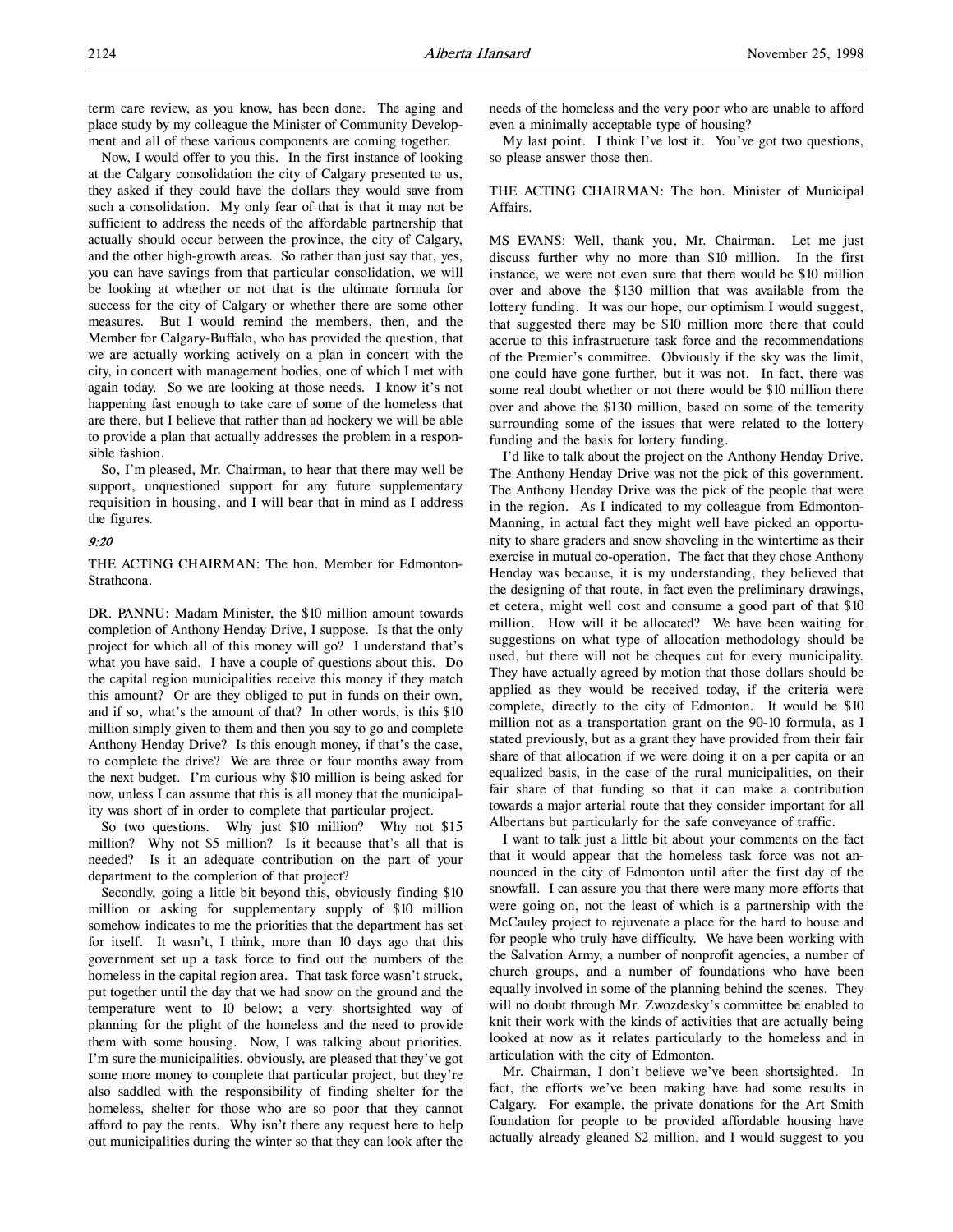that they will more than exceed their anticipated \$6 million. Further, within this city we have had overtures from private corporations who have suggested they believe it is their duty as well. So we have not overlooked those. In fact, we are doing a very complete needs analysis, and we're working with the other social agencies in this city to do so.

THE ACTING CHAIRMAN: The hon. Member for Spruce Grove-Sturgeon-St. Albert.

MRS. SOETAERT: Thank you very much, Mr. Chairman. I must say that I've never seen a finer looking chairman, and I just think you're doing an excellent job. I hear cheers of agreement.

If I may then, Madam Minister -- and I appreciate the fact that you are answering questions tonight and you're very present in this Chamber. I appreciate that.

You know, every time I talk to the mayor of Spruce Grove, he says: "Poor Spruce Grove gets nothing in grants in lieu of, you know, government buildings, government properties. There's zip all in Spruce Grove." Then he looks at me like it's my fault. So I will look at the minister now and say: give the man a call; tell him it's not my fault, please. Seriously, this is one thing that Spruce Grove really does complain about. They have no provincial facilities there. They get absolutely no funding. Well, I realize it is in grants in lieu. They have absolutely no provincial buildings there. [interjection] What are you saying, Member for Little Bow?

MR. McFARLAND: We haven't got any either.

MRS. SOETAERT: There you go. You should talk to the minister like I am.

But, through the chair, I have to say that I even get comments in the paper sometimes about that. I realize we're not in a big construction mode in the government, but if you are, Spruce Grove is a fine city with an excellent location for many things. So please put that on my Christmas wish list. If anything's coming up, Spruce Grove is a grand place for it. So is all the rest of my riding, but Spruce Grove has no provincial buildings. Of course there's no hospital in any part of my riding, but that's another story. So I just wanted to make a point of that, and I realize that's not specific to the funding.

One of the things with the Anthony Henday Drive, the connection through St. Albert is a rather interesting one. I believe it's kind of in the air right now, or maybe you have more information that I don't right now. Would you mind telling me where that is at? I'd appreciate that.

#### 9:30

I can't help but take this opportunity to say what a waste of money the Senate election was. It was for nothing; there was no spot to elect anyone to. I think that in a way this provincial government got hoodwinked by federal Reformers and hopped onto their platform and got sucked in to the tune of \$3.4 million.

# MR. BOUTILIER: Not true. Not true.

MRS. SOETAERT: Then stand up and speak, Fort McMurray, if you've got a point.

Honestly, I heard nothing but negative comments about the Senate vote. I honestly asked people. I think you were truly suckered in for \$3.4 million, and I know that's not you specifically, Madam Minister. I don't mean that personally; I mean that collectively as a government. I'm very disappointed in that,

because I know and every one of you knows absolutely a better place to put that \$3.4 million.

MR. BOUTILIER: It helped municipalities.

MRS. SOETAERT: I know, Fort McMurray. [interjection] I know you do. Democracy has a price, yet the whining and complaining about sitting here at night is phenomenal. Democracy has a price, yes, but let's make proper use of it and not in a joke of a Senate election.

That was about it for concerns of mine. This capital region governance, I have to tell you honestly, Madam Minister, that there are grumblings out there. I'm sure you've heard them from people who think that this money is -- and I realize the money is for the Anthony Henday connection. Very concerned people talking about forced amalgamation. I would appreciate a firm statement from you that says that is not on the agenda. These towns and cities have their own identity, and unless they choose to buy in, I would hate to see a forced amalgamation, though it would guarantee re-election for someone like me. But I really do think they deserve their own identity. The big Toronto megacity is something that they're worried about.

So with those few comments I appreciate the minister taking the time to listen.

# THE ACTING CHAIRMAN: The hon. Minister of Municipal Affairs.

MS EVANS: Thank you, Mr. Chairman. I'd like to point out that I have heard as well from the mayor of Spruce Grove about grants in lieu. In fact, our budget for grants in lieu of taxes has been reducing steadily because my colleague the hon. minister of public works has been selling lands, so grants in lieu of taxes for Crown lands within communities are fast disappearing. As these lands are sold, the private sector or other people in fact buy and develop those lands, so it is not as bad a story as it appears to be.

One of the things you addressed was the connection through St. Albert and questioning the Anthony Henday. Although the St. Albert connection, in fact even a northeast and southeast connection was mentioned, the discussion was on a basis where I did not try to influence their priorities. I only suggested that it was important for them to agree on their priorities. It was agreed that the St. Albert road was an important connection. In fact, the entire ring around the city, the entire opportunity for developing safe transportation on all of the corridors around the city is equally important here as it is in the city of Calgary.

# [Mr. Tannas in the chair]

I want to just talk about what has been identified in your words. First of all, hon. colleague, a waste of dollars. Well, I could point out that there is really no waste of dollars. If you're challenging the concept of electing a Senator, that's one thing, but those dollars were not wasted because except for those areas where there were acclamations, there were relatively few dollars that were expended that would not have had to be expended by those municipalities. My hon. colleague to my right knows, as I do, that after the first complaints about having to run a senatorial election, there was actually applause from some municipalities who said, "Good; you paid my costs." So the province picked up the tariff at the point of \$3.4 million for relatively fewer costs that had to be paid out at the local level. Rather than being concerned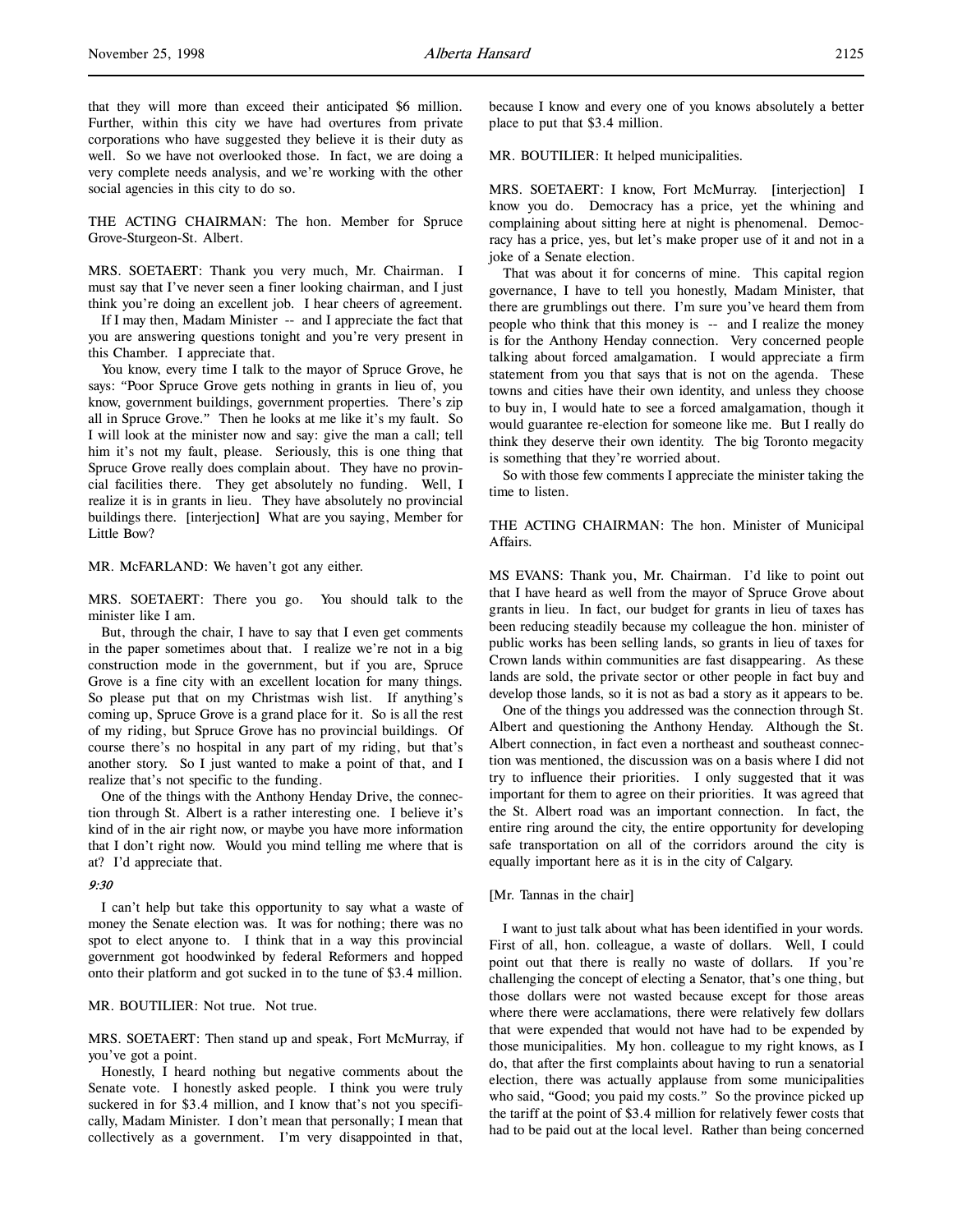about that, I think that was a good-news story. On the matter of the Senate election, I think that's a discussion for another day.

#### THE CHAIRMAN: The hon. Member for Calgary-Buffalo.

MR. DICKSON: Thanks, Mr. Chairman. I just had a question and an observation. I might just say that as we've been dealing with the Municipal Affairs supplementary estimates, it strikes me that no minister has tried harder or been more forthcoming in terms of responding to the questions that have been put. I hope that those ministers yet to introduce estimates are also going to defend their estimates in as much detail.

My comment would be this. It strikes me that the consolidation of the three agencies, Calhome and Metropolitan Foundation and Calgary, may have some impact, but the best information I get from agencies in the city of Calgary is that we're dealing around the margins of the homeless problem. I mean, there's an argument about administrative efficiency and whatever, but whatever is decided there, at least in my respectful opinion, is not going to make a huge dent in terms of the number of people looking for places to stay and so on. So that's my comment.

 The question would be this. What's the anticipated date? You talk about the process being ongoing. You talk about working towards a set of conclusions. I guess I'd like to know, Madam Minister, when my constituents in Calgary-Buffalo and other Calgarians can expect that you're going to unveil your plan on behalf of the government of Alberta to provide safe, affordable housing to ensure that everybody, certainly in the city of Calgary, has safe and affordable housing. When is that likely to happen? Hopefully it's going to be before the end of the 1998-1999 winter.

MS EVANS: Mr. Chairman, on one point I'll agree with the hon. colleague, and that is this. Housing of its own accord will always only nip around the edges of the crisis of anybody who is homeless because that crisis started long before they reached the stage of being homeless, no doubt in their families. I read every word of the homeless study that was done in the city of the Calgary by Alderman Hawkesworth and our hon. colleague from Calgary-Bow. What I really understood was that finally some who had actually received shelter in the city of Calgary, albeit on a transient basis, had really believed for some time that they had never felt so listened to or so cared for. So the homeless problem is a societal problem. It is much bigger than providing shelter. It is something that starts in the home long before they ever reach the opportunity to be homeless.

When can we provide an assurance? I would like to suggest to you that only this week, once again speaking with our Premier and the other ministers who have any part of looking after the whole of the housing dimension -- low-income, modest-income, homeless, seniors, special-needs housing -- we are going to spend some time in dialogue with what each individual department is doing, what pieces of the puzzle we can put together. I can't give you a final date for when that plan comes out, but surely we hope to present it early in the new year to our colleagues and see whether in fact that will be satisfactory.

In the interim, however, we are not ignoring the needs of either the homeless, the seniors, or those other projects. This week I've been in consultation with about 16 of the management bodies. They are presenting plans. We will put them through the process of the Alberta Social Housing Corporation and see whether in fact the policies will permit us to engage in the ones that I would identify as those of greatest concern, those that are in crisis

proportions. I should identify for you that the city of Calgary on a very specific application, to the best of my knowledge, has not come forward yet, nor has the other body, the Calgary Housing Authority. I think they, like myself, are waiting for some results of the study from Mr. O'Dea.

We have had dialogue with the mayor of the city of Calgary. I believe he is satisfied that we are making progress on the issue from our point of view, and I'd welcome any other suggestions that come forward so that we can accelerate the process.

#### 9:40

THE CHAIRMAN: The hon. Member for Edmonton-Strathcona.

DR. PANNU: Thank you, Mr. Chairman. I apologize for losing one of the points that I wanted to make. It's come back since, so I'd certainly touch upon that. I want to say a few other things that will ultimately connect with that point.

What I was going to say towards the end of my last remarks was a news story that I heard today around 6 o'clock as I was driving from one place to another. It had to do with the dramatic rise that has taken place in rents for apartments. The headline of the story was that apartment owners have got an early Christmas gift both in Calgary and here and perhaps in other urban centres. The rents are going up quite substantially. That has bearing on the stories that I hear from my own constituents. I had personally to deal with requests from four of my own constituents over the last month, all of them women perhaps in their late 50s, early 60s who are living on fixed incomes and were being pushed out of their rented apartment accommodations because they were in arrears in payment of their rents. Rents have gone up, and their fixed income simply did not allow them to be able to keep up their payments to their landlords.

Now, in your estimates here I want to turn to the question of priorities. There is a real housing crisis in this province, in this city and other cities. Madam Minister, to justify clearly, you know, \$3.5 million or close to it spent on Senate elections, we could argue about whether it was a waste or not. But don't you think it would have been much better spent looking after the homeless and people who need some assistance with making their payments to apartment owners? That would rescue them from the risk of being thrown out and losing their place where they have lived for years and years. And look after the homeless. After all, if we have priorities, priorities are the ones where you put your money. I have yet to hear from the two Senators-in-waiting, or whatever you call them, a single word about our national politics. Not a word. So shall we call that a waste of your money? I'm saying it's misplaced priorities of this government, and that's the point that I wanted to make. I would have liked to see you as a concerned Minister of Municipal Affairs seek some new funds in order to deal with the problems that the homeless and people with low incomes face. Homelessness might start in the home, but the homeless end up on the street in minus 20. We've got to look at them as human beings in need and not blame them for something that their parents might have done for which they should pay now.

Thank you.

MS EVANS: Well, Mr. Chairman, rather than engage in the debate about the individuals that are homeless, let me just identify that we have the rent supplement program. We are working in the business plan to provide more dollars in the rent supplement program. We have engaged in negotiations with willing and committed landlords to ensure that the persons that are in need of subsidy are not paying more than 30 percent. That has resulted in more dollars from our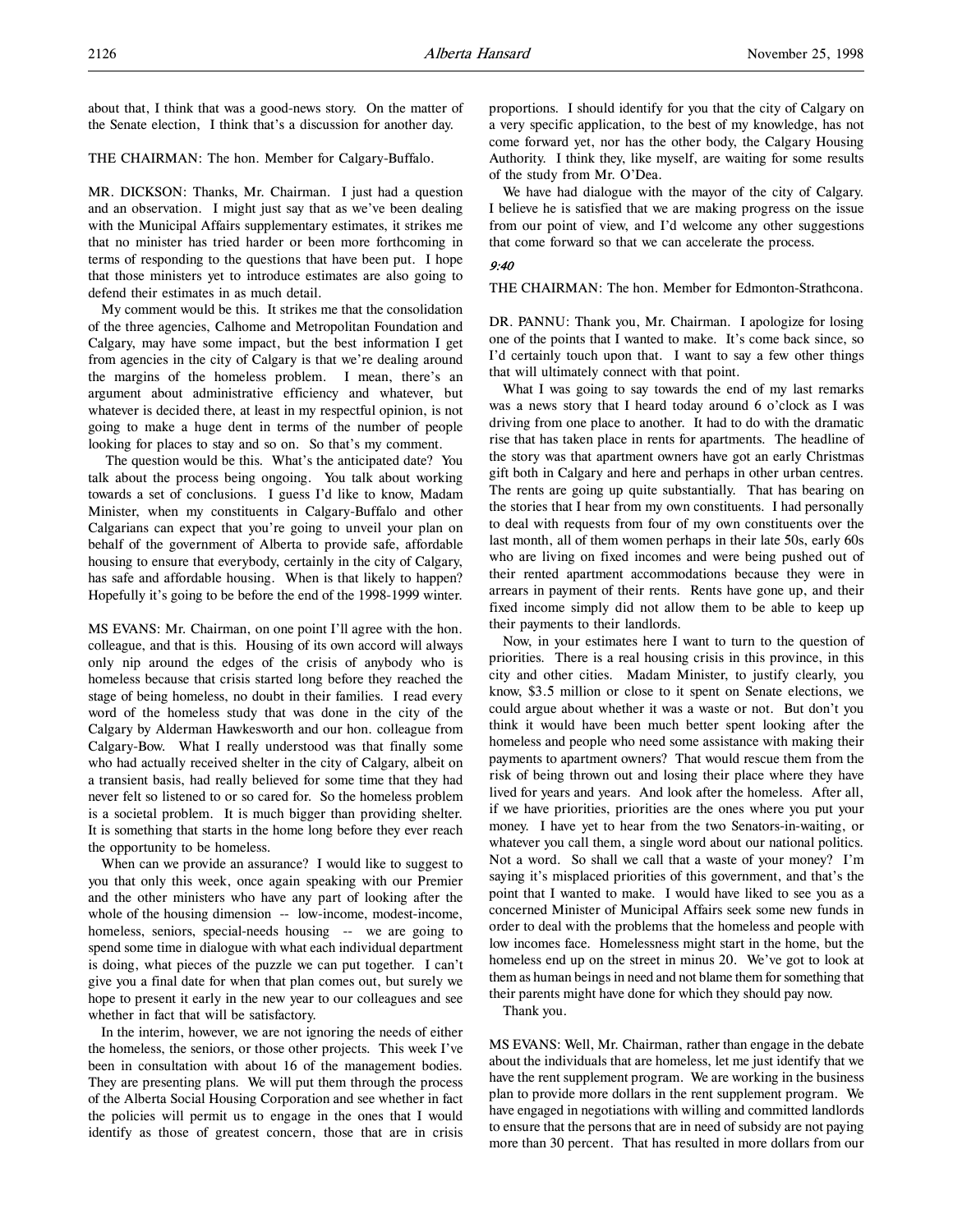department to engage in relationships with landlords to top up their income so that they can in fact be allowed at least to pay only 30 percent of their actual take-home pay.

It is not as simple as just throwing money at the problem. There are a lot of other things involved. When I speak with the people in this city, when I meet with the seniors in this city, with city officials, they are not anxious to have us do anything without fully consulting them. That includes the people that are being consulted now in this study on the homeless.

Should I have spent more time on the homeless and housing than the senatorial elections? May I assure this Assembly that for every five minutes I spent on the senatorial elections, I've spent 500 minutes on the homeless and the needs of the people that need housing in this province, in this city and throughout Alberta, both visiting them and making myself fully familiar with their needs, making ourselves fully familiar with the problems associated with low vacancy rates.

Mr. Chairman, I want to identify that the hon. colleague is absolutely right about the rent increases. CMHC today released a report that shows that there's an almost .6 of 1 percent vacancy rate in the city of Calgary. Edmonton is approaching that figure. So we are at a portion of our history where we have to take immediate measures but not without some planning, some deliberation, some co-operation and partnership with the city, the private sector, and the nonprofit societies.

I can assure you that everybody that comes to my office for a response on those issues is getting a response, and I am meeting as well with single parents, the ones that talk to me about their eviction notices. I am talking to their caseworkers, and I'm fully cognizant of the needs they have for additional dollars to make something happen for them.

So I can assure you that the amount of time this government has spent on senatorial elections is certainly not outweighing the amount of time this government is spending trying to take care of the needs of the homeless, the needs of seniors and all of those other categories of people that are truly in need.

# THE CHAIRMAN: The hon. Member for Edmonton-Meadowlark.

MS LEIBOVICI: Thank you. The issue, Madam Minister, is not how much time you have spent dealing with individuals on the issue of homelessness; it's not how much time you have spent looking at the problem. The issue is: how much has this government put towards that problem in terms of dollars expended? What is the policy of the government with regards to the homeless, and what is the government going to be doing in terms of a concerted plan?

Now, you indicated, Madam Minister, that before there is cooperation amongst all the various municipalities, amongst all the agencies, there will be no expenditure of dollars. That is what it sounded like to me. However, when I look at a news release that you put out on September 17 of 1998, you are more than willing to give \$10 million to the capital region co-operation initiative without any details as to how, and I'm quoting from your news release: "According to Evans the details as to how and when the money will be distributed will be finalized later this fall."

## [Mr. Zwozdesky in the chair]

In conjunction with that, this government was more than willing to spend \$3.4 million of taxpayers' money without having any kind of an idea as to what the so-called Senators-in-waiting will be doing. What are their performance requirements? What are

the results? What is the reason for them being there? That was not a consideration in terms of providing dollars for an initiative that the government desired to put forward.

So what I'm gathering out of this particular debate is that the government has no political will to help the homeless, particularly in the Calgary area, that the government would rather shut its eyes and walk by those who will be on the streets of the city of Calgary and the city of Edmonton in weather that one would not wish a dog to be out in but that that's okay because in fact the problems of the homeless start at home. Well, if I've ever heard of a catch-22 statement, that's it. At some point that cycle has to be broken, and the government has to have the political will and the desire to break that cycle. Unfortunately we're not seeing that here.

We're seeing instead the funding of a particular transportation initiative. In fact Anthony Henday Drive is within my constituency, and we have many blockages within my constituency when it comes to transportation. So, yes, the reality is that there is a need for a north/south corridor; there is a need for dollars for infrastructure in transportation. But what I find curious about how this came about is that this seems to have been a carrot dangling in front of the regional area, the capital region, so that they would get together and come to an agreement as to how they would spend some moneys. There was no real plan from the department that I can see in terms of saying: this is how these dollars are to be provided. In fact it is almost bribery for the department to move towards its initiative of regional co-ordination. So I'd like a little bit more background as to why the dollars were there before the project. I don't quite understand that process, having listened to this government and the way they talk about plans for five years now in this Legislative Assembly.

# 9:50

The other thing that I would like the minister to provide, because she indicated, and rightly so, that in areas where there were acclamations that in fact the province was subsidizing the municipalities in the municipal elections -- that's what happened this time around. So what I would like to know is which municipalities did receive a subsidy from the government in terms of the election. What was the allocation by municipality of that \$3.442 million that was put forward for the Senate election? Also I would not like to have lost the idea that seeing that we've paid for these Senators to be elected, there is some kind of performance requirement now of these volunteer Senators-in-waiting to show that there is a justification for the expenditure by this province of \$3.442 million for these two Senators and that we will be receiving an annual report from the minister as to their activities and whether or not we will be continuing with the provision of dollars to the next Senate election.

Also, what I would appreciate from the minister is a statement -- this may have to come from the Treasurer -- of what the loss is to the government in terms of tax revenue. It's my understanding that if you contributed to the provincial campaign of the Senators-in-waiting, in fact you did receive a tax credit. If that is not the case, please let me know. If there was a tax credit, that in fact meant that that would have had an effect on the tax revenue of the province. So if the minister would be able to provide me with that information, I'm sure Albertans would be interested in knowing how much of those dollars were in fact lost to the province as a result of the Senate election. So in addition to the \$3.442 million we will know how much more was missing.

Those are my comments for now, and I look forward to the minister's reply.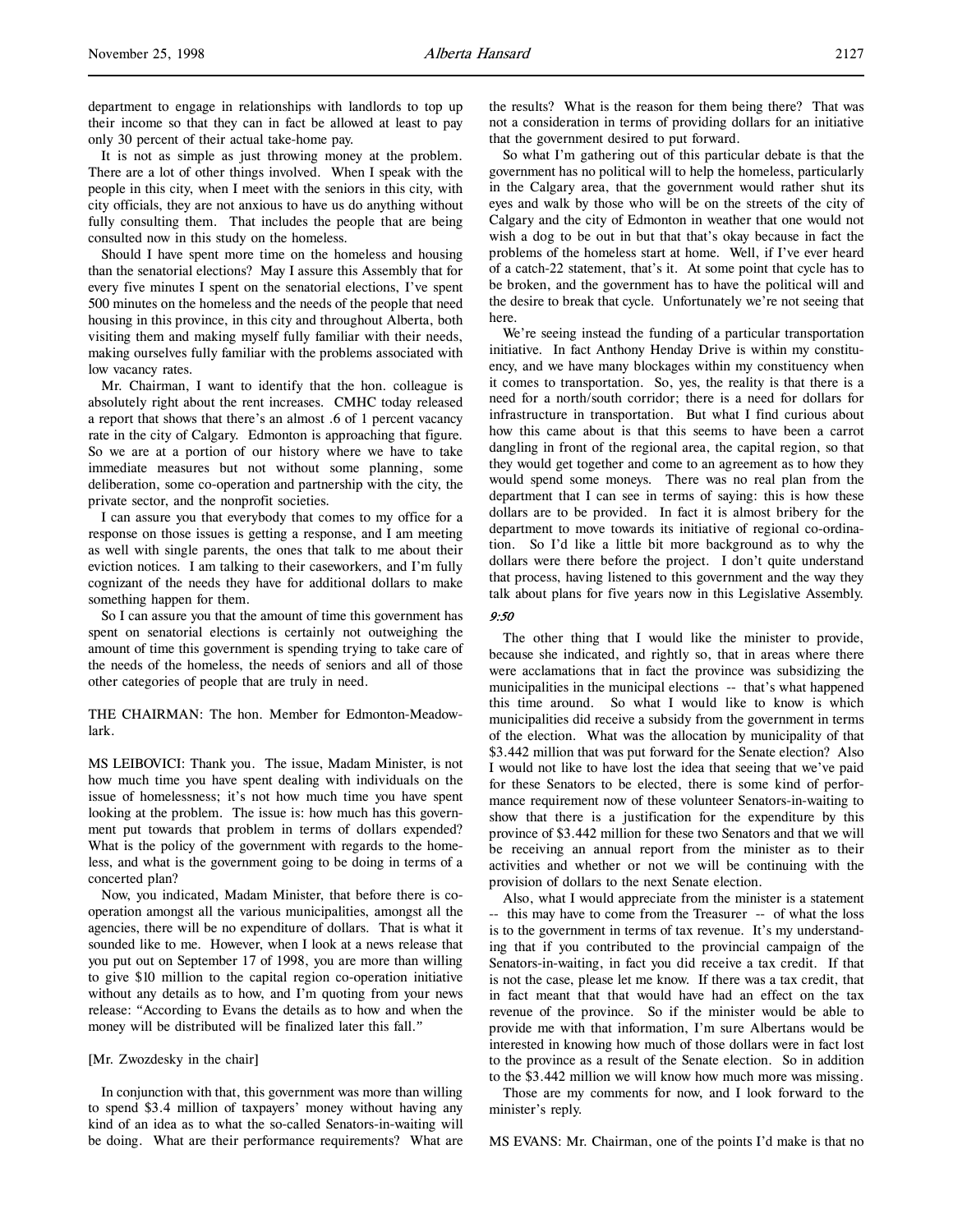matter how much the province or a municipality spends on getting people elected, it doesn't guarantee their performance in any measure. So in fact to suggest that the Minister of Municipal Affairs or this government, on the basis of the cost paid for an election, should actually identify performance measures, I think is asking a bit much, and I'd really question the criteria for our own performance measures on the basis of what it cost to elect us.

I want to leave no delusions about the fact that there were no criteria for the \$10 million for municipalities, because for years preceding my involvement, I believe from 1995 onwards, we have had \$5 million in the budget for amalgamation and building consensus between municipalities. Those dollars have been expended on the basis of performance criteria identified when municipalities either amalgamate or in fact resolve their differences on intermunicipal disputes. So we have had very careful criteria for identifying what would be paid for, what would be supported, and what would not be supported. The principles involved there in fact are the very basis for how we would approach the \$10 million for this particular expenditure, along with scrutiny by the Auditor General, so that we are not just providing the money without some sort of assurance of the partnership that is provided. At the time that those criteria have been fleshed out by those municipalities and we have responded to it in kind, I will be pleased to provide that to this House.

I might also say that those municipalities may well have chosen not to accept that challenge and build on their consensus for the dollars, in which case to have actually exercised any more criteria or any more principles or any other identification may not work. I should suggest to you that the municipalities whom I've met with again just last Friday and will meet with again on December 16 are most interested in those kinds of things that can build on their relationship. Ultimately I believe they will all save money for the taxpayer of Alberta.

Finally, Mr. Chairman, I would with respect refer the question of the tax receipts on the provincial campaign for senatorial election to the Provincial Treasurer at such time in the future as he may be able to respond.

#### THE ACTING CHAIRMAN: Thank you.

The hon. Member for Edmonton-Meadowlark has a quick supplemental?

MS LEIBOVICI: Yes, I do.

### THE ACTING CHAIRMAN: Proceed.

MS LEIBOVICI: The minister didn't address the issue of the breakdown of the \$3.442 million per municipality. Will she be providing that information in writing?

MS EVANS: Mr. Chairman, certainly we will be able to provide that schedule. We do not have that schedule available as yet, but we do have the breakdown of how they would be paid. I could advise that the total payment for areas with acclamations was \$652,189.63. The total payment for areas with low collections was \$2,249,004.39. The total partner payments with the Indian reserves, national parks, and other areas not holding the Senate vote on behalf of the province was \$267,190.52.

Mr. Chairman, at such time as the schedule is available on the individual dollar amounts paid to each municipality, that will be tabled in this House.

THE ACTING CHAIRMAN: Thank you.

The hon. Member for Edmonton-Calder, please.

MR. WHITE: Thank you, Mr. Chairman. It's not usually my practice to quote the minister, but the answers to the questions as they related to the housing shortage in Calgary and the homeless were absolutely appalling. When the minister has an opportunity in a quiet moment to read that and think of reading that standing in a hall where the homeless are looking for a bed and there are no beds there and when it's minus 20 out -- read that and stand and think of the hypocrisy of that in conjunction with the \$3.4 million just in the wind.

This caucus happened to have the opportunity to speak to the management and the staff of three agencies: Calhome Properties Ltd., the Metro Foundation, and the Calgary Housing Authority, I believe. In any event, the summation was: if there were money available today, could you put it to use -- and this was in September -- before freeze-up occurred, since you'd be having a shortage like never before in Calgary? Unequivocally their answer was: yes; don't bother with the bureaucratese; don't bother getting all the ducks in a row.

As the hon. member pointed out earlier, there has often been no plan in place when the government decides to spend some money, particularly in an area where you know it can be spent to good use. It's absolutely appalling that that answer came out, and I hope that it's delivered to some of those people in Calgary that are going without homes tonight. To say at one point that there was an opportunity to be homeless -- that was a quote. I couldn't believe that could come out of a government member that had money to expend in this area. Opportunity to be homeless. It's ludicrous. We'll leave that one for the moment, because time's awasting, and other members want to speak on the same subject, I'm sure.

Let's speak about this gross waste, this insult to Albertans of 3.4 some odd millions of dollars in a vote that they didn't ask for. There it is. Talk about hypocrisy. Here we are now after the vote, and we're talking about it now. I mean, isn't democracy sort of lined up to have the people have a voice before government does things? I would think that would be the case, but oh, no. Democracy does not live in Alberta in this case. That's for sure.

MR. SAPERS: Ready, fire, aim.

#### 10:00

MR. WHITE: Yeah. Ready, fire, aim comes to mind here. The government goes out and expends these funds and throws their pens about holus-bolus without any concern for what the effect is.

Now, look. If you truly want an elected and effective and representative government, an equal government in Ottawa called the Senate, then you start properly where the reform starts. You start in Ottawa, and you build some consensus on how it would occur. But to cause votes here, to have the tail wag the dog way out in Alberta -- the laughing stock of Canada is Alberta when you cause a vote that would do nothing but lock in the present system. It was ludicrous, absolutely ludicrous. To spend that kind of money and in the same breath say that we don't have an emergency \$300,000 or \$400,000 in order to aid in some capital work in the city of Calgary for the homeless -- it's just classically absurd that you could do that and then to cause the vote.

Now, let's put this vote in context here. There's a letter - it's a public letter, I believe, or at least I've read it -- in response to a letter from a Reform member. I can't recall which one it was, but it was asking to have a Senate vote in the next civic election. The letter was returned from the Premier's office in January of '97 by Mr. Love, and it in effect said: no, no, no, it's too expensive; there is no reason for it. It went through a number of reasons why it couldn't be done.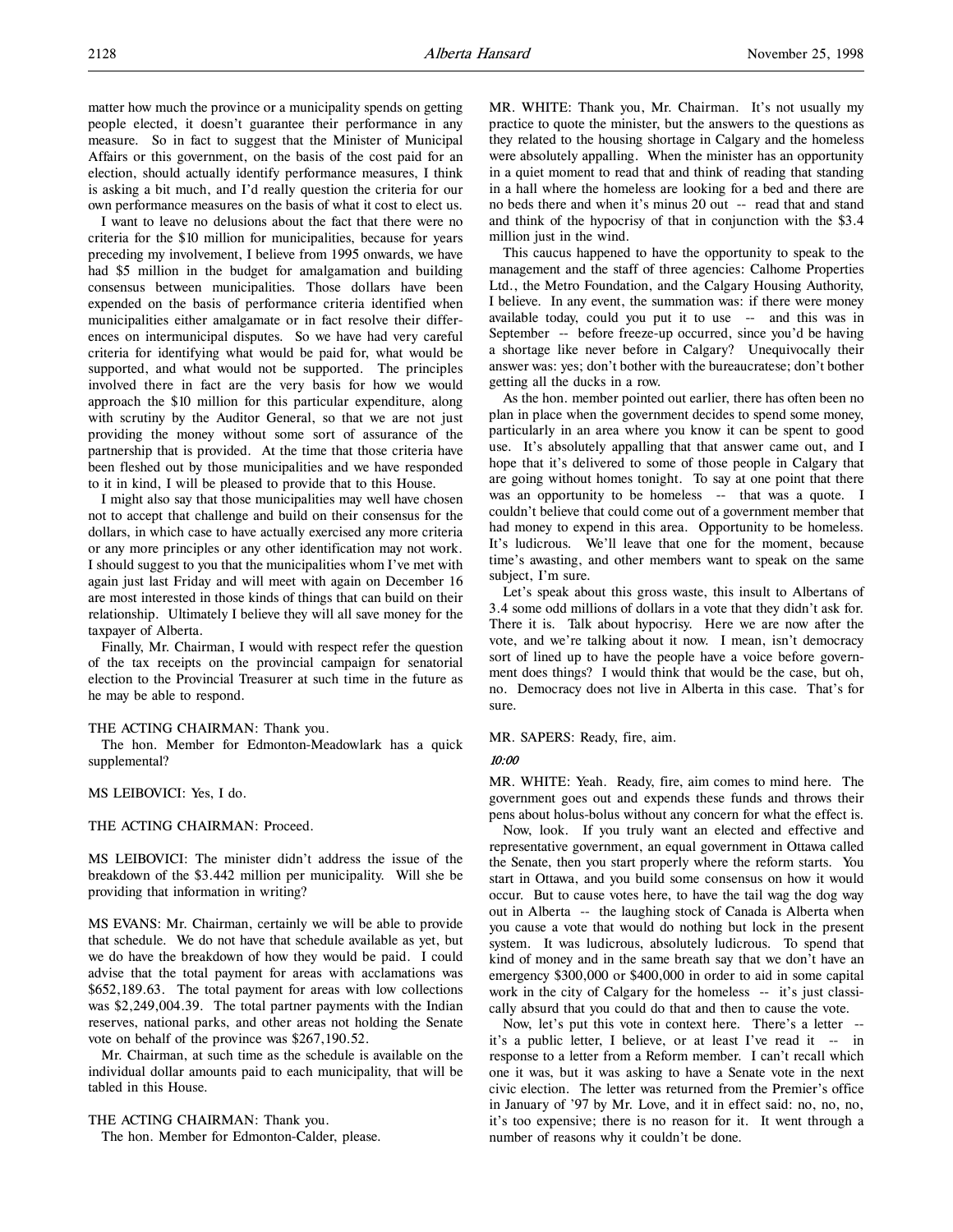Then we have the prospect of many of these VLT votes spread throughout the province, much to the concern and consternation of the municipalities. I'm sure that if every single one of them had an opportunity in a quiet moment, they would have told the minister, if she had been able to ask, that they don't want these other encumbrances on the vote at the time. It adds all kinds of dynamics that do nothing for municipal government. It's darn difficult enough to get people out to vote in a municipal election for the right reasons, to support good candidates, good people regardless of their philosophical background, to get them out there to do it. Then to throw these red herring votes in was just certainly irresponsible of this government, to say the least. You ask every single one of them. They just didn't want to have any of those votes at all.

The final thing was to add this other diversion. Clearly in the VLT vote, in the minds of the public anyway, who's the bad guy? The bad guy in this case was the provincial government. You throw in the Senate vote, and the bad guy is painted as the federal government, this hairy monster that lives by the lakes down there. I mean, it's really, really ludicrous that a province would spend 3 and a half million dollars on something as frivolous as that, as trying to somehow change the minds of the majority of Canadians, with less than 10 percent of the population here, particularly on a basis that would put us in a worse position if the vote had been taken up all across the province. We would be permanently in a minority position, which is certainly not the second E and the third E, effective and equal.

The final straw is to say to a member questioning it: well, there is no performance standard for politicians the last time I looked at an election. Well, there is a performance standard for these particular people. It is zero. They have no vote, they have no influence, and they have no means of communicating anything to the public, nor should they. It's absolutely ridiculous, and this government should be ashamed of putting that kind of money forward.

Thank you, sir.

#### THE ACTING CHAIRMAN: Any further speakers?

MS EVANS: I just can't let it pass, and I probably am going to regret this in the morning. I just can't let it pass that the hon. member has spent so much time talking about the homeless. He met with them in September. He couldn't remember the name of one of the bodies he met with. I have not seen the Liberal plan. I have provided to the hon. members of the opposition invitations to the housing symposium, every bit of the information we could on the issues affecting the homeless. Where is the plan?

# THE ACTING CHAIRMAN: Thank you, hon. minister.

After considering the proposed supplementary . . . [interjections] Order please, or we'll have to have an adjournment for 10 minutes.

Agreed to: Operating expense \$13,442,000

THE ACTING CHAIRMAN: Shall the vote be reported?

SOME HON. MEMBERS: Agreed.

THE ACTING CHAIRMAN: Opposed?

SOME HON. MEMBERS: No.

THE ACTING CHAIRMAN: That, too, is carried.

#### Health

THE ACTING CHAIRMAN: Hon. Minister of Health.

MR. JONSON: Thank you, Mr. Chairman. Before we get under way this evening, I'd like to draw the hon. members' attention to pages 21 through 25 in their supplementary estimates book.

Mr. Chairman, as I speak this evening to the supplementary estimates for the Department of Health for 1998-99, I am reaffirming our government's commitment to a quality, publicly funded health system in this province. Our government has stated that when there is a demonstrated need for additional resources in health, those resources will be provided. As one of the fastest growing provinces in Canada, Alberta is experiencing additional demands being placed on our health system. As a result of this demonstrated need, we seek supplementary funds totaling \$225,165,000 for the current fiscal year.

To explain that in more detail, Mr. Chairman, the new AMA agreement provided for a fee increase for physicians, adjustments for population increases, and funds to further offset the cost to physicians for medical insurance. So this is a very fair and reasonable agreement, as I think all would agree, and one that meets the needs of both doctors and government. It will help to ensure that all Albertans continue to have access to quality patient care and a quality, publicly funded health system.

Mr. Chairman, the agreement significantly increases total government spending on physician services to keep pace with Alberta's increasing population. It also recognizes that individual physician fees should be adjusted to return the 5 percent fee decrease of several years ago. These supplementary estimates reflect the additional \$29.4 million that is required to bring the total funding for the physicians to the contract amount of \$843.3 million.

Mr. Chairman, also included in these supplementary estimates is an additional \$4,200,000 to provide for the new \$5 million rural on-call initiative, which was agreed to at the same time as the new contract with the AMA. In addition to recruiting physicians to the rural and remote communities in Alberta, we recognize the need to retain the physicians currently practising in these communities. We recognize the special circumstances of providing services in rural and remote locations, and we recognize the significant contribution made by physicians already in place.

Mr. Chairman, part of the agreement with the Alberta Medical Association also included the establishment of an innovation fund to address issues such as home care reform, incentive payments, and payment models. Therefore, an additional \$3.6 million is being provided to the existing \$5.7 million for a total of \$9.3 million. Five million dollars will be used for the innovation fund initiatives and the remaining \$4.3 million for initiatives involving physicians, health authorities, and the Department of Health. This comes under one of the other initiatives, in addition to what's in the AMA agreement, called the tripartite initiative.

#### 10:10

Mr. Chairman, we are also here today to seek supplementary funds of \$60 million for human tissue research, banking and transfers, and blood services. Half of that will be for Alberta's share of the transition cost to create the new Canadian Blood Services, which is the successor to the Canadian Red Cross Society and the Canadian blood agency. The remaining \$30 million is for Alberta's share of financial assistance to Canadians who were infected by the hepatitis C virus through the blood system between January 1, 1986, and July 1, 1990.

It's very important to note there that, yes, the Alberta govern-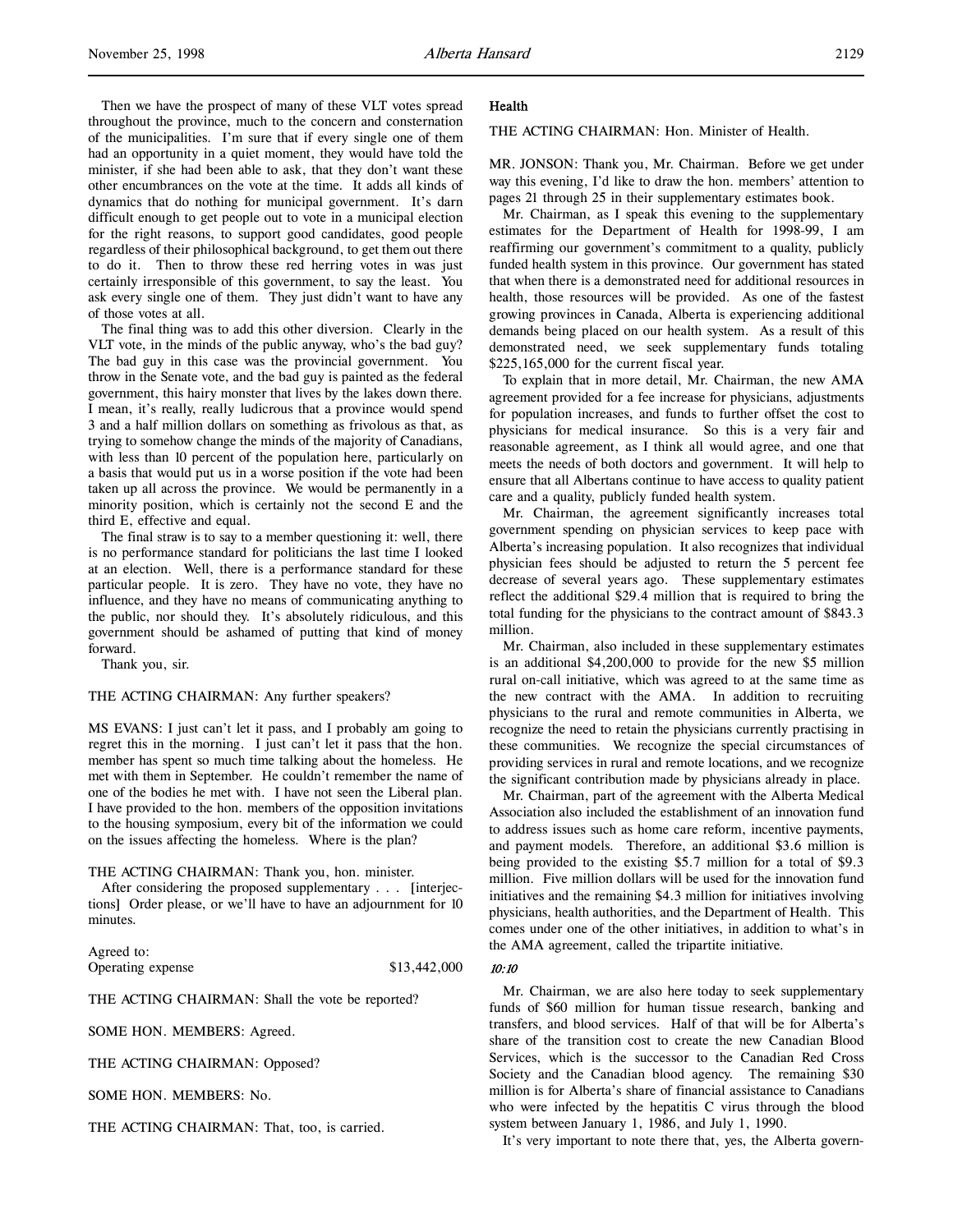ment is committed to a compensation program as agreed to on a national basis for those people between 1986 and 1990, as identified in the Krever inquiry and its report. This commitment, as I've said, comes as a result of a very important agreement on a national approach to assist people whose lives have been affected by the tainted-blood situation. The co-ordinated national approach to this matter ensures that Albertans and other Canadians adversely impacted by the blood system during this period, regardless of where they live, are eligible for fair and reasonable assistance.

Mr. Chairman, the last two points outlined on page 24 provide additional funds to health authorities. In early April we announced \$66.6 million to address cost pressures and increases in population. I think that this was a very fine effort, and it was, yes, chaired by the MLA for Calgary-Bow, but also Mr. Jacques, the MLA for Grande Prairie-Wapiti, was involved there as well, and his record with respect to designing our overall educational funding structure is well respected. We had the benefit of those two members of the Assembly plus others, and they conducted a comprehensive review of funding of health authorities.

Mr. Chairman, in response to the Laing committee's recommendations, we announced an additional \$61.3 million to ensure our capacity to have key lifesaving procedures accessible when needed and to help address projected deficits in some regional health authorities because of population increases. Of the total, \$37 million is to address population growth, \$20 million is additional funding for provincewide services, and \$4 million is for academic health centres in Edmonton and Calgary.

Mr. Chairman, this additional funding has given health authorities a more stable resource base, and it's based on a rationale that is provided through the Laing report. This additional funding, as I've said, has given health authorities a more stable resource base reflecting the ongoing growth in our province, and it has provided them with the capacity to manage within their allocated funding levels for the rest of this fiscal year.

In total, Mr. Chairman, Alberta Health seeks \$225,165,000 in supplementary funds for 1998-99, and we believe that these funds support our government's commitment to continuing reinvestment, when it is clearly needed, to ensure continued access to quality, publicly funded health care in this province.

One other point, Mr. Chairman, and that is that we have certainly as a government put a high priority on health care, and we are now in a position where if we use the usual formulas that are used across this country, where you take your total population and you make certain adjustments for the age of the population and so forth, we are right up there -- and I'll be very conservative in this -- about third place, within a few dollars of the top. I think this demonstrates that we are really working on having the best possible publicly funded health system in this province, a public health system for all Albertans.

Thank you.

THE ACTING CHAIRMAN: Thank you, hon. minister. The Member for Calgary-Buffalo, please.

MR. DICKSON: Thank you, Mr. Chairman. Thank you, Mr. Minister, for that presentation and that explanation, however brief.

MR. JONSON: Do you want me to talk some more?

MR. DICKSON: Well, we're going to give the minister an opportunity to embellish and supplement the initial comments.

I want to make the general observation that, you know, it's

almost tough, Mr. Minister, through the chair, to identify just how many additional funding announcements we've seen in the 1998 year beyond the budget. I think when I first became an MLA, there was an expectation that you debated a budget in February and there might be a reason because of some circumstance that could not have reasonably been foreseen or predicted, like forest fires, that there might be a supplementary estimate. What's interesting to me is that the government has now gone from a budget and maybe one correction during the course of a fiscal year to a point where the budget is simply one way station in a whole series of funding announcements in the course of the year. My favorite explanation, Mr. Chairman -- you'd appreciate this -- is when Mr. Garth Norris was questioned about this back on April 10 when this was one of those additional funding announcements being addressed. They have turned the multiple supplementary funding requests into a virtue. In fact Mr. Norris, who gets absolutely top marks, Mr. Minister, for creativity, said that this is no admission that funding has been insufficient; it simply shows why a flexible budgeting plan is needed. So that's what this is all about. It's flexibility, I guess. It's not a lack of adequate planning or miscalculation or lowballing or just inaccurately determining costs. It's a question of flexible planning.

The problem is that the people in the regional health authorities seem not to appreciate the ad hoc funding. I have a voluminous file and a growing file of the kinds of concerns that are raised by many of the health regions simply not knowing how much money they're going to have to be able to hire staff and open beds and that sort of thing. So should more money go into the health system? Yes. But we're still looking, Mr. Minister, through the chair, for that seemingly so elusive goal of stable, long-term funding so people on the Provincial Mental Health Advisory Board, the Alberta Cancer Board, and each of those 17 regions can do the kind of planning that I think they have to be able to do and they want to do.

Now, I've got a whole range of questions for you, Mr. Minister. Let me start off with something really specific. This, I think, would be in element 2.3.4. I think it's there, and I'll invite you to tell me if it belongs in another place. The Calgary regional health authority apparently is going to receive \$9 million to support the construction and development of a, quote, centralized high-volume laboratory testing facility. So firstly I'd ask for confirmation from the minister that that is in fact subsumed in element 2.3.4. If it's not, where does that appear? Why is the Calgary regional health authority receiving \$9 million for that laboratory facility at a time when they have a \$25 million deficit in their overall budget? What's the facility designed to do? Who's going to receive the funding? Is this a private operator who's going to receive this \$9 million sum? Is it being expended in some other way? What's this facility being designed to do? What are the performance measures that are going to be established? I guess on a very practical level, what's the projected decrease in wait time for laboratory analysis throughout the Calgary region?

So that's a specific item, but I do understand it's somewhere tucked in on page 25, Mr. Minister. I can't break it out, so if you could help me in terms of where that is.

At any time, Mr. Minister, through the chairman, if you want to start answering some questions, if you just signal, I'd be happy to take my seat and give you the floor to be able to respond to them. Otherwise, given the time allotment in Standing Orders, I'll just keep on rambling through my questions, if that's okay with you.

## 10:20

MR. JONSON: I don't want to take away from your time.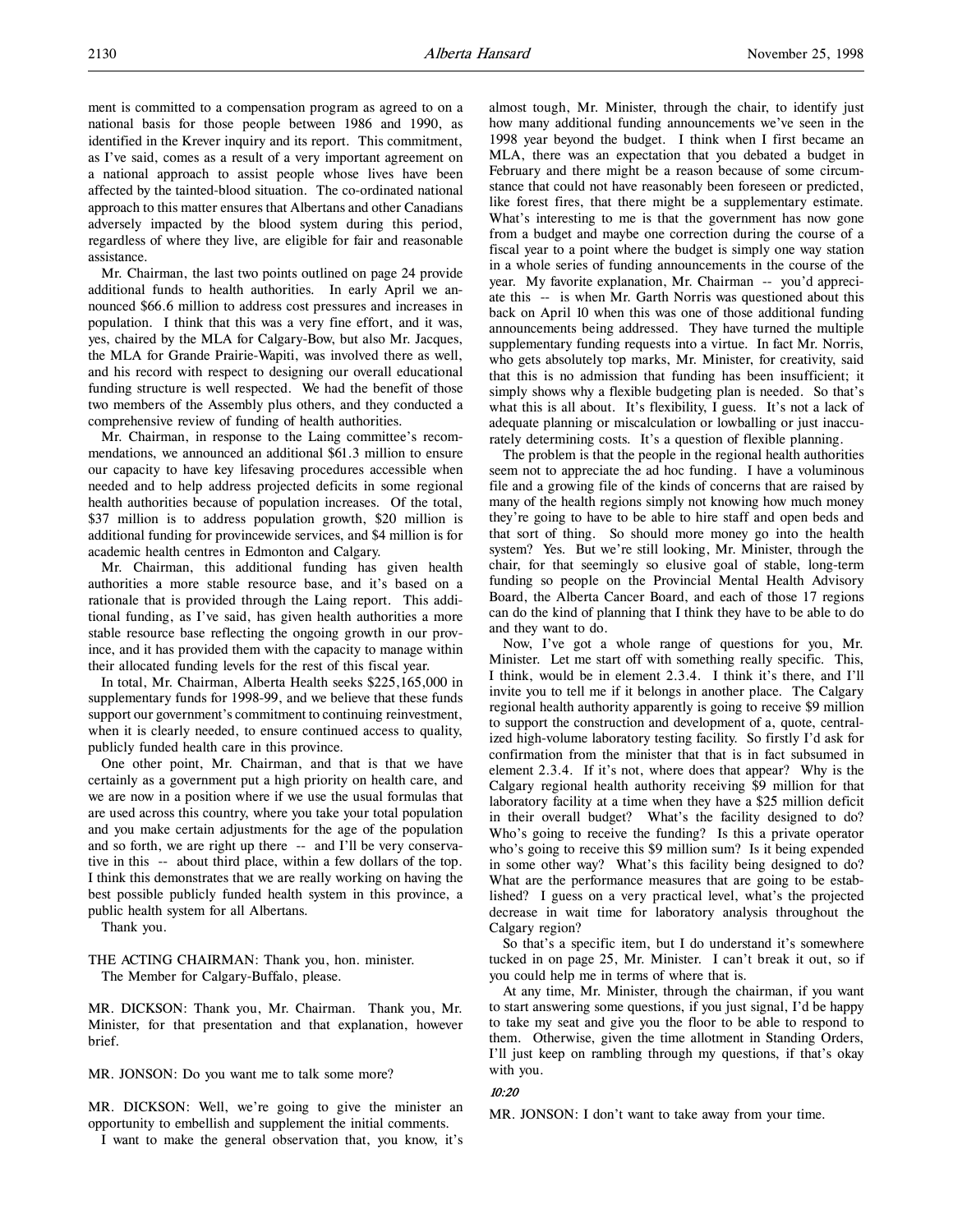MR. DICKSON: Thanks very much, Mr. Minister. I always appreciate your thoughtfulness.

Let me go right to practitioner services, 2.1. Now, I've got a series of questions relative to that. We see the extra funding for rural physicians. I'm looking here to see some extra funding for obstetricians, and I don't see it anywhere in the supplementary estimate. So you might just confirm, Mr. Minister, that there is not one nickel that appears anywhere on page 25 that would be made available to address a women's health issue which I think is of some real gravity. I have certainly heard from a number of expectant mothers, people expecting difficult pregnancies, and I can only imagine, Mr. Minister, how many of those women and couples you've heard from. There have continued to be, through the better part of two-thirds of 1998, couples expecting a baby experiencing a fairly high degree of additional stress absolutely unrelated to the natural process that they're dealing with, and it has to do with an uncertainty that when they need an obstetrician, they're going to be able to access that service.

You know, we've watched this thing play out between the AMA and the obstetricians and Alberta Health, but at the end of the day, Mr. Minister, as I'm sure you appreciate, there's only one person in that little three-way tango who's been elected by Albertans with a responsibility to ensure that those women have access to obstetrical services when they need them, and that's you, sir. So if in fact you're confirming that there's no money involved anywhere on page 25 dealing with obstetrical services, you might just share with us your reasoning for that.

Some of the other comments I had. We've seen such major changes in the overall compensation to physicians. The medical services budget was going to increase; the original plan was from \$182 million to \$919 million by 2000-2001. An overall increase had been projected, after the agreement had been struck in the spring, of 24 percent over three years -- I think I have that number correct -- which was significant, because I think the overall increase you were projecting otherwise was only about 6 percent in other areas of Alberta Health.

I'm trying to link that with what we found in the Auditor General's report. The Auditor General was paying lots of attention to your department, because I think we've got what must be about 30 or maybe closer to 40 pages of his last report devoted to your department. One of the things was identified at page 149, where there's discussion of physician fees. One of the elements of the fee agreement was

the elimination of complicated reserve and stabilization fund accounts and the introduction of a new mechanism to adjust fees in order to maintain spending within contract amounts.

Now, Mr. Minister, if that's the provision in the fee agreement, you might be good enough to explain why it looks that we're once again in a situation of the government dramatically, not marginally but dramatically, underestimating the cost of the fee-forservice agreement. Given the fact that the Auditor General with his usual vigilance has identified a problem that he discusses at page 148, I think it is, through about 153 of the Auditor General's report -- he talks about the element that was incorporated into the agreement. When is that element going to kick in? Because it looks that the spending is going to exceed the contract amounts. I guess what I then have to ask is: if we thought we had a physician funding agreement for three years and it appears you're sort of way over budget now, what kind of impact are you then projecting for the next two years of that agreement?

Also, there had been a problem historically in terms of physician compensation which meant that there was some significant inability to be able to deal with incorrect payments to

practitioners. We have a significant number of incorrect payments, and I guess I'm wondering: since you're here looking for more money for physicians to provide the physician compensation, I'd sure be interested in knowing what steps have been taken to correct what may be euphemistically described by the Auditor General as incorrect payments. What steps have been taken by you and your department, sir, to manage that better?

Given the problems that Alberta Health has had accurately forecasting physician compensation, I'm asking the minister whether he anticipates that the \$4.2 million for rural on-call is likely going to be revised further or whether that's likely to be a firm number to the end of the fiscal year.

There's been a great deal of frustration, I think, around the tripartite agreement. The notion much supported by the Auditor General of coming up with alternative compensation formulae and systems for physicians seems to have stumbled badly, Mr. Minister. You know, you've got these -- what have we got? -five projects around the province that were supposed to pilot alternative physician compensation programs. It seems to have taken forever to get some of these things up and running. What I'd ask you to do, since it's one of the things we're dealing with in the supplementary estimate, is to give us a report and an update in terms of the current status of those. I can't remember; it's either five or six different pilot projects going on around the province. So if you can give us some information with respect to that, I'd be appreciative.

I'll just move on to program 2.3, the regional health authorities. In terms of the 103 million additional dollars going to regional health authorities, Mr. Minister, when you describe on page 24 how this money is going to "address emerging cost pressures due to population growth and increasing health services utilization," how is that different from paying deficits of regional health authorities? I haven't gone through and compared each of the numbers, but it appears that all you're doing is trying to address the existing deficit from health regions. If it's something different than that, please say so, but it appears to me that the language you use puts a nice gloss on what is a fairly monumental problem with fiscal prudence and adequate financial monitoring. So you might just clarify the wording there so that nobody is misled.

#### 10:30

I'd like to know how much of that money being paid out, if it's not simply addressing deficits, would be part of the no-loss provision money. One of the things that's been identified by the Auditor General in his 1997-1998 report is I think some fairly serious commentary on your practice of sheltering regions who would otherwise have experienced a decrease in funding. The Auditor General talks about that on page 130. So you might just address how much of what we're dealing with on page 25 is there not because of a deficit in terms of providing services but in terms of invoking the no-loss provision.

I guess the other comment was that the Auditor General reported that as of August of 1998, 13 health authorities had not finalized or had approved by you, sir, their business plans and budgets. So you might confirm that all of that has been done now; that those 13 regions that were in that delinquent position have been able to get their budgets approved, and you might give me some particulars in terms of when that occurred for those 13 regions. As of November 25, 1998, are there any of those regions where their business plans and budgets have not yet been finalized?

Now some other questions for you, Mr. Minister, through the chair. I think I've already mentioned, but you might like to give us a response on the record in terms of why we had to increase funding for regional health authorities on three different occa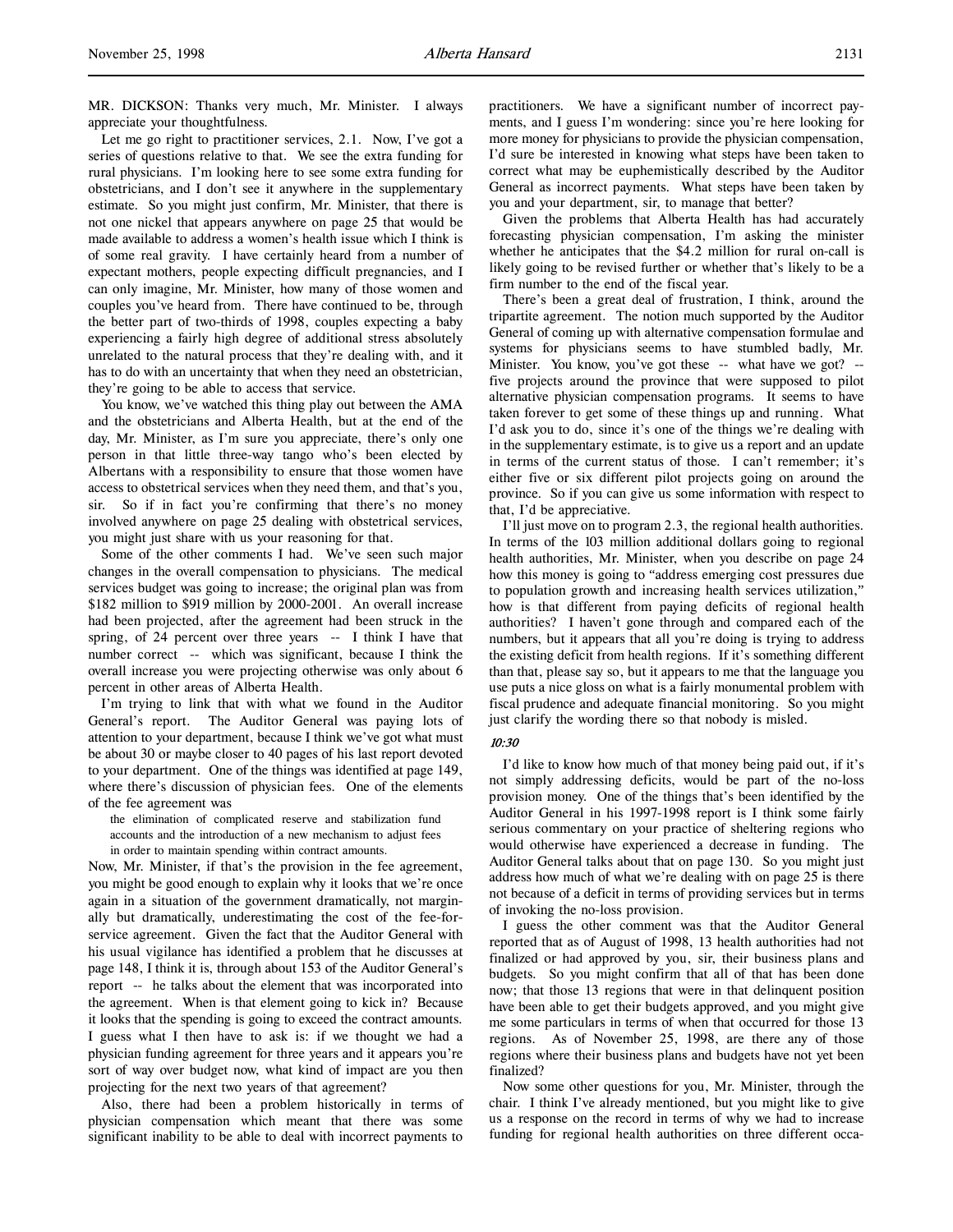badly out of whack? One interest is in terms of why we didn't use population estimates in determining the original budgets. Arguably the most prosperous province in Canada, I thought the government's whole plan was to attract people to this province. Wasn't that the idea? Keep taxes low, maintain the high standard of living, make this an attractive place to move into? So when the people come, what we find is that we seem to be caught flatfooted and we're still funding on historical patterns. The population-based funding formula has only just come into effect. We continue to have the problems.

Mr. Minister, by how many weeks will the waiting period for hip replacements be reduced by the increases that you're asking for tonight? How much will this funding abridge the waiting period to see specialists, a continuing problem we all hear about in our constituencies? How many more acute beds in this province are going to be opened as a consequence of these increases? How much of a reduction is there going to be in the wait for elective surgery around the province? How many more long-term care beds will be opened in the province of Alberta because of these increases you're seeking funding for tonight? How many days or weeks are going to be cut from waiting periods for long-term care placement?

Just moving on to . . . Well, I'm going to have to pick it up a little later. Thanks, Mr. Chairman.

# THE ACTING CHAIRMAN: Thank you, hon. member.

Is the hon. Member for Edmonton-Glenora rising then? Proceed, please.

MR. SAPERS: Thank you, Mr. Chairman. Through you to the minister. I was surprised by a couple of things in your introductory comments and particularly made note of the growth in the practitioner services part of your budget, the \$843 million to doctors now, and talking about that to take into account some special agreements that have been made with physicians, the rural physician action plan, those kinds of things, some growth in demands for services, and also an increase in the pool that's allocated.

As valid as they may be, every time I hear those reasons being offered in support of providing more money to physicians, I wonder about all the other health providers who for whatever reason don't have the ability to come to government in much the same way that physicians do: all of the physiotherapists, all of the chiropractors, all of the pharmacists, all of the nurses, lab technicians, lab technologists, radiologists, all of the other professionals who either operate under contract to a regional health authority or to a provider that is under contract to the regional health authority or as an independent practitioner but don't seem to have the centralized clout. I wonder what it is exactly that you say to them when they do come to you saying: "There are increased pressures on us. There aren't enough of us in rural Alberta. Population demands are driving up requests for service. There's not enough funding." I'm wondering how you respond to them and whether or not you worry about the inconsistency that may be found in that response as compared to the response that physicians receive. I want to be careful to note that I'm not being critical of recognizing the need for more funding for medical doctors, but I'm looking for some explanation of the inconsistencies that exist when it comes to all health providers and health practitioners.

The other thing that I'd like you to comment on -- and I'm not sure if my colleague from Calgary-Buffalo dealt with this yet. Actually, I guess we'll get a chance to talk about that tomorrow,

so I'll hold fire on the \$9 million for the Calgary regional health authority, I guess, until tomorrow.

The new allocation. About 10 percent of the allocation is for provincewide services, and I'm wondering whether or not you've tabled recently with the Assembly the list of what's in and what's out for provincewide services. I know that there were some things you were looking at, considering provincewide services and bringing some relief to the two big health authorities, Calgary and Edmonton, who tend to provide these provincewide services. I'm always curious about how it is that your department makes the distinction of what's considered a provincewide service or not. Through the chair, the minister and I have discussed, for example, COMPRU at the Misericordia hospital, and I'm wondering where that is these days. Of course, I'll declare for the Assembly a personal vested interest in COMPRU, seeing as that's where my spouse is employed. The concern I have is that there doesn't seem to be a lot of consistency in terms of what's considered provincewide and what isn't. Maybe this allocation, this new \$24 million, is a move towards some consistency, and maybe I'll never have this issue to raise again, but I'd like the minister to bring us up to date on how he makes those in and out decisions.

I'm also a little bit taken aback by the dollar amount. Ever since the budget cutting in Health started, there's been a concern that Health is being underfunded. The government has talked about it as "restructuring," and the opposition has talked about it as "gutting." There's been a lot of rhetoric on both sides of that argument. The facts, though, are pretty clear. Government rushed to take a whole bunch of money out of health care, and government is slowly putting back a whole bunch of money. Some of that money is being put back in up front, in a very public way: lots of announcements and fanfare. Thank goodness we haven't heard a lot about pressure points lately; we've actually been talking about paying real dollars for needed services, and I'm happy to see that. So some of it comes very up front. The dollars are put into the budget, and there's an admission that the budget needs to expand because demand is up.

## 10:40

Some of it seems to be coming through the back door, through these supplementary supply requests. I've made the point a couple of times today already that we're now dealing, I believe, with the fourth supplementary supply request this year, and I can't help but think a lot about the managers in the system, in health care, who are told at the beginning of the budget cycle: cut, squeeze, trim, take out, move away from services, ratchet things down because we're losing dollars. They try to do that. It turns out that the services aren't adequate to meet demand. The alarm bells go off. Lots of energy is spent scrambling to meet need at the same time as scrambling to make your case that you need more. The government sets up all kinds of task forces and committees. We're about to have another one, Mr. Minister, that I think you're familiar with now: this new health summit that the Premier has talked about.

So there's this reaction to all the cries of "There's not enough to go around" and "We can't meet needs" and "There are too many red alerts" and the rest of the legacy from all the budget cuts. At the end of the day, after all of that pain and suffering has happened, after all of those managers have put in all those overtime hours, after all of those staff and line people have felt insecure about their jobs, after all of those Albertans who require medical services and health care services have been left to feel very insecure about when and how they're going to receive those services, at the end of the cycle you come in with a supplementary request, in this case of a quarter of a billion dollars, to put the money back into the system. It seems to me to be a manifestly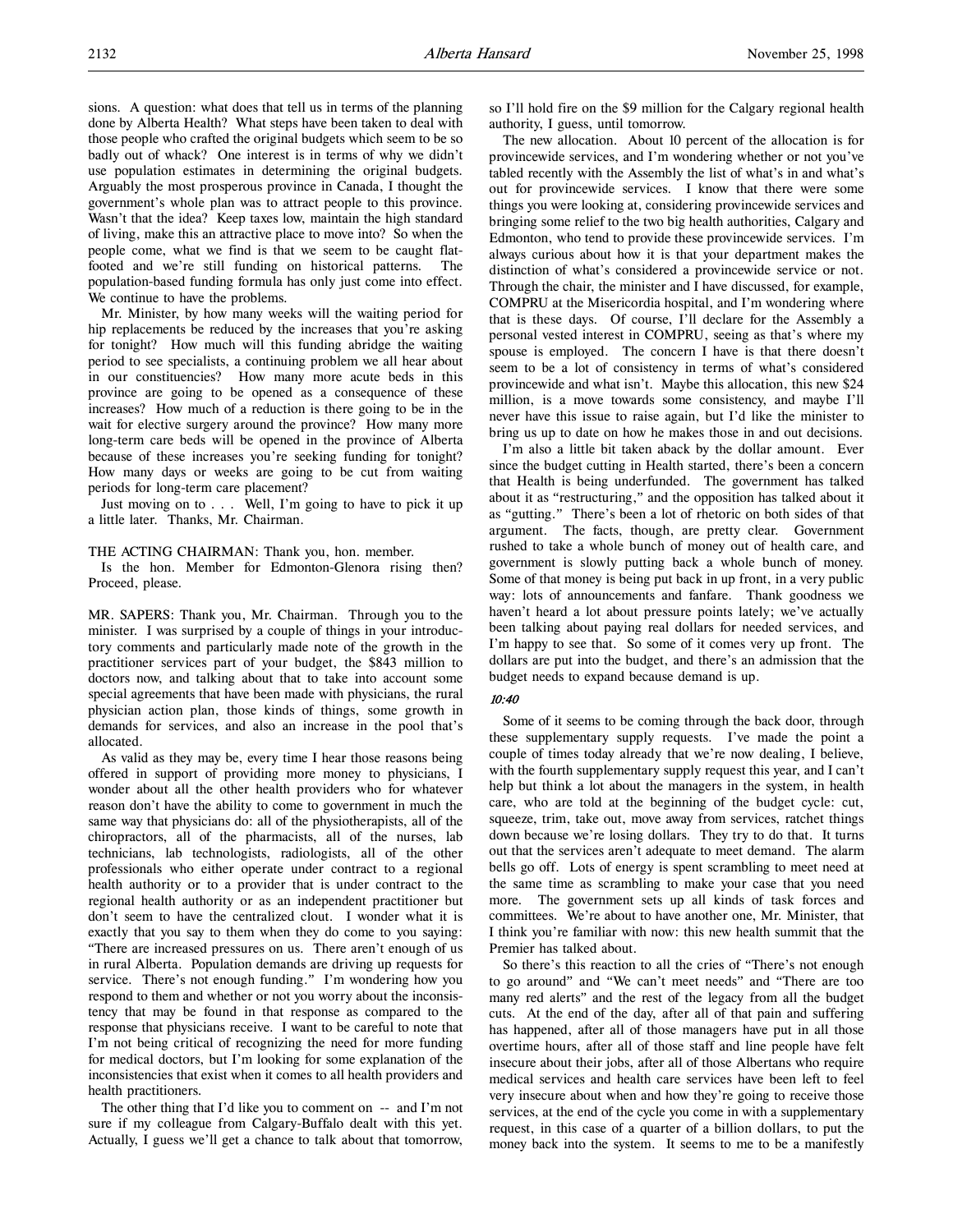unfair way of dealing with it.

You know, it seems to me that when you destabilize a system and create the degree of uncertainty and anxiety in the system that's been created in the health care system, you are doing a huge disservice not just to the taxpayers, who support the system and who rely on it, but to all the men and women who work in the system. You know, Mr. Chairman, I don't think this Minister of Health would do that on purpose. I don't think that when he's putting in his budget requests to cabinet at the beginning of the day, he goes into those cabinet meetings and says: "Hey, I've got a nifty idea. I'm going to squeeze my budget so far that it's going to make all the staff in the system feel really insecure about their jobs. Won't that be a lot of fun?" I mean, I don't think that's the way the discussion goes around the cabinet table.

Given that I'm going to make the assumption that it's not done on purpose but seems to be the pattern nonetheless of what's happened year after year after year after year, I'd like the minister to share with us his thoughts on how he's going to put an end to this kind of up-and-down budgeting for health care. Certainly by now it's apparent that the initial round of cuts -- the depth of the cuts, the speed of the cuts, the nature of how the regionalization happened, the discontinuity in service provision -- was ill conceived. The government has admitted as much. I mean, the government has said there were all kinds of problems. I can't remember all the language the government has used to describe the problem. You know, we've already talked about the pressure points and the roadblocks, and we always said that if we came to a detour, we'd back up: all of that good language the media people and the spin doctors came up with for the government to use to explain the fact that a problem had been created. Well, that's all behind us now, so the minister doesn't have to worry about being creative with the language. You can take a deep breath, acknowledge what is evident to every Albertan, that it was messed up, and talk about how it's going to be fixed. How are we going to break this cycle of having a tough, tough budget and making everybody insecure and then at the end of the day putting the money back in?

If the minister doesn't accept my premise that that's destabilizing and that's inefficient, maybe he'll at least accept the fact that it's not a very credible way of doing business. Certainly this government needs every ounce of credibility it can get regarding health. The public debate around Bill 37 is evidence of that. I'm not being particularly partisan when I say that. When this government says something and does something in regards to health care, there is an immediate question mark in the minds of the public. There's a trust issue that's out there. So even if the minister rejects my arguments on what I believe are the merits, at least self-interest should motivate this government to coming up with some way of breaking this cycle.

So before I'm prepared to vote on this request for nearly a quarter of a billion dollars of supplementary supply, I'd like the minister to share with the Assembly some reflection on the issues I've raised.

MR. JONSON: Mr. Chairman, I would like to respond to some of the issues that have been raised. I think in the remarks of the previous two speakers -- and perhaps they do not mean it this way -- they imply that our health care system is not providing good health care to Albertans. I'd like to just respond to this in a couple of ways. First of all -- and I guess you can always question it, but it's one of the best tools we have in our system right now -- we have surveys that are taken. We are very conscious of the fact that we need to evaluate the performance of the health care system. Through an independent polling agency

we do question Albertans, particularly those who have used the health care system, as to whether they judge as good or excellent the care they've had while being clients of the health care system. That figure remains around 85.5, 86.5 percent, which I think is a pretty commendable performance record. I think it stands up very well with respect to other jurisdictions in this great country of Canada and probably other places as well.

The second point I wanted to make, Mr. Chairman, is that we are very conscious in Alberta Health and certainly as a government -- because this applies to other departments as well -- of the need to set out three-year business plans, the need to have performance measures for our departments and to report on those. The health care system of this province, while challenged -- and this is a positive thing in many ways -- is doing everything from providing thousands and thousands and thousands of additional hours of home care at one end of the spectrum to providing more cardiac procedures than ever before, to providing more people with the service of dialysis in more locations than ever before. I can keep on going down the list, Mr. Chairman.

So I think we have to put things in the proper light or with the proper view. It should not be implied that there aren't a lot of good, hardworking people in the health care system, creative people, people with leadership abilities that are in fact doing a darn good job in this province for the people they serve in the health care system. I really am concerned about any implication that might come into this that we don't have a large number of really good people working in that system.

## 10:50

Now, another thing, Mr. Chairman, is that there was quite a bit of comment -- and I appreciate the questions from the members opposite -- with respect to the Alberta Medical Association agreement. I would like to just comment on that. Yes, the amounts of money are significant and very large, quite frankly, with respect to the AMA agreement and other collective agreements. I certainly don't mind questions being raised with respect to that agreement, but I do have a little bit of trouble with what seems to be the approach whereby -- if I could go so far to say that there is a lack of recognition across the way that this was a collective bargaining process. There were two parties to it. It was not a matter of government being able to draw a line in the sand, and I don't think that's the way that sort of thing should start out. It was a negotiating process, and I'm pleased to say that we were able to amicably conclude that agreement without too much disruption. It's a good agreement. I think that generally speaking physicians are satisfied with it, and it has a number of good features in it. One of the parts of the agreement, certainly, was that there was an agreement in principle whereby we put into effect an on-call payment for rural physicians. There was also a feature of the agreement whereby we agreed to an innovation fund whereby new models of payment would be pursued. Just to work in one of the other questions that was raised here, the tripartite process is still going forward. We have six projects, one at least which is up and running and others that are nearing that particular stage, and certainly we want to pursue the whole area of alternate payment schemes with respect to our physicians.

But just to get back to the main point, Mr. Chairman. Yes, there is an increased amount of money that is being requested here of the Assembly. But if anybody here thinks that six or seven months before you enter into negotiations with a profession or an occupation or a union you can predict exactly how much it is going to cost you, I mean, this is really quite unfair. I suppose if we'd come in low, they would complain about the surplus. Let's be realistic about the fact that when you get into bargaining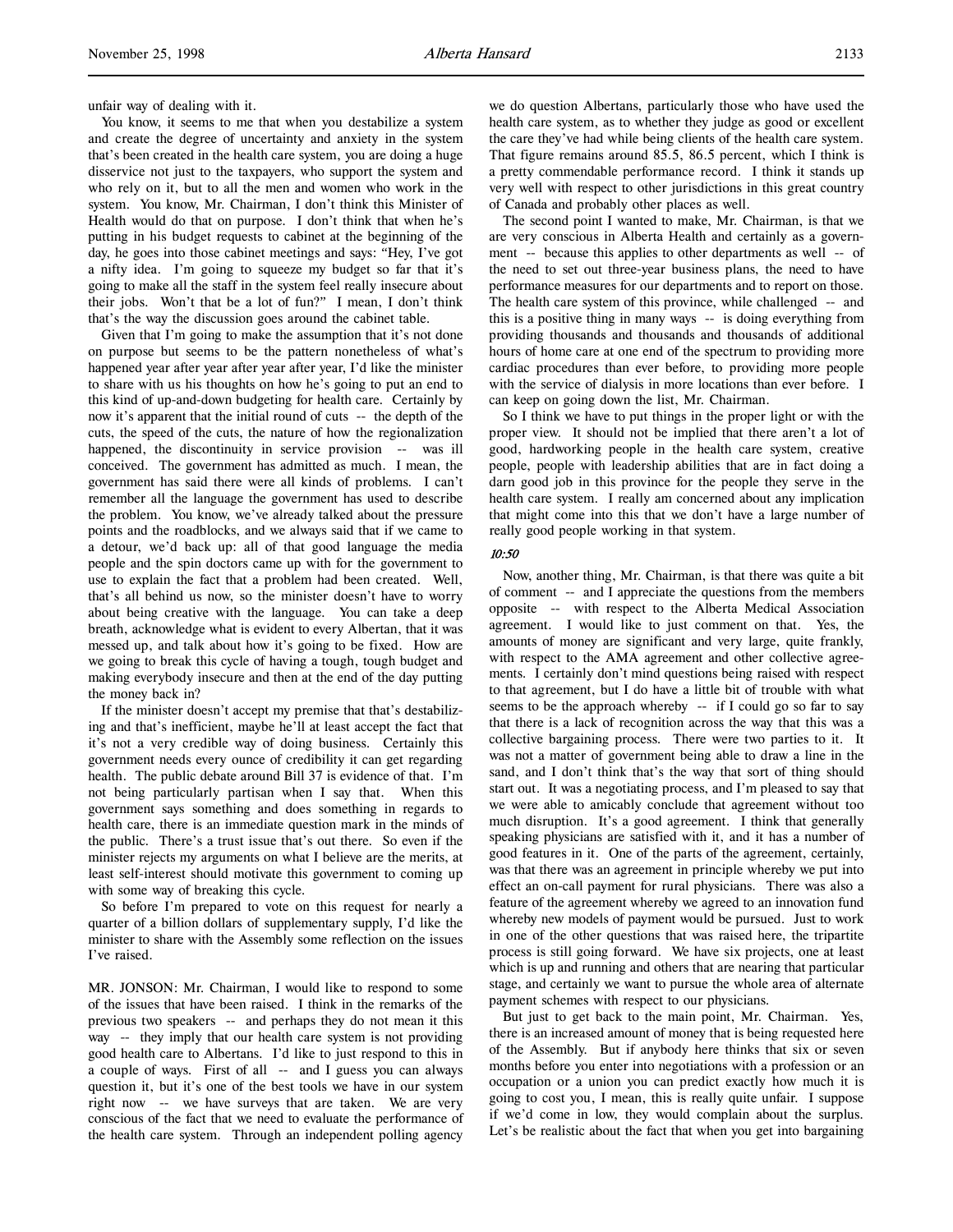with a very large group of people, you work to come out with a fair agreement, and if it is costing one side of the agreement more than expected, you have to bring that forward as, I guess you'd call it, an unexpected but I think a reasonable and understandable supplementary estimate.

I would like to make one other point, though, with respect to this overall matter. There were various other comments made about payments and bargaining and salaries and remuneration and so forth, and I certainly do have an overall concern in the health care system, Mr. Chairman, because there have also been a number of remarks this evening about how rapidly it seems that health care spending is increasing vis-à-vis these estimates.

One point I want to make is that government is responding to an area which is a very high priority with the government, and also we have to recognize -- and we're recognizing this in these supplementary estimates, Mr. Chairman -- that we have a rapidly growing population in this province, in fact more rapidly growing, I think, than any of the people making predictions provided us with a year, a year and a half ago. We're responding to regional health authorities and so forth with funding for that particular purpose.

The members across the way do raise a point which I think is a very important one. I'd just like to respond to it, because we've had considerable discussion among ourselves about this, and that is that the demands, the expectations of the health care system are increasing very rapidly. In this province we recognize that we have to adjust our funding to serve an aging population. We recognize that we have to make adjustments for certain basic costs, but -- and this is related back to the AMA agreement, Mr. Chairman -- we have to keep in mind that inflation in this province is very, very low right now, and people in the health care workforce have received their 5 percent return of the reduction that we made earlier. In fact, as I remember it, everyone has surpassed that somewhat. We have, as I said, virtually no inflation in terms of the economy. Certainly that's reflected in the average weekly wage index in this province. We still have a real favourable tax environment too.

## MR. SAPERS: My property taxes went up.

MR. JONSON: And you have to take up your property tax -sorry, Mr. Chairman. Through you to the member across the way. We could talk about property tax, but that is not really my responsibility this evening.

Mr. Chairman, I really think that one of the key questions we do have to deal with from this point onward is that there is a need to make sure we have adequate frontline staff in our health care system, whether it's nurses or LPNs or some other group. Personally, I think that if we are able as a province to have any additional funds in this whole area, we should really be looking at that particular side of things, but of course if we have to just look at raising total wage rates, a large amount of money in the future, we won't be able to balance that out with the appropriate emphasis on frontline care. So I just raise that as one of the challenges that we might think about down the road here.

There was also a question with respect to the Calgary laboratory, a specific question. Mr. Chairman, this particular facility will be the property of the regional health authority. Yes, their lab service company will be inside doing lab work when it's constructed, and I think you would find that identified in the overall lottery expenditures of the province, because we have been able to every year to a lesser or greater degree assign a certain amount of money to various projects, be it very high-tech equipment or some facility with respect to regional health authorities and health care, for which we are very grateful.

Mr. Chairman, there are a number of other specific things. As I've tried to be consistent in doing over the years, I will provide written answers to members across the way on the more specific items. But I do want to comment just with respect to the number of changes which have occurred in the health care budget, and I think that's probably the best point they've raised this evening.

# 11:00

I would just like to indicate first of all to the hon. members, through you, Mr. Chairman, that we do have a growing and dynamic province. Population increases, particularly in our major cities, which I'm sure the Member for Calgary-Buffalo, for instance, is very appreciative of, have, yes, been much more rapid than we anticipated, to some degree in Edmonton and other parts of the province as well. I think that through the overall good management of the government we did have the resources available to recognize that population increase with respect to these supplementary estimates.

The other area, Mr. Chairman, is that there is, yes, a very significant amount of money for provincewide services, but those are services of an acute care nature, a life-threatening nature in most cases, that are funded to the Edmonton and Calgary health authorities, and they are services that are again reflective of the increased demand in the province, the growing population, our aging population. We did once again, I think, through the good overall long-term management of government, come to a situation where we were able to respond to that. The manner in which that was done, the credit for that should go to what is known now as the Bonnie Laing committee. As I said, the Member for Grande Prairie-Wapiti was part of that plus people such as Dr. Clarence Guenter and so forth. We now are working from that committee report in terms of our overall desire to meet the goal of having a very sound rationale, a formula on which we will be funding regional health authorities in the future.

Thank you.

## THE ACTING CHAIRMAN: Thank you. The hon. Member for Edmonton-Ellerslie.

MS CARLSON: Thank you, Mr. Chairman. I'm happy to be speaking to these health estimates. I have a number of questions that I'm hoping the minister can answer tonight, because I think some of these answers I would like to share with my constituents.

I'm quite surprised to see that in spite of the dismal state of health care we're finding in the province and in spite of this government having blown up a hospital, the regional health authorities still need nearly \$104 million to carry on. I'm trying to compare what the minister has said with what I see in these estimate requests. He and this government have talked about the need for health reform and an emphasis on prevention of illness and promotion of wellness, but I don't see this at all reflected in these regional health authority requests for more money, and I'm wondering if he can explain to us where the correlation is. When are we going to see prevention of illness becoming a priority, and when are we going to see the promotion of wellness happening here? I don't see it happening here at all. What we're seeing is more funds being required for tertiary care because these regional health authorities are underfunded, and it's just not living up to the expectations of what this minister has said, in fact, they're going to be doing.

We see them talking all the time and we see it reflected in the Auditor General's report. They talk about "restructuring of the health system involved the elimination of organizations and the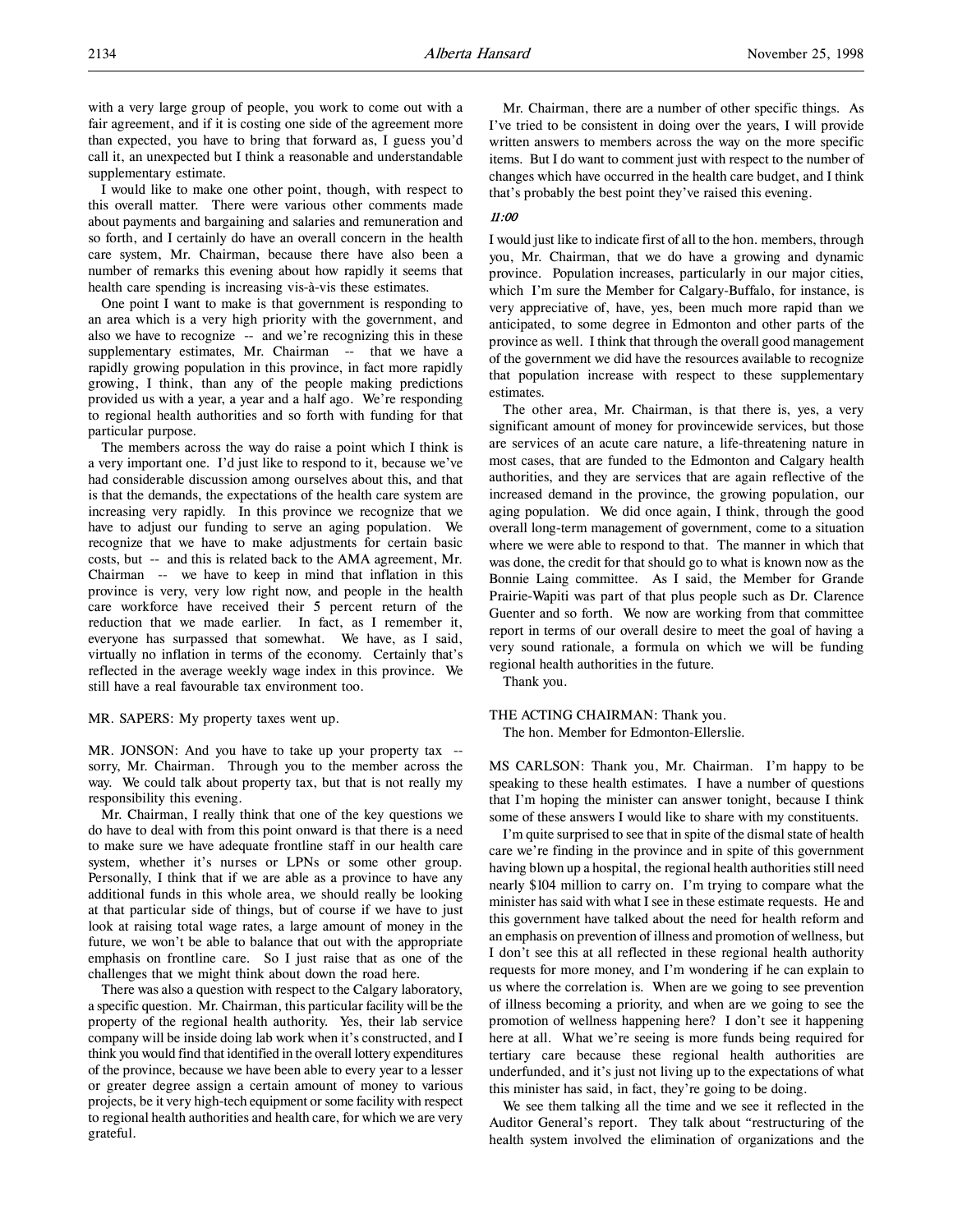creation of new ones," new ones who are not able to provide the same level of service as the old ones did but who still don't live within the government's financial rules. Now, why is that, Mr. Chairman? One hundred and four million dollars is a lot of money in these regional health authorities.

The government promises us that under restructuring things would be meaner and leaner and better, and we haven't seen the better. We've seen leaner by far, and we've seen meaner by far, but there's absolutely no better here that I can see. I'm hoping the minister can address that for us.

The Auditor General says that to do this, to achieve these goals that I talked about in terms of eliminating some of the organizations and being meaner and leaner, this government needs to provide leadership in efficient and effective business planning. Well, you can't tell me that when at this stage in the budget year the regional health authorities come back for more money in the kinds of amounts we're seeing here, we've seen any kind of leadership in efficient and effective business planning. It's just not happening here.

Mr. Chairman, what is the minister doing? How can this be carried out when every single one of these regions, not just a few of them but every single one of them, is over budget? If accountability is of central importance to the health system, which the Auditor General says it is and which this government says it is, accountability really meaning here the setting of expectations measuring costs and results and taking action to improve results, then where does it fit in when you look at these funding needs?

I don't think it's good enough, as the minister just stood up here and said, to hide behind the stats of the survey they've done asking who's satisfied with this system when the people they surveyed don't have a full set of information to make decisions on. They don't have access to all the information, and they can't see the big picture impact here and what's happening over time with these regional health authorities when they're underfunded. I'm assuming that the problem here is that initially they were underfunded. There are all kinds of needs that aren't being met in regions. How are they able to properly capitalize? How are they able to properly keep up the training of their staff? How are they able to keep good staff when people are operating under these kinds of pressures?

We see regional health authorities here that have gone over budget requesting more money, from .02 percent up to the high of 13 percent. Now, how can that be? How can it be that a government of this size with these kinds of resources can't adequately forecast in a year what kinds of needs are going to be expected by these regional health authorities? What's gone wrong with the system? This efficient system that they've been talking about just simply isn't working. When we see a 13 percent increase at this time of the year over budget, we know there's something drastically wrong.

Let's talk about those on an individual basis for a minute. We've seen not once, not twice, but this is the third time the government has come back for money. We're not through. We've got a whole quarter of the year left to go through. What else are we going to see before the next budget year? How much more money are they going to need to come back and ask for, Mr. Chairman? What's the need for that?

Do we see some regional health authorities being penalized here because they're managing to come close to what their target funding was and others not being penalized? We see the Chinook regional health authority coming back for 3 percent of its budget; Palliser health authority, 6 percent; Headwaters health authority, 8 percent; Calgary regional health authority, 6 percent; regional health authority No. 5, 4 percent; David Thompson regional health

authority, 5 percent; East Central regional health authority, 3 percent; WestView regional health authority, 10 percent; Crossroads regional health authority, 4.5 percent; Capital health authority, 4 percent; Aspen regional health authority, 4 percent; Lakeland regional health authority, 3 percent; Mistahia regional health authority, 4 percent; Peace regional health authority, 2 percent; Keeweetinok Lakes regional health authority, 4 percent; Northern Lights regional health authority -- that's the lowest one -- comes in at about .2 percent; the Northwestern regional health authority, 13 percent; provincewide services Calgary, 12 percent; provincewide Capital health authority, 12 percent.

Why are these figures so high, Mr. Chairman, and why do we see the discrepancies between regions? How can it be that the government can't plan adequately ahead of time so we can see that these figures are closer to the budget amount? What it looks like to me when we see all 17 regions and the two provincewide authorities coming in so high over budget is that this government did a really, really poor job at the beginning of the year. They tried to squeeze water out of a rock that just wasn't there.

#### MR. PHAM: Question.

MS CARLSON: Got lots of time yet. Got lots of time. If you have some questions, get in your chair and ask them.

This minister stood up here and said that one of the reasons now for the overbudgeting is that they're providing thousands more hours of home care than before. Well, that's only part of the answer, Mr. Chairman. The reason why we need more home care now is because people are being tossed out of the hospitals a lot sooner, and they need more interactive care. Well, you can't say that you're over budget for that reason when you caused the problem in the first place, and we should have seen the hospital costs being lowered, but in fact it doesn't seem to be happening.

I would like to see this minister, before I can vote on these budget estimates, tell us exactly the breakdown between hospital care now, how much it's over budget or under budget than it was other years, and the same thing for home care. Let's see those details. Let's debate those details in this House so that when we leave here we can go back and tell our constituents exactly what's happening, exactly why the health authorities are underfunded like this, and then come back here and share the concerns of our constituents with the minister. I'm not prepared to vote on these at it stands here. The minister has shifted the burden from one hand to the other and is using that as a reason to justify coming back here for more money. I don't think that's responsible at all.

#### 11:10

The minister also said that he can't predict seven or eight months in advance how much it's going to cost him to deal with these different groups that he has to negotiate with. Well, I find that very surprising, because business does it all the time, Mr. Chairman, and this is a government who says that that's how they want to operate their government, like a business. Well, then, they should do that. They should forecast properly. They should negotiate anticipating what the costs are going to be. If business can do it all the time, you guys can do it too. There's got to be a lack of planning and foresight at some level of the government for these things to happen, where he thinks he can justify standing up here saying that he can't anticipate what costs are going to be. Of course he can anticipate what costs are going to be -- businesses do it all the time -- especially when he says in the next breath that there's been no inflation. Well, if there's been no inflation and all other costs except for wages are relatively stable, surely he should be able to anticipate what his costs are going to be.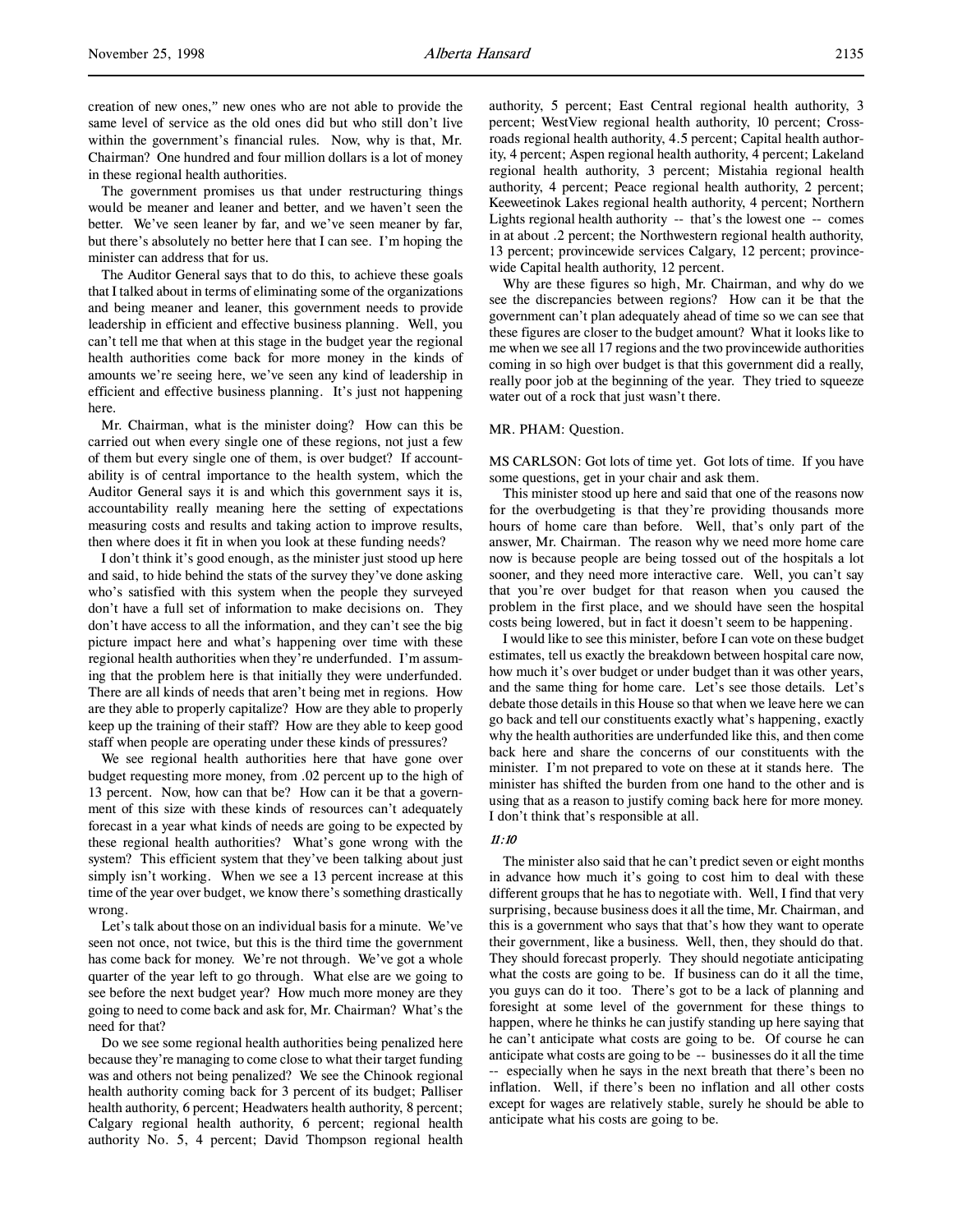#### AN HON. MEMBER: He lied.

MS CARLSON: Well, this hon. colleague made a statement about that. Well, maybe that's true. If that's the truth, then we need to get the full answer from this minister out here.

Then he talked about in his response how rapidly health care spending is increasing, and the reason for that is the rapidly growing population, higher than the predictors. Well, I challenge this. We've seen some regions in this province grow by population; there's no doubt about that. I see some of that reflected here. But the biggest areas of growth -- let's talk about the Calgary regional health authority, which had a 6 percent increase in funding needs. Yet we had lots of other regional health authorities that needed more money than that that didn't grow. So how does the minister reconcile those two figures? I think that we haven't seen population growth reflected in all of the requests here in the regional health authorities. What he's saying is once again only part of the answer and not the whole answer, so I'm hoping that tonight he will give us the full answer here.

He says that he needs adequate frontline staff. Well, finally something that we can agree on, Mr. Chairman. So then why aren't they planning for this to happen? That's the role of government, to make sure there is adequately, properly trained frontline staff. We don't see that happening. They said that it would happen, that it would follow in this reorganization they've been doing. Well, it isn't. We're still seeing increased stress levels at all levels of health care providers across this province. This regionalization, this squeezing that they've done, this meaner and leaner style has worked. It's just not doing the job, and it isn't working for the regional health authorities because they're back for more money. There has to be a systemic reason why what they're doing isn't working, and planning, I think, would have more adequately answered this need than the process they're going through.

We don't know what's going to be happening at the end of this budget year. They're all going to be over budget again, we can assume, because it's what's been happening all year. Why? Because the government doesn't plan properly, because they haven't had the foresight to put in place a health care system that actually meets the needs of the people. It's a long, long, long, long way from the prevention of illness and promotion of wellness . . .

MRS. SOETAERT: I think it's even longer than that.

#### MS CARLSON: I think it's longer than that too.

. . . system that they've been trying to sell around this province, and they're not doing the job. I'm not satisfied with the answers that we've got from the minister so far, and I certainly expect better than that before I can vote on these estimates.

## THE ACTING CHAIRMAN: Thank you, hon. member. The hon. Member for Calgary-Buffalo.

MR. DICKSON: Thank you very much, Mr. Chairman. I think I heard the minister musing whether he was going to get a recycled speech, and I want to assure him that this is the part of my questioning that I hadn't even gotten to last time.

Let me start off by saying that I have some sympathy for the Minister of Health, and I understand that he's feeling a little beleaguered. This has been a long week for him, and now to be in here at 15 after 11 -- all he wants is \$225 million more, and he has to go through all of these pesky questions, and there are people who are challenging some of the core assumptions that underlie his

budget. I understand that that's probably not a lot of fun, Mr. Minister, and to your credit you're still smiling and you're still in your seat at quarter after 11, and you're making an effort to respond to the questions.

Mr. Minister, through the chair, of course there are some good things in health care in Alberta. You know very well, Mr. Minister, through the chair, that we recognize the incredible work that's done by thousands of people in the health care system from Taber to Peace River and every place in between. You know, we're appreciative of that, and we're proud of the initiatives that are taken where we see some creativity and we see some positive things happening in health care. But, Mr. Minister, recognize what you're dealing with. Your department deals with the services that are probably far more important to Albertans than any of your colleagues'.

My colleague from Edmonton-Meadowlark tells me, as does every one of my colleagues, that they're still getting calls from constituents, constituents that are having to wait too long to see a specialist, too long to get a long-term care bed, too long to be able to access an operation. Mr. Minister, maybe as long as you hold this portfolio, this becomes an unrelenting sort of demand on your time and your energy. All I can say is that as long as you hold this portfolio, which is the biggest expenditure item in the province of Alberta, that has the most serious and direct impact on the lives of Albertans and their families, you're going to have to continue to deal with these questions.

Now, I just want to move very quickly and ask some questions in terms of program 2.2, the human tissue and blood donations, because we haven't touched on that. What I wanted to ask you about is the \$30 million for transition costs to the new blood system. Can the minister confirm that these are one-off or onetime costs? I don't know very much about the transition, Mr. Minister, from Red Cross to the new national blood agency, and what I'd like you to tell me is how much of this expenditure is a onetime expenditure and how much of it Albertans can expect we're going to be dealing with on an ongoing basis.

Just while we're dealing with that, there was a Human Tissue Donation Procedures Statutes Amendment Act, a private member's bill that the government had supported and that had been passed in the spring. I don't think that's been proclaimed yet. I take it that's not a factor at all in program 2.2 in this supplementary estimate? Okay. That's quite independent.

Then what I want to move to is hepatitis C, because as I understand it, the other \$30 million is Alberta's share of financial assistance. What I want to ask, Mr. Minister -- and I'm put in mind of this. We've all seen these very prominent ads from the Ontario government that have run in Alberta's daily newspapers attempting to identify people, and I was reminded again that this province has stubbornly refused to adopt a more aggressive traceback program, as employed in B.C. In Alberta it's been an advertising campaign. You've been running that for a while, and I wonder if you can tell us: how many Albertans have been identified to date with this awful infection? What's the count right now? Is there any change contemplated in the position of the province in terms of their approach to ensure that everybody who has received tainted blood is informed?

You remember, Mr. Minister, that you were at those meetings in the spring when one of the issues was the most basic one: how many people, how many Canadians have received hepatitis C as a consequence of tainted blood? It seems to me that Alberta Health has had lots of opportunity to consider their position relative to that, so I'm interested in whether you're going to follow Ontario's lead, whether you're taking some other initiatives in terms of the national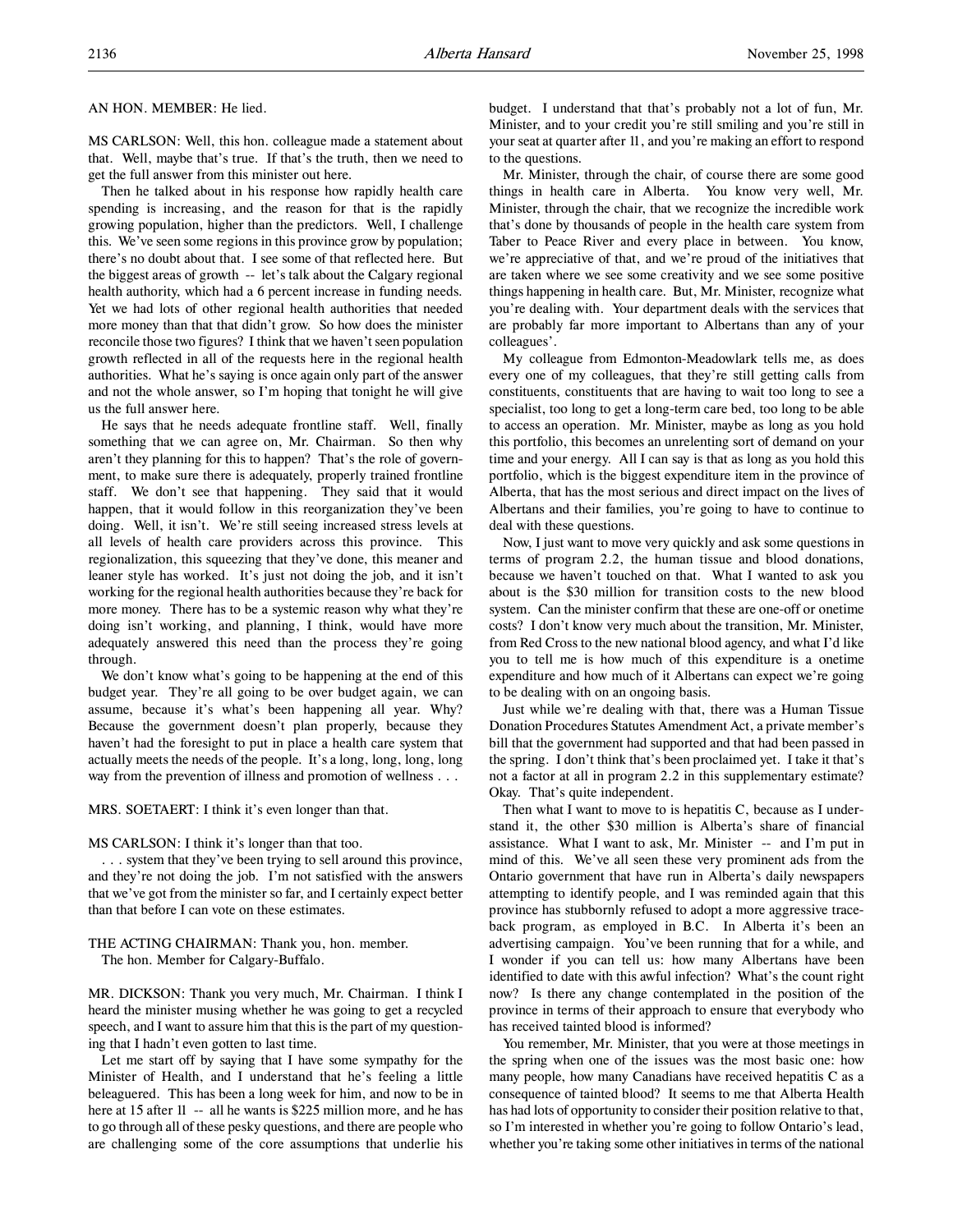strategy. Our caucus has always supported a national approach. Because it was a breakdown in a national blood system, it makes sense that there should be a national response. We want to know and hepatitis C victims want to know what currently is being done by the province of Alberta to press for fair compensation.

# 11:20

Now, I have a couple of general questions that I want to put. One is: what's the process whereby your ministry decides where overexpenditures will be permitted? You know, the Opposition House Leader touched on it earlier. We see additional compensation for certain health care workers, dramatic increases. In other areas there appears not to be the same degree of attention paid. We're interested in knowing what kinds of criteria you use in determining what overexpenditures will be permitted.

Mr. Minister, you might take a moment and explain. Of the real pressure points in this province, surely mental health is one of the biggest ones. We've talked before in this House about whether the Provincial Mental Health Board has exhausted their budget or whether they're running an unseemly positive balance. But the point is that we have got some real logjams -- and I think you recognize that, Mr. Minister -- in terms of people accessing mental health services.

I continue to be dismayed at the length of time it takes for people just to see a psychiatrist. Mr. Minister, I've told you this before, but when I hear stories of people with severe mental health issues who are going, not on their own, not self-admitting, but with a professional psychologist or somebody who takes them into the Foothills hospital and when people have to virtually battle, verbally battle for eight hours until a bed is made available for this person, I'm thinking to myself that we've got some big, big problems there. I'm most familiar with the impediments to accessing psychiatric services in the city of Calgary, but I know it's not unique to the Calgary region. I hear some of those issues in terms of the capital region and other areas.

There is not a nickel I can see in this that's going to address those problems, Mr. Minister. I guess maybe indirectly some of the RHA money may go in that direction, but we've seen in the past money that we thought was going into mental health being used in regions for, as best I've been able to determine, general operating expenditures and in general operating areas, and that's a concern. If you stand in the House and tell me and tell Albertans that there's a sum of money that's going to the CRHA for mental health purposes and then we find out it's in fact going to some other reasons, I have a problem explaining to my constituents either why I was so ineffectual as an opposition Health critic that I didn't get an accurate response or how I can explain that. So I need your help with that, Mr. Minister.

You know, I have an awful lot of questions. One of the other questions. I know that my colleague in Lethbridge-East has related to me about an absolutely massive fund-raising effort in the Chinook region, in Lethbridge, to acquire an MRI, but it appears that the rules keep changing in terms of what role the province plays, what responsibility the province accepts for funding these things. We understand that all regions are not being treated equally. I think that's really what it comes down to when it comes to acquiring an MRI. You know the positive impact that has in terms of reducing the demand on the machines in Calgary, and you might address that, Mr. Minister. I'll provide you with more particulars as well, but I think you're familiar with the Lethbridge incident. You've had this massive fund-raising effort where virtually every charitable dollar in the Chinook region has been moved into this MRI project that otherwise would be going to a host of other good causes. Now people have a concern that the rules may be changing and other people may not have to do all that fundraising. So if you can provide an explanation for that.

Mr. Minister, I do want to leave some time. There's another department that hasn't even been addressed yet. I don't want you thinking I've exhausted my questions on the supplementary estimates. All I can tell you at this time is that I've spent a lot of interesting time going through the 30-odd pages in the Auditor General's report, and it looks to me as if there's lots of work for your department to do. All I can say is that we're going to be looking forward to following up in February when we're dealing in Committee of Supply with the main budget.

I'd like to tell you that we ought not to be voting on this until we receive responses from you, but I think physically that's not going to happen. But I would do this. I'd ask you to show your usual responsible approach to opposition questions. [interjection] Well, no, I'm quite genuine. I want to put the minister on notice now, Mr. Chairman, that when we come to debate the estimates of the Health department, we're going to expect, I think not unreasonably, that we'll have responses to all of the issues and concerns that were raised at this time and before we vote on those main estimates in the spring. There should be no reason why that information can't be provided.

Those are the questions I've got at this stage. Thank you very much.

# THE ACTING CHAIRMAN: Thank you, hon. member. The Minister of Health, please.

MR. JONSON: Thank you, Mr. Chairman. I appreciate that the Member for Calgary-Buffalo has other questions to raise. I also have additional answers, and I will endeavour to provide a few of them. I'll try and be very, very succinct here, but before I go into three or four points that I think should be on the record in the Assembly, yes, I'll certainly undertake to provide written answers through you, Mr. Chairman, to the Member for Calgary-Buffalo - he is Health critic -- and of course to the Liberal caucus and all members of this Assembly.

#### [Mr. Tannas in the chair]

I'd like to just comment on four quick points. First of all, there was in the first question or statement of the member that last spoke sort of a general question: well, what's happening, and what is this money doing? Well, in the capital region, in which we are currently located, the additional funding for the regional health authorities has made it possible for them to proceed with their plans to open additional acute care beds at the Grey Nuns hospital, which includes six ICU beds, as I understand it, and to strengthen that particular base in terms of a full-service hospital in Edmonton.

In addition, another very specific thing -- and I won't go on with all the other things that are a result of that funding -- is that they have as one of their priorities announced that they're going to open an additional catheter lab. One of the areas which, yes, they have a waiting list for is that particular type of procedure, and that particular lab being opened will dramatically reduce their waiting list. So there is a very definite connection in terms of the performance of the system with the additional funding that's been announced.

Secondly, with respect to the Canadian Blood Services. This is a complex matter, Mr. Chairman, and one that we will provide a written response to. I'd like to say just two things there. First of all, \$30 million of the amount that is in the estimates is a onetime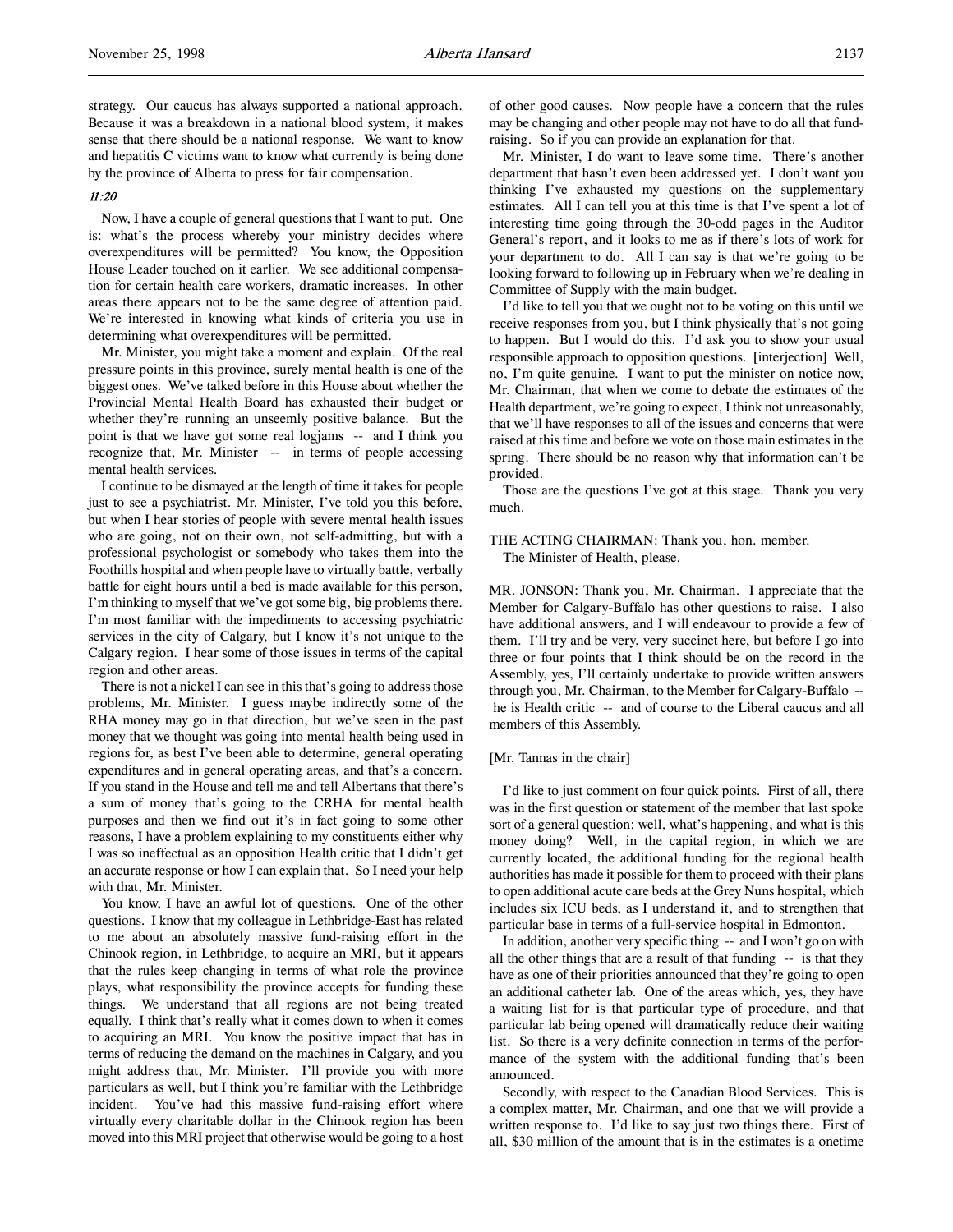expenditure. It was something that was shared naturally in terms of acquiring the previous assets of the Canadian Red Cross and doing certain necessary upgrades and expenditures there.

The second thing, Mr. Chairman, with respect to blood is the hepatitis C question. I'll reply in detail with respect to the tissue donation and so forth. Alberta has taken and will consistently take the view that we are part of a national agreement to compensate victims in the '86-90 period, identified as being an area of, in his judgment, liability on the part of provincial governments. That is what we're working from. We're working with certainly the aid of the provinces and the federal government, and I think that's the way to go on these national issues.

# 11:30

Thirdly, I think the member correctly identifies, as I've shared in this House and with him, that, yes, we have further work to do with respect to mental health. As far as the acute care area of mental health, this has traditionally always been funded through hospital board budgets in past decades and, more recently, regional health authorities. We do need to make a collective effort in this province, quite frankly, to raise the profile and the priority that people put on mental health, because it is an illness, it is an area that needs additional focus and resources, and we should be all working in that particular direction.

Finally, Mr. Chairman, with respect to the MRIs, yes, we do recognize that as being an area of equipment that very much needs to have its capacity expanded. We hope to be able to do that in the coming year, depending upon budget considerations. I am very sensitive to the issue that the Member for Calgary-Buffalo raises about being fair and equitable here. When we do have additional money, if we have additional money to put into MRI services, we will certainly try and treat Grande Prairie and Lethbridge fairly in this regard. But I must point out that to this point in time the raising of the money for the Chinook regional health authority's MRI is something that, yes, they've very commendably made a very successful effort at, but we said up front with respect to that particular machine that at this point in time they have to be able to fund the operation of that particular diagnostic equipment out of the regional health authority budget, which of course is being increased under these estimates.

Thank you, Mr. Chairman.

Agreed to: Operating Expense \$225,165,000

THE CHAIRMAN: Shall the vote be reported?

HON. MEMBERS: Agreed.

THE CHAIRMAN: Opposed? Carried.

# Transportation and Utilities

THE CHAIRMAN: Hon. minister, would you move your estimates..

MR. PASZKOWSKI: Thank you, Mr. Chairman. It's certainly my pleasure to provide as much information as I possibly can regarding the supplementary estimates for Transportation and Utilities.

We're requesting a supplementary estimate of \$130 million, and the \$130 million will be used to address infrastructure needs for '98-99. This request follows a recommendation from the Premier's Task Force on Infrastructure that suggested that we should allocate

an additional \$130 million . . . [interjections] Well, it's sad that I didn't get \$150 million. I wanted \$150 million. Nevertheless, the Premier's task force allocated the \$130 million from the Alberta lottery fund, and we're very grateful to the Alberta lottery fund because indeed it is serving a very useful function both in urban and rural Alberta. The cost-shared municipal transportation program will be a onetime only program. The task force of course made further recommendations, but as far as '98-99 is concerned, it will be dealing with the \$130 million, and ultimately that's what I would like to deal with tonight.

I'd like to take a moment, Mr. Chairman, to break down that \$130 million and basically share where that money is going to be spent for the coming year. Twenty-five million dollars will be spent on the urban portion of the north/south trade corridor to accelerate the construction. This will be over and above the money that was already designated for the north/south corridor. As you know, the north/south corridor has been identified as our number one priority, and it is our objective to continue to work on that corridor, with substantive completion by the year 2007.

Twenty-two million dollars of grants will be allocated to rural municipalities, and this \$22 million will assist the rural municipalities to develop rural roads and to expedite the construction of access infrastructure to Métis settlements. Two million dollars of that, Mr. Chairman, will be spent for the development of roads to Métis settlements.

A further \$10 million was requested for rural municipalities and will accelerate the secondary highway projects. As you know, rural Alberta feels that -- well, there is tremendous pressure throughout Alberta, whether it's south, north, east, or west, and secondary roads by and large service the rural areas. There is indeed great pressure on the need to develop our secondary network to be able to meet the needs of the growing economy of this province.

Funding of \$58 million for the Alberta city transportation partnership will accelerate their priority projects as well. This allocation is focused on growth factors such as population, traffic, and transit priorities.

Finally, \$15 million is requested for the street improvement program to reduce the backlog of applications under the program. This will help our towns and villages. Because we have a backlog, what we're doing as far as the secondary roads and as far as the street improvement programs are concerned is we're simply going through the priority list and moving the ones that are at the top of the list into this program. Consequently, we'll be able to shorten that backlog considerably.

I'll make every effort to answer the questions that are related to the supplementary estimates, Mr. Chairman, and those that may not be answered tonight we'll make an effort to answer by mail.

THE CHAIRMAN: The hon. Member for Spruce Grove-Sturgeon-St. Albert.

MRS. SOETAERT: Thanks, Mr. Chairman. I do agree with the minister. He should have got \$150 million, and I could weep for that too, but I won't.

We have how many? Five minutes left? Then I'll ask this really quickly. No fun at all.

I wanted to ask about this north/south trade corridor. It's going to be improved by \$25 million. Does that include the \$10 million that came from the Ministry of Municipal Affairs? Does that include it, or is that above and beyond? Did you say where that piece was? Maybe you did. Where is that going, that \$25 million? Exactly where is that going to be spent?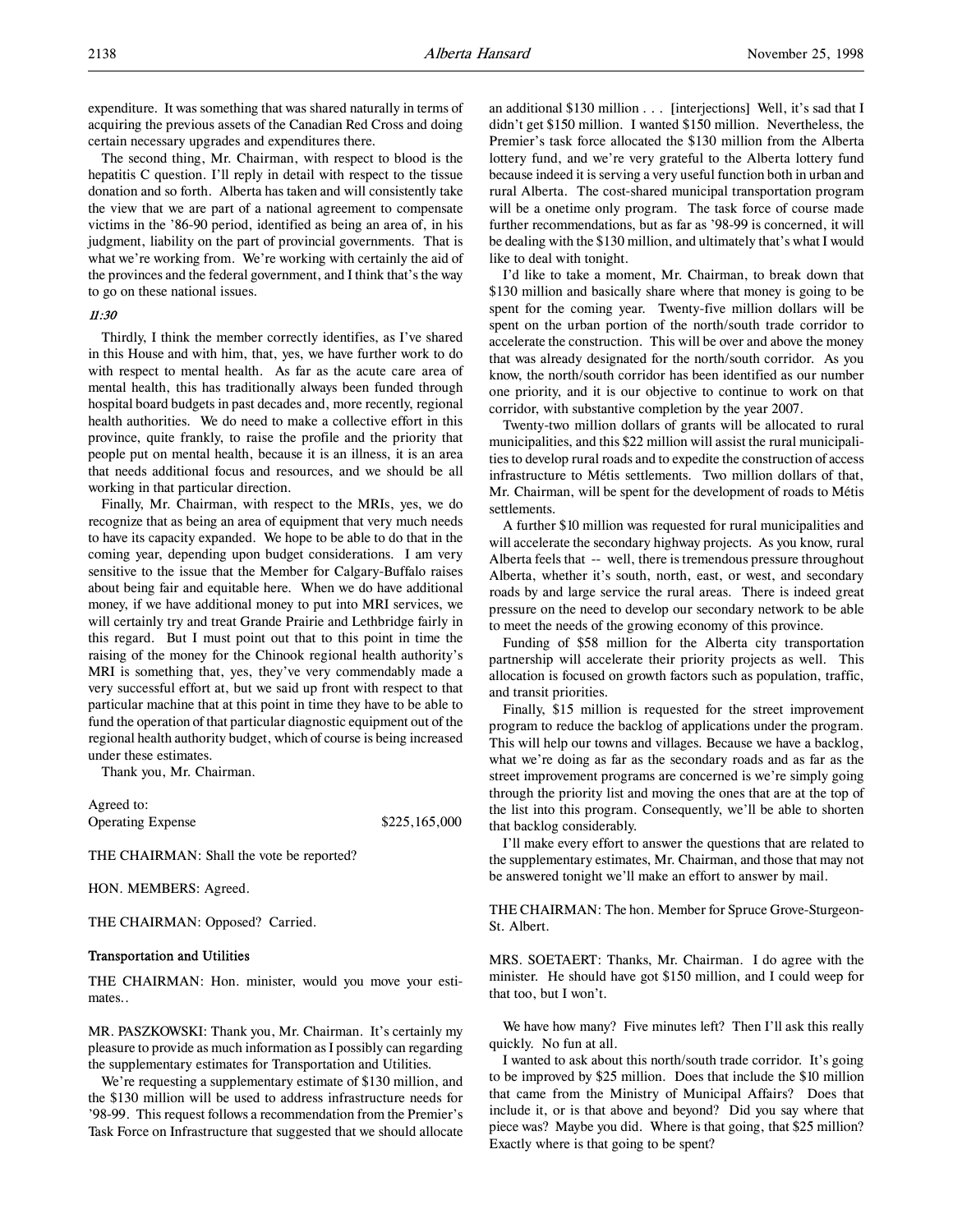My question about 2.4.1 with the rural municipalities. You're giving more money to them? What is the cost-sharing arrangement with that? Is it still 75-25? Is it different for different municipalities, or is it pretty consistent across the board? Do all rural municipalities benefit, or is there a standard amount per population? How is that going to be divided out? I guess I want to know how the priorities were decided.

I also want to know about secondary highway 794. They're trying to call it a resource road. I'm wondering if it qualifies, or is that still in the works?

I also want to ask a question about the overpass that had been slated for Campsite Road, the Campsite overpass. It seems to have been canceled, and it was committed to the city of Spruce Grove that it would happen about a year after the one on the fifth meridian. Then suddenly it got postponed to the year 2007. I've heard a lot of flack from the mayor of Spruce Grove about that one. He certainly wants to know why the postponement, and so do I. Calahoo Road will be closed off; it's very dangerous. So that Campsite overpass has been postponed for 10 years. I think that's unforgivable. I just would like an explanation as to how the fifth meridian got done and the commitment was made to Campsite as well, and now it's postponed to 2007.

#### 11:40

I'm wondering if in the extra money that went to the primary highways there was anything allotted for highway 37 from 794 to Calahoo. That's highway 37, which I really appreciate has been done from 794 to highway 2 and now from highway 2 to Namao. That's been a bad stretch for a long time, and I appreciate that that's been done. I have had calls from constituents about 794 to Calahoo and then, of course, on to Onoway. Mind you, I don't know if there's a change in that plan or not. It had been talked about, and constituents in my riding and in Lac Ste. Anne were concerned about where that new road was going. So I'm not sure what has happened there. Also, I'm wondering if the minister can tell me if anything is happening from Calahoo to Onoway.

How much of the \$22 million is going to access roads, and which Métis settlements will that be allotted to?

I've never talked for this short a time, Mr. Chairman. I just feel under pressure.

MR. SAPERS: Was Ed asking for more pavement in Vegreville?

MRS. SOETAERT: I'm sure he wasn't asking for more pavement in Vegreville, though his wife won a prize tonight, he'll be glad to know.

In 2.5.1 which cities are covered in the Alberta cities transportation partnership? They get \$58 million, the largest sum being paid out from this appropriation. In the business plan this program is for primary highways and truck routes through the cities, which are key components of the overall provincial highways system, so I want to know how the distribution between cities was determined. Are there objective criteria for determining the need, or does it depend on, you know, which city shouts the loudest? I just want to know the criteria for how that money was divided up. Does it depend on the quality of the plans the city puts forward? I want to know who makes the decision on how that's allotted. How are the priorities determined in the grants to towns and villages? Is the extra \$15 million shared equitably? Does the streets improvement program cover any roads in villages and towns, or does it require that there are specific upgrading programs? I can hardly breathe.

I just want to say that this is a very important department, and it's a pity we are slotted at the end of the evening, because I know the

minister has always given me good answers and has always sent them to me written, and I appreciate that. [interjection] I get to keep going? I'll keep going.

In 2.4.4 will the 11 percent increase be shared evenly between all approved projects to speed up completion of those already under way, or will new projects get the go-ahead?

THE CHAIRMAN: We hesitate to interrupt the hon. Member for Spruce Grove-Sturgeon-St. Albert, but pursuant to Standing Order 59(3) and Government Motion 37, agreed to on November 24, 1998, I must now put the following question. Those members in favour of each of the resolutions not yet voted upon relating to the 1998-99 supplementary supply estimates for the general revenue fund, please say aye.

SOME HON. MEMBERS: Aye.

THE CHAIRMAN: Those opposed, please say no.

SOME HON. MEMBERS: No.

THE CHAIRMAN: Carried.

MRS. NELSON: Mr. Chairman, I move that the committee now rise and report.

[Motion carried]

[The Deputy Speaker in the chair]

THE DEPUTY SPEAKER: The hon. Member for Edmonton-Mill Creek.

MR. ZWOZDESKY: Thank you. Mr. Speaker, the Committee of Supply has had under consideration certain resolutions of the 1998- 99 supplementary supply estimates, general revenue fund, and reports the approval of the following estimates and requests leave to sit again.

Department of Family and Social Services: \$58,740,000 in operating expenses.

Department of Health: \$225,165,000 in operating expenses.

Department of Justice: \$4,298,000 in operating expenses.

Department of Municipal Affairs: \$13,442,000 in operating expenses.

Department of Transportation and Utilities: \$130,000,000 in operating expenses.

THE DEPUTY SPEAKER: Does the Assembly concur in this report?

HON. MEMBERS: Agreed.

THE DEPUTY SPEAKER: Opposed? So ordered.

head: Government Bills and Orders head: Third Reading

### Bill 42

# Professional Statutes Amendment Act, 1998

THE DEPUTY SPEAKER: The hon. Minister of Labour.

MR. SMITH: Thank you, Mr. Speaker. It's indeed my pleasure as the day draws to an end to put a suitable gatepost on this evening and move third reading of Bill 42.